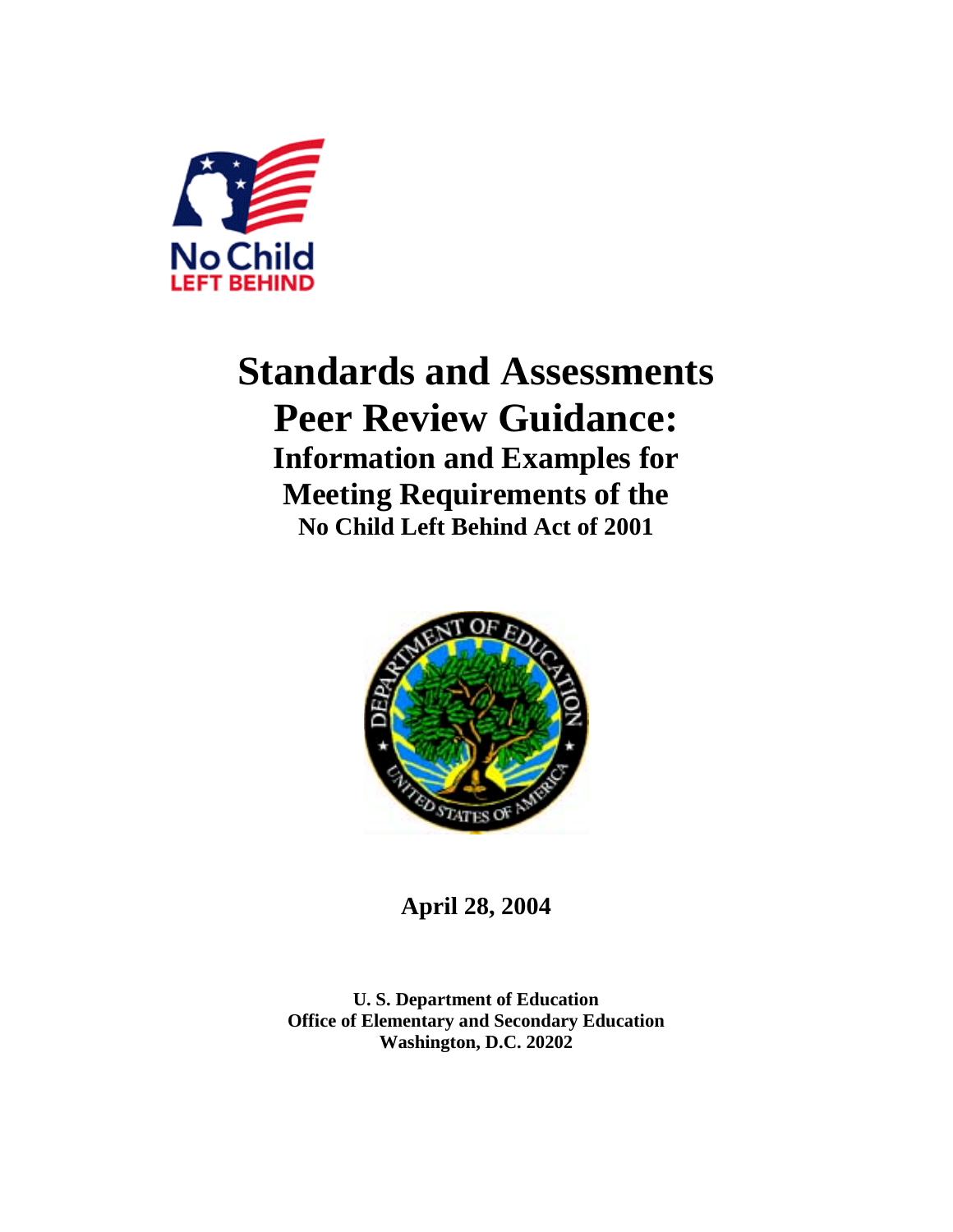### **TABLE OF CONTENTS**

## **I. INTRODUCTION**

| STATUTORY AND REGULATORY REQUIREMENTS FOR NCLB                                                                          |
|-------------------------------------------------------------------------------------------------------------------------|
|                                                                                                                         |
|                                                                                                                         |
|                                                                                                                         |
|                                                                                                                         |
|                                                                                                                         |
|                                                                                                                         |
| II. SECTION 1                                                                                                           |
| A SINGLE STATEWIDE SYSTEM OF CHALLENGING ACADEMIC<br><b>CONTENT STANDARDS APPLIED TO ALL PUBLIC SCHOOLS AND LEAS  8</b> |
| III. SECTION 2                                                                                                          |
| A SINGLE STATEWIDE SYSTEM OF CHALLENGING ACADEMIC<br>ACHIEVEMENT STANDARDS APLLIED TO ALL PUBLIC SCHOOLS AND            |
| IV. SECTION 3                                                                                                           |
| A SINGLE STATEWIDE SYSTEM OF ANNUAL HIGH-QUALITY                                                                        |
| V. SECTION 4                                                                                                            |
| A SYSTEM OF ASSESSMENTS WITH HIGH TECHNICAL QUALITY 32                                                                  |
| VI. SECTION 5                                                                                                           |
| ALIGNMENT OF ACADEMIC CONTENT STANDARDS, ACADEMIC                                                                       |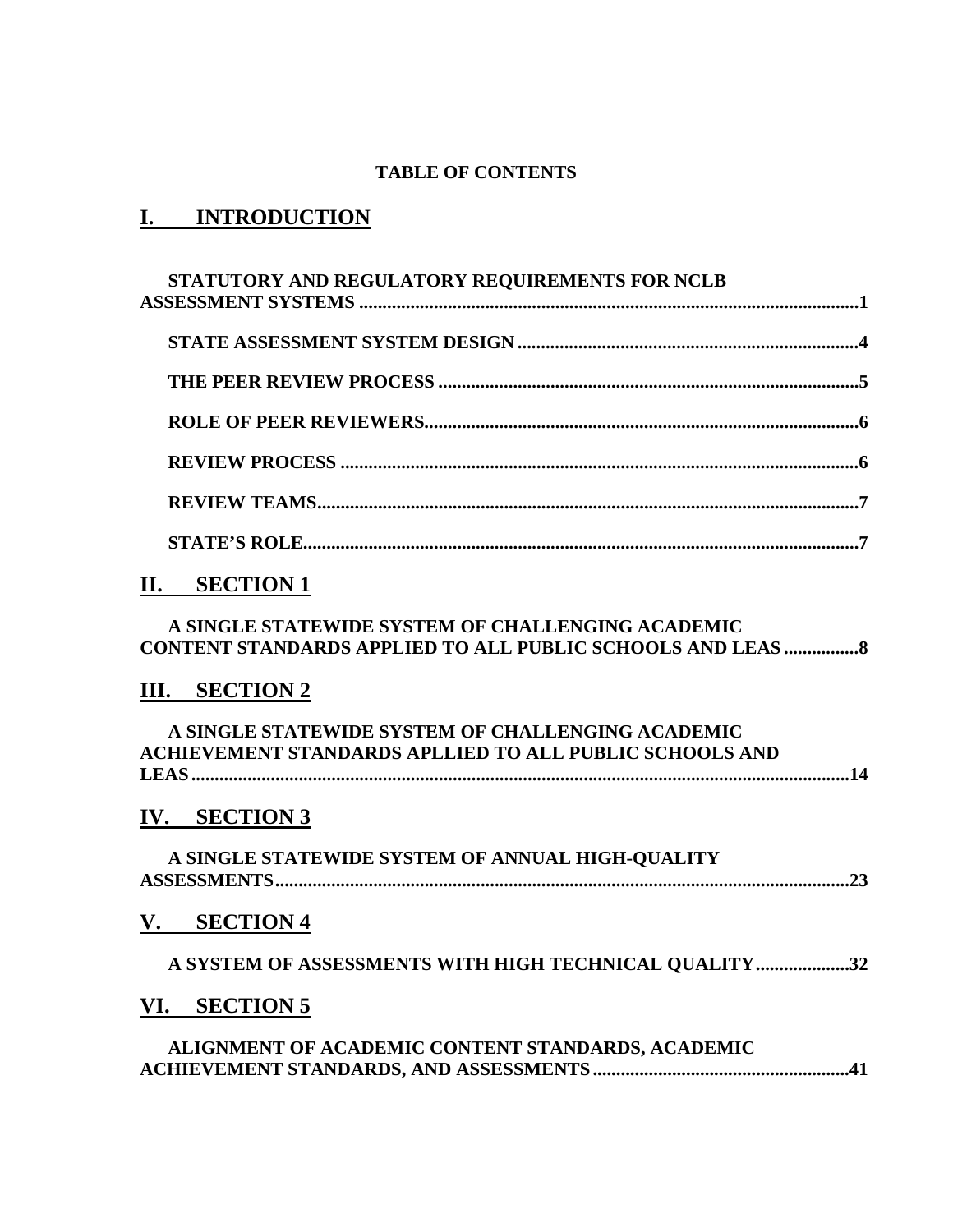## **VII. SECTION 6**

| <b>VIII. SECTION 7</b> |  |  |
|------------------------|--|--|

|--|--|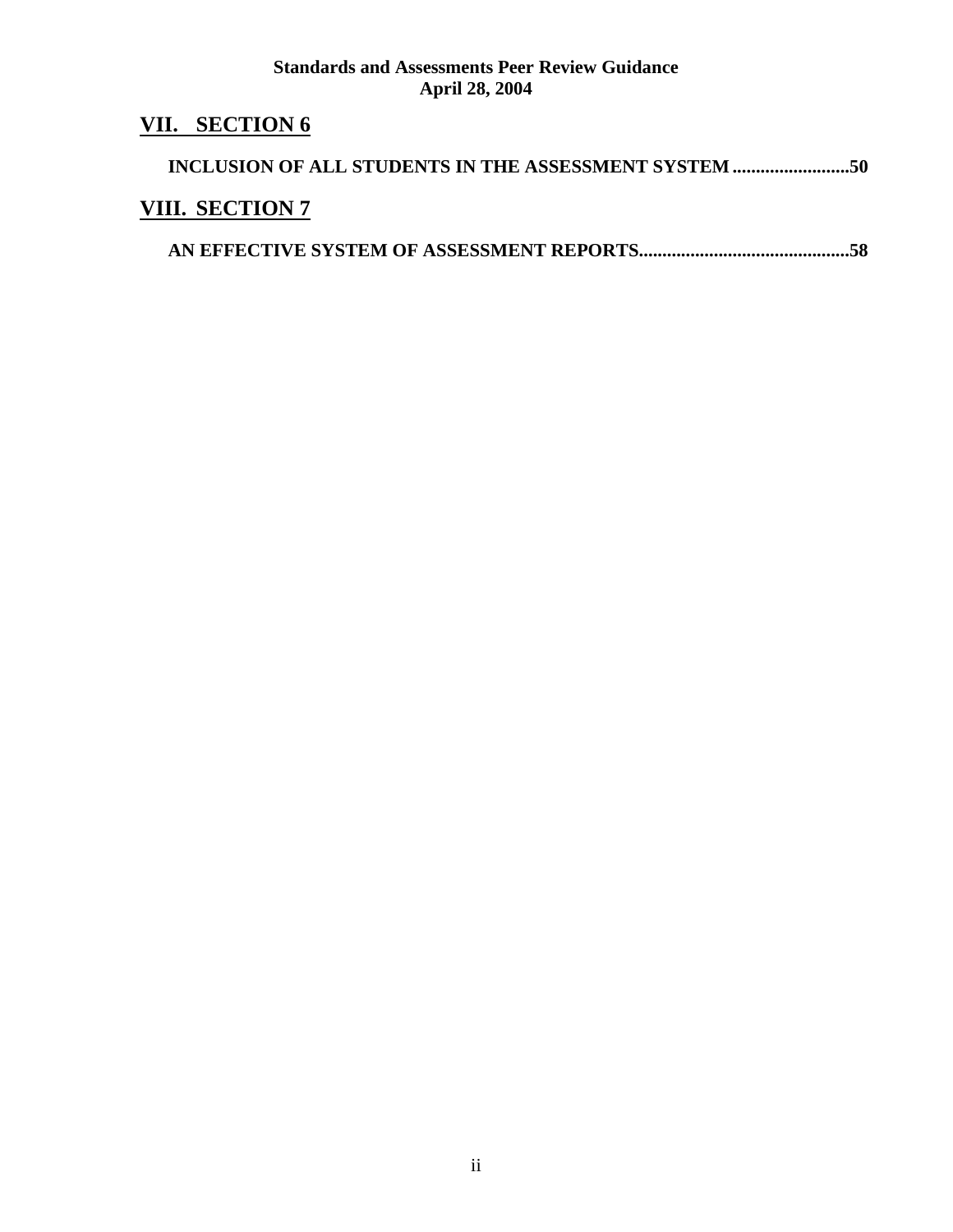### **INTRODUCTION**

Raising academic standards for all students and measuring student achievement to hold schools accountable for educational progress are central strategies for promoting educational excellence and equity in our schools. The *No Child Left Behind Act of 2001* (NCLB) reformed Federal educational programs to support State efforts to establish challenging standards, to develop aligned assessments, and to build accountability systems for districts and schools that are based on educational results. In particular, NCLB includes explicit requirements to ensure that students served by Title I are given the same opportunity achieve to high standards and are held to the same high expectations as all other students in each State.

Building on the foundation of standards and assessments required of States by the Improving America's Schools Act of 1994 (IASA), the current NCLB requirements include high-quality academic assessments, accountability systems, and teacher preparation and training aligned with challenging State academic standards so that students, teachers, parents, and administrators can measure progress against common expectations for students' academic achievement. NCLB extends assessment requirements to include, by school year 2005-06, annual assessments in reading/ language arts and mathematics in all grades 3 through 8 and assessments administered at least once in grades 10 through 12. In addition, States must develop academic content standards in science by 2005-06 and aligned assessments based on those standards by 2007-08. The science assessments must be administered at least once in each of three grade spans: 3-5, 6-9, and 10-12.

The purpose of this guidance is twofold: (1) to inform States about what would be useful evidence to demonstrate that they have met NCLB standards and assessments requirements; and (2) to guide teams of peer reviewers who will examine the evidence submitted by States and advise the Department as to whether a State has met the requirements. The intent is to help States develop comprehensive assessment systems that provide accurate and valid information for holding districts and schools accountable for student achievement against State standards. Although this document addresses each requirement separately, reviewers and States should recognize that the requirements are interrelated and that decisions about whether a State has met the requirements will be based on a comprehensive examination of the evidence submitted.

#### **Statutory and Regulatory Requirements for NCLB State Assessment Systems**

Under NCLB, States must develop challenging academic standards that have the following characteristics:

o Be the same academic standards that the State applies to all public schools and public school students in the State;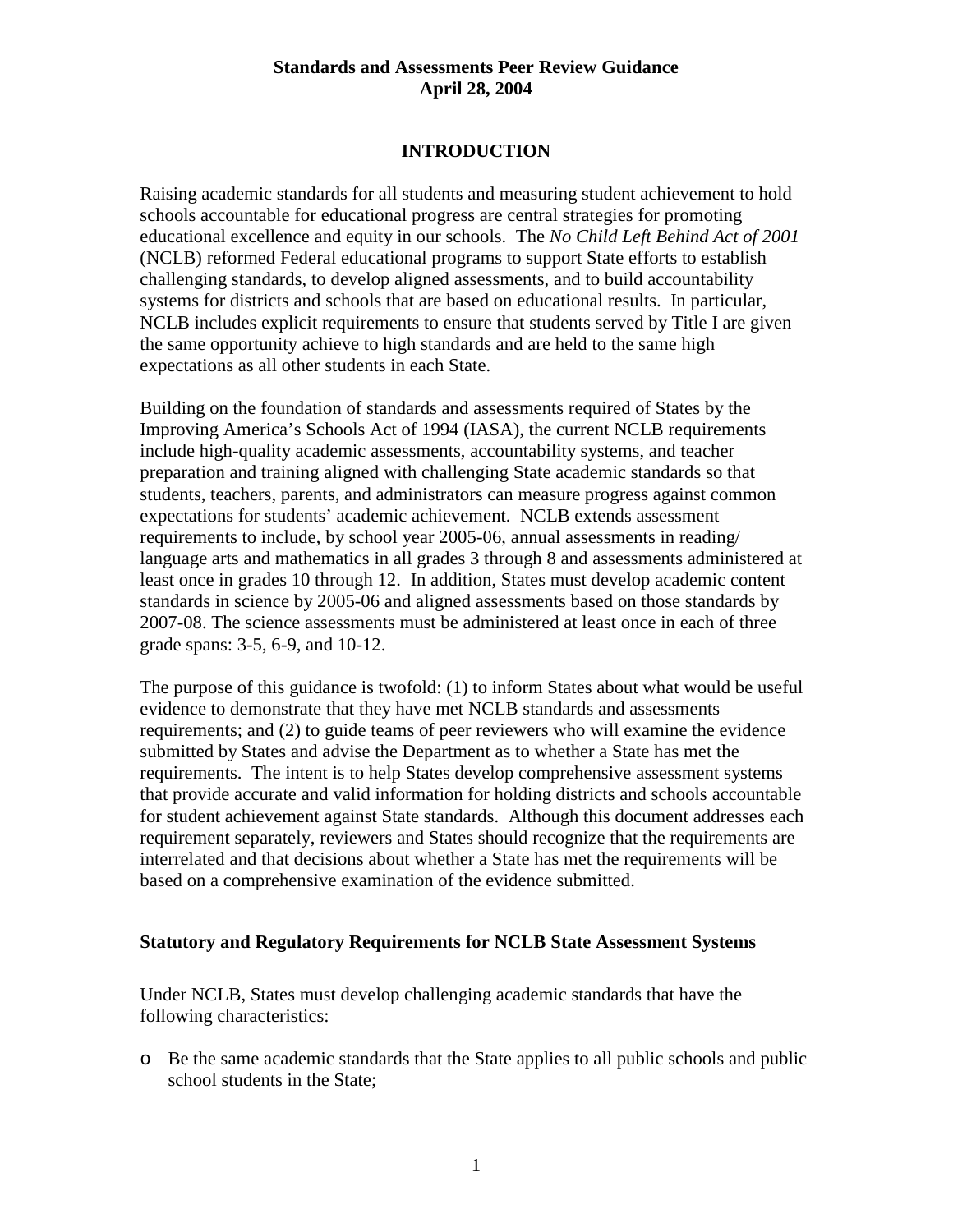- o Include the same knowledge, skills, and levels of achievement expected of all students; and
- o Include at least mathematics, reading/language arts, and, beginning in the 2005-2006 school year, science.

Academic **content** standards must specify what all students are expected to know and be able to do; contain coherent and rigorous content; and encourage the teaching of advanced skills. A State's academic content standards may either be grade-specific or may cover more than one grade if grade-level content expectations are provided for each of grades 3 through 8. At the high school level, the academic content standards must define the knowledge and skills that all high school students are expected to have in at least reading/language arts, mathematics, and, beginning in the 2005-06 school year, science, irrespective of course titles or years completed.

Academic **achievement** standards must be aligned with the State's academic content standards. For each content area, a State's academic achievement standards must include at least two levels of achievement (proficient and advanced) that reflect mastery of the material in the State's academic content standards, and a third level of achievement (basic) to provide information about the progress of lower-achieving students toward mastering the proficient and advanced levels of achievement.

For each achievement level, a State must provide descriptions of the competencies associated with that achievement level and must determine the assessment scores ("cut scores") that differentiate among the achievement levels. The State must also provide a description of the rationale and procedures used to determine each achievement level. Unlike content standards, which may address a cluster of grade levels, academic achievement standards must be developed for each grade and subject assessed, even if the State's academic content standards cover more than one grade.

With respect to academic achievement standards in science, a State must develop achievement levels and descriptions no later than the 2005-06 school year and must determine "cut scores" after the State has developed its science assessments, but no later than the 2007-08 school year.

Under NCLB, the State assessment system must have the following characteristics:

- o Assessments must be aligned with State academic content and achievement standards, and they must provide coherent information about student attainment of State standards in at least mathematics and reading/language arts. Beginning in 2007-08, the system must also include assessments in science.
- o The same assessment system must be used to measure the achievement of all students.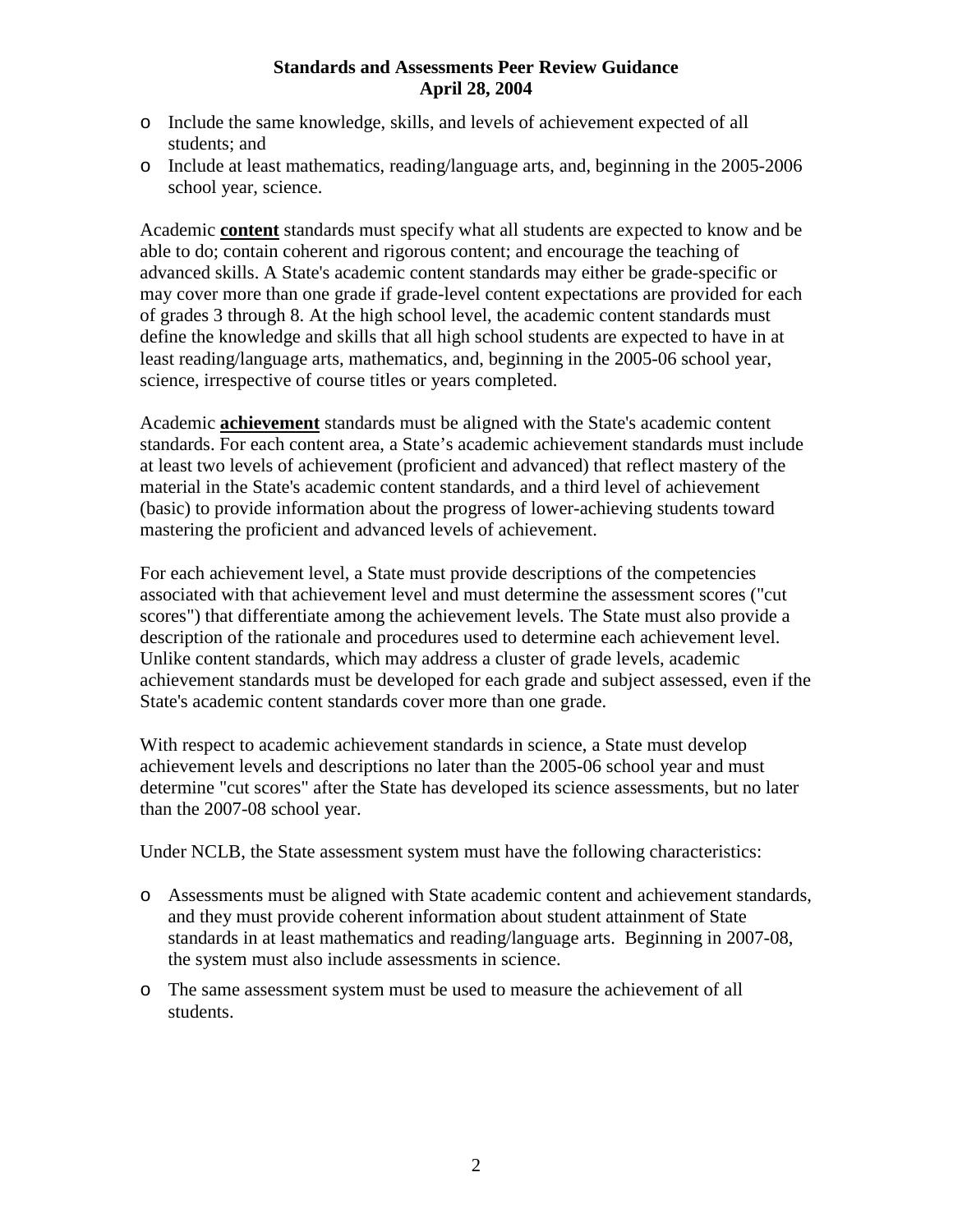- o The assessment system must be designed to be valid and accessible for use by the widest possible range of students, including students with disabilities and students with limited English proficiency (LEP).
- o Initially, assessments must be administered annually to students in at least one grade in each of three grade ranges--grades 3 through 5, grades 6 through 9, and grades 10 through 12. Beginning in 2005-06, the mathematics and reading/language arts assessments must be given in each of grades 3 through 8 in addition to one of the grades 10 through 12.
- o The assessment system must provide for--
	- Participation of all students in the grades being assessed;
	- Reasonable adaptations and appropriate accommodations for students with diverse learning needs, where such adaptations or accommodations are necessary to measure the achievement of those students relative to State standards; and
	- Inclusion of LEP students, who must be assessed in a valid and reliable manner and provided reasonable accommodations including, to the extent practicable, assessments in the language and form most likely to yield accurate and reliable information on what they know and can do in academic content areas, until such students have achieved English language proficiency; except that the reading/language arts achievement of any student who has attended school in the United States for three consecutive years must be tested in English.
- o The assessment system must involve multiple approaches with up-to-date measures of student achievement, including measures that assess higher-order thinking skills and understanding of challenging content.
- o Assessments must be valid and reliable for the purposes for which the assessment system is used and be consistent with relevant, nationally recognized professional and technical standards.
- o The assessment system must be supported by evidence from test publishers or other relevant sources that the assessment system is of adequate technical quality for each purpose required under the Act.
- o The assessment system must objectively measure academic achievement, knowledge, and skills without evaluating or assessing personal or family beliefs and attitudes, except that this provision does not preclude the use of constructed-response, short answer, or essay questions, or items that require a student to analyze a passage of text or to express opinions.
- o Assessment results must be disaggregated within each school and district by gender, major racial and ethnic groups, English proficiency status, migrant status, students with disabilities as compared to students without disabilities, and economically disadvantaged students as compared to students who are not economically disadvantaged. Such disaggregation is not required when the number of students in a category is insufficient to yield statistically reliable information or if the results would reveal personally identifiable information about an individual student.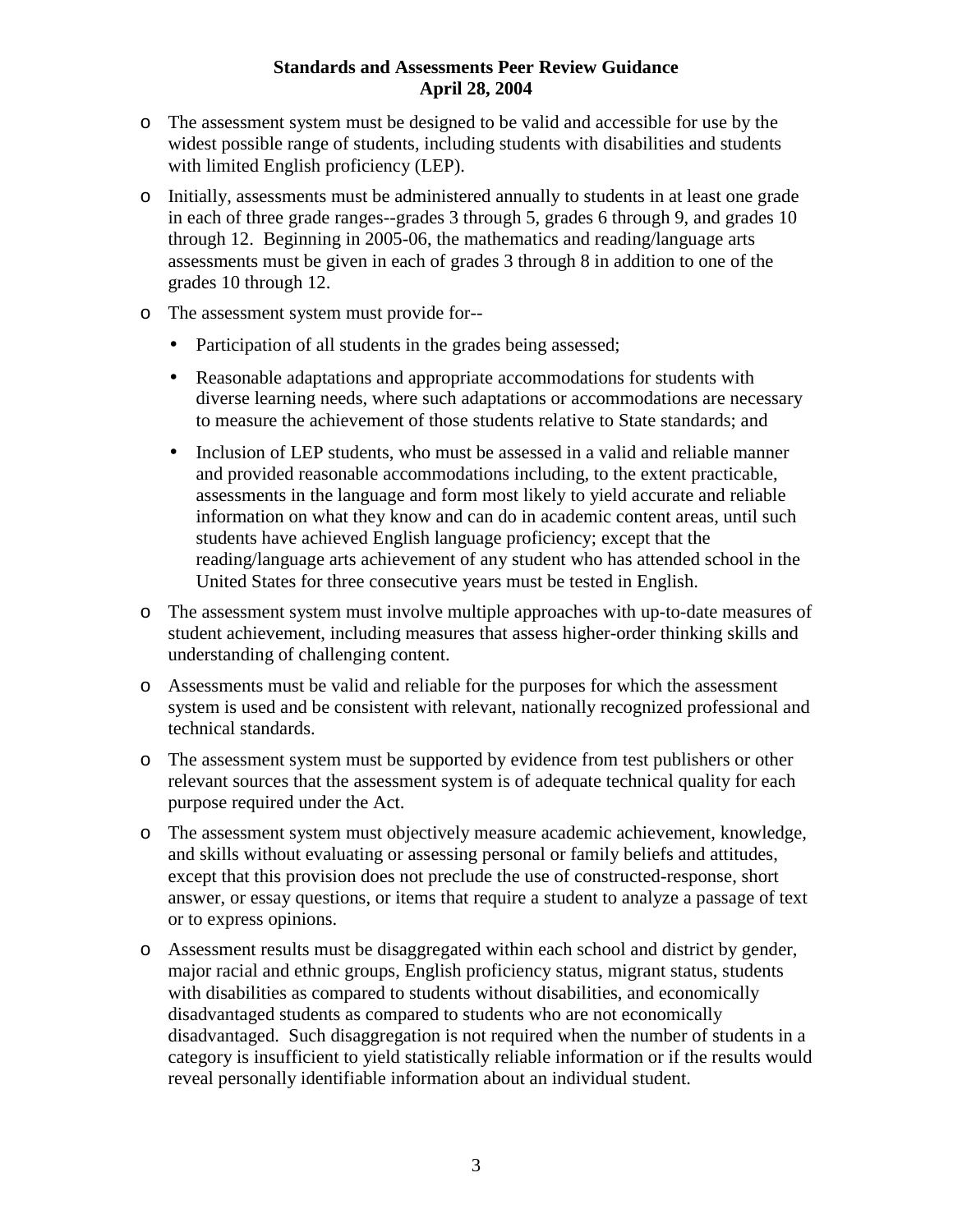o The assessment system must provide individual student interpretive, descriptive, and diagnostic reports that include individual scores or other information on the attainment of student achievement standards and help parents, teachers, and principals to understand and address the specific academic needs of students. These reports must be provided as soon as practicable after the assessment is given and in an understandable and uniform format.

Under NCLB, the statewide assessment system will be the primary means for determining whether schools and school districts are making adequate yearly progress (AYP) toward educating students to high standards. In determining the progress of schools, States must include scores of all students enrolled in the school for at least a full academic year. In determining the progress of school districts, States must include scores of all students enrolled in schools in the district for a full academic year, even if they have attended several different schools.

Because NCLB makes the State assessment system central to holding schools and districts accountable, this document focuses on the uses of the State assessment system at the school and district levels. Nevertheless, peer reviewers should note that the State assessment system is also required to report results at the level of individual students.

### **State Assessment System Design**

A State may include in its academic assessment system either (or both) criterionreferenced assessments and assessments that yield national norms, provided that, if the State uses only assessments referenced against national norms at a particular grade, those assessments are augmented with additional items as necessary to measure accurately the depth and breadth of the State's student academic achievement standards.

A State that includes a combination of criterion and norm-referenced assessments in its assessment system must demonstrate that the system has a rational and coherent design that:

- o Identifies the assessments to be used;
- o Indicates the relative contribution of each assessment towards ensuring alignment with the State's academic content standards and toward determining the adequate yearly progress of each school and local educational agency (LEA); and
- o Provides information regarding the progress of students relative to the State's academic standards.

A State's assessment system may employ either a uniform set of assessments statewide or a combination of State and local assessments. States using a combination of State and local tests must address issues of comparability and equivalency. For example, will proficiency on one local assessment be comparable to proficiency on another local assessment? Additionally, States must consider how they will aggregate to the State level the results from local assessments, as is required by NCLB.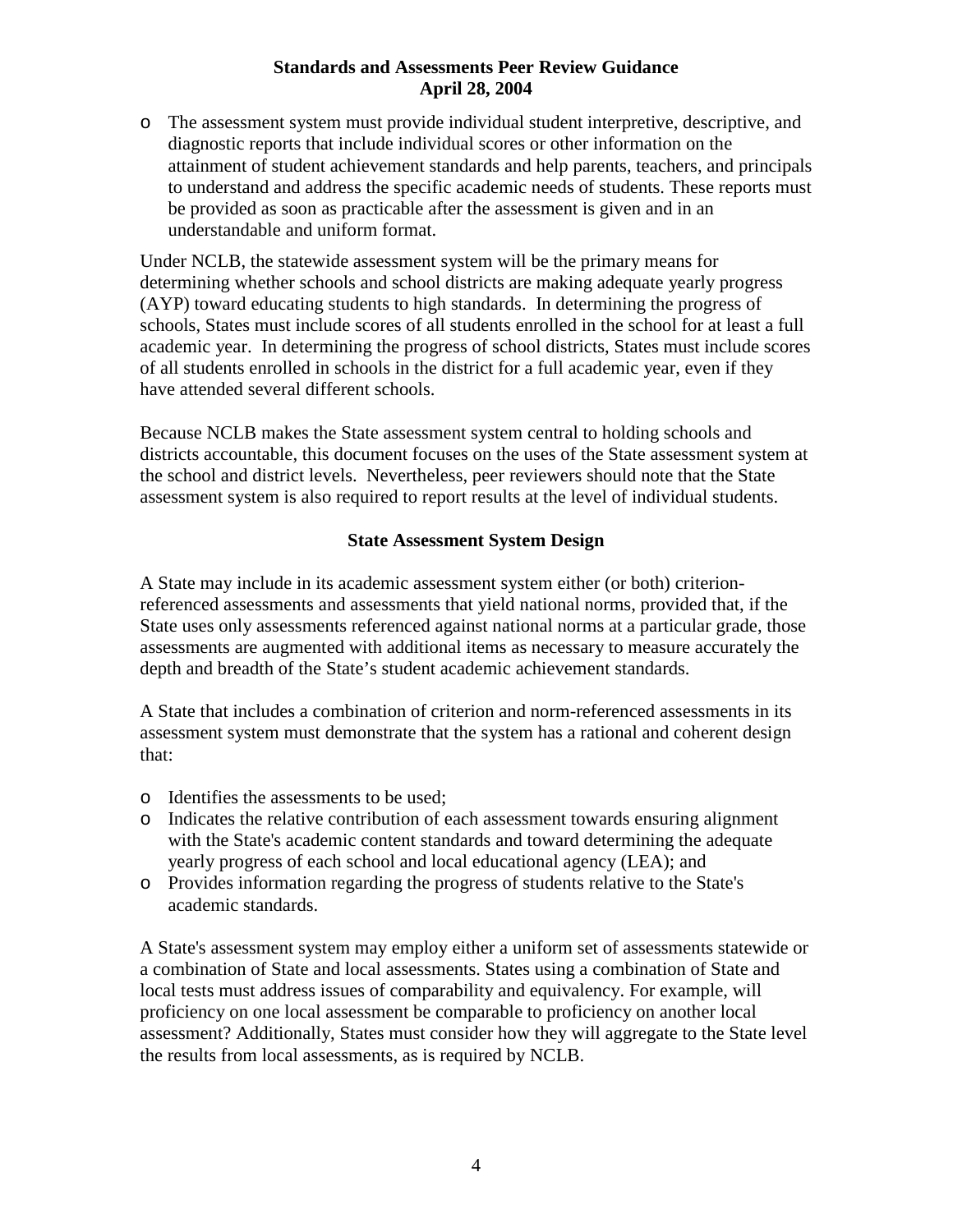States that choose to include a combination of State and local assessments will need to demonstrate that their system has a rational and coherent design that--

- o Identifies the assessments to be used at the State and local levels;
- o Indicates the relative contribution of each assessment toward ensuring alignment with the State's academic content standards and toward determining the adequate yearly progress of each school and LEA; and
- o Provides information regarding the progress of students relative to the State's academic standards.

Further, a State that includes local assessments must also--

- o Establish technical criteria to ensure that each local assessment addresses the depth and breadth of the State's academic standards; is valid, reliable, and of high technical quality; expresses student results in terms of the State's academic achievement standards; and is designed to provide a coherent system across grades and subjects.
- o Demonstrate that all local assessments are equivalent in their content coverage, difficulty, and quality to one another and to State assessments; have comparable validity and reliability with respect to groups of students described in section  $1111(b)(2)(C)(v)$ ; and provide unbiased, rational, and consistent determinations of the annual progress of schools and LEAs within the State.
- o Review and approve each local assessment to ensure that it meets or exceeds the State's technical quality for assessments.
- o Be able to aggregate, with confidence, data from local assessments to determine whether the State has made adequate yearly progress.

In implementing their assessment system, States have two main responsibilities: (1) they must develop, score, and report findings from State assessments, and (2) they must promulgate rules and procedures for local assessment systems if the State has such systems, as well as monitor them, to ensure technical quality and compliance with Title I requirements. The second function is particularly significant in assessment systems with strong local responsibility.

### **The Peer Review Process**

To determine whether States have met NCLB standards and assessments requirements, the U.S. Department of Education (ED) will use a peer review process involving experts in the fields of standards and assessments. The review will evaluate States' assessment systems only against NCLB requirements. In other words, reviewers will examine characteristics of a State's assessment system that will be used to hold schools and school districts accountable under NCLB. They will not assess compliance of States' assessment systems with other Federal laws such as Title VI of the Civil Rights Act of 1964, Section 504 of the Rehabilitation Act of 1973, or provisions of the Individuals with Disabilities Education Act (IDEA). The fact that an assessment system meets NCLB assessment requirements does not necessarily mean that it complies with other laws. For guidance on compliance with Federal civil rights laws, States may consult with the Department of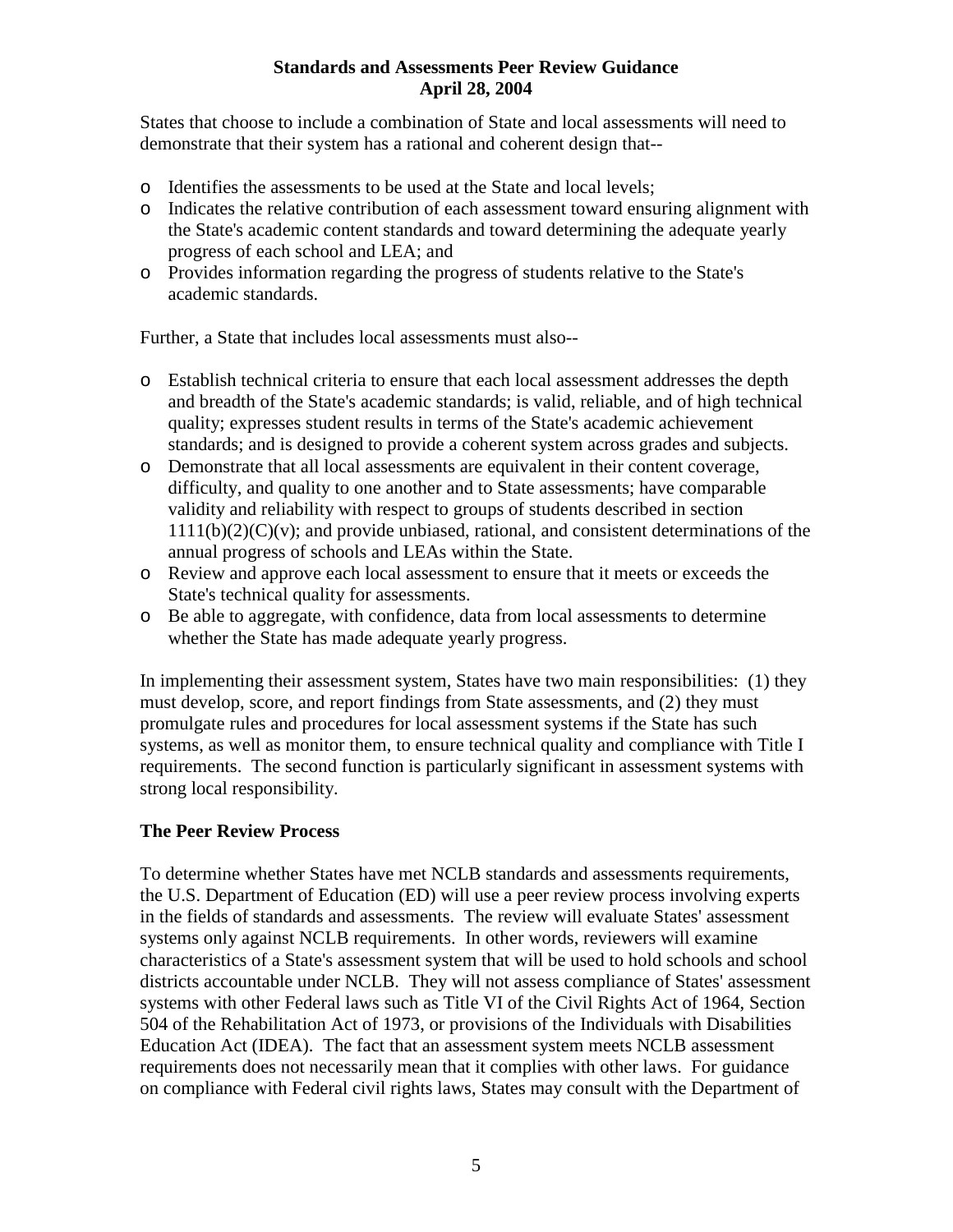Education's Office for Civil Rights. For guidance on compliance with the IDEA, States may consult with the Office of Special Education Programs.

Furthermore, the peer review process will not directly examine a State's academic standards, assessment instruments, or specific test items. Rather, it will examine *evidence* compiled and submitted by each State that is intended to show that its assessment system meets NCLB requirements. Such evidence may include, but is not limited to, results from alignment studies; results from validation studies; written policies if appropriate, on providing accommodations for students with disabilities and LEP students; written policies on native-language testing of LEP students (if applicable); and score reports showing disaggregation of student achievement data by the statutorily specified student subgroups. Peer reviewers will advise the Department on whether a State assessment system meets a particular requirement based on the totality of evidence submitted. Peer reviewers will also provide constructive feedback to help States strengthen their assessment systems.

### **Role of Peer Reviewers**

Using this *Guidance* as a framework, the peer reviewers will provide their expert professional judgment, based on evidence supplied by the State, of the degree to which the State's final assessment system complies with the requirements of Title I. Their evaluation of the final assessment system will serve two purposes. First, the peer reviewers' consensus comments will be sent to the State as a technical assistance tool to support improvements in the system. Second, the peer reviewers' comments will inform the decision of the Assistant Secretary for Elementary and Secondary Education regarding approval of each State assessment system.

### **Review Process**

The materials submitted to the Department by the State are sent to each member of the peer review team in advance of a review meeting to allow for a thorough independent review based on the *Guidance*. At the review meeting, the team of at least three peer reviewers discusses a State's system, as represented by the evidence provided by the State, and records a consensus opinion.

For the Final Assessment Review, evidence means documents such as actual statutes, State regulations, test administration manuals, board resolutions, or assessment reports. Sufficient evidence must be provided to convince an experienced professional that the assessment system is being implemented in a manner that meets NCLB requirements.

This *Guidance* is a framework used to make a series of analytic judgments. Reviewers will address each of the peer reviewer questions in the *Guidance*, evaluating the status of each component of the system on the basis of the documentation provided by the State. A brief statement of the degree to which the assessment system meets the NCLB requirements and the changes needed, if any, summarizes this analytic examination of the assessment system.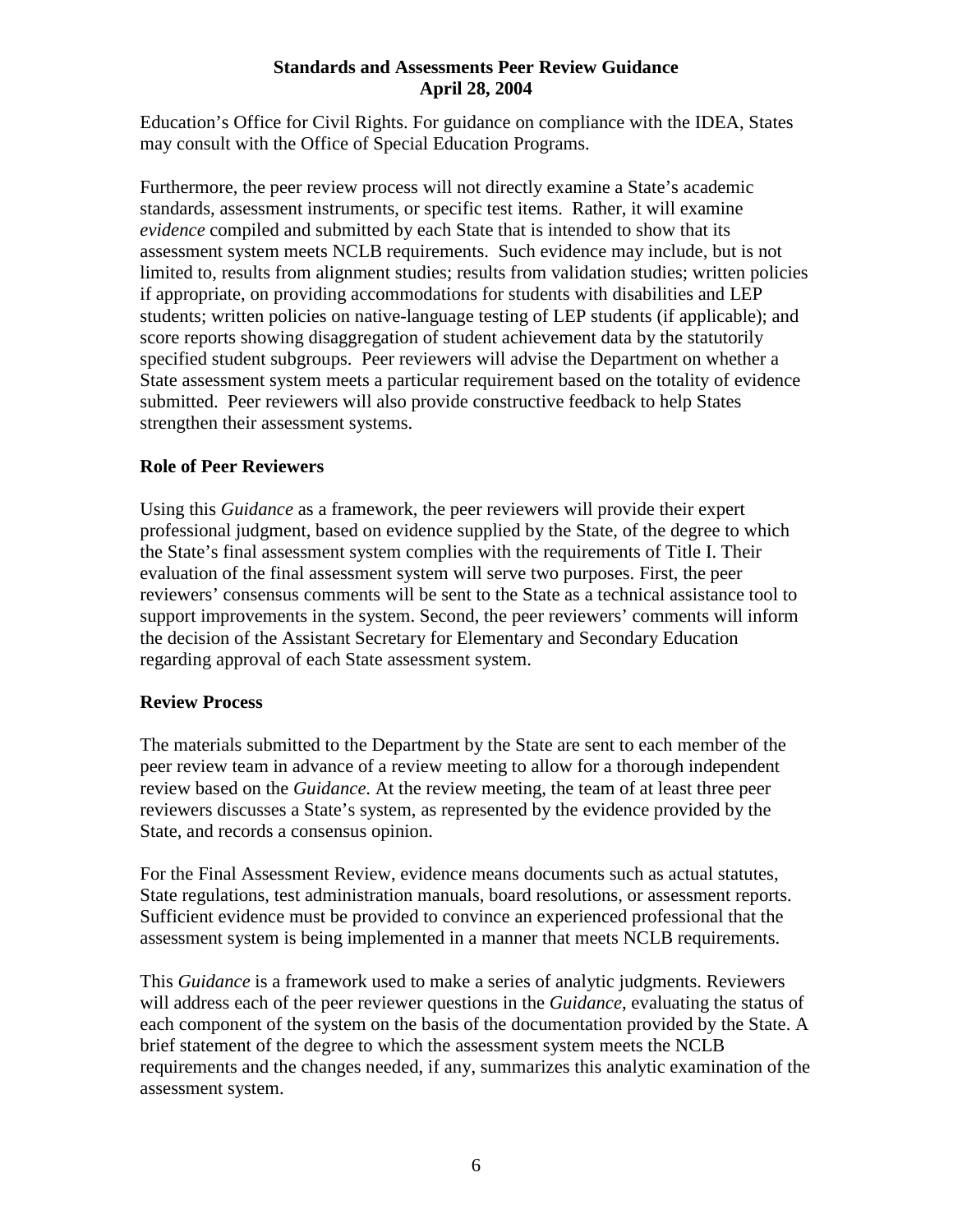### **Review Teams**

The peer review team prepares a consensus report based on its examination of the materials submitted by the State. In each team, one person will be designated team leader; this person is responsible for seeing that consensus notes are clear, complete, and delivered to ED staff at the end of the review meeting. The peer reviewers are responsible for providing feedback to each State that is informative and is consistent with professional standards and best practice. Generally, if changes in a State assessment system are required in order to meet Title I requirements, peer reviewers will present options rather than prescriptive instructions.

An ED staff person, assigned as a resource to each team, is responsible for assisting the review team in obtaining adequate and appropriate information from the State prior to the review meeting; contacting the State during the review meeting to obtain clarification or additional information needed by the reviewers; securing resources needed to support the team during the meeting; and accurately reporting the review team's deliberations as ED determines the State's compliance status. ED staff may question, or even challenge, the peer reviewers in order to promote clarity and consistency with the *Guidance*; they will not, however, impose their views or require substantive changes in the peer reviewers' consensus report.

States are invited to submit evidence of NCLB compliance consistent with the peer review schedule to be announced by the Department.

### **State's Role**

To facilitate the peer review process, a State should organize its evidence with a brief narrative response to each of the "peer reviewer questions" in the *Guidance*. The Department will provide a template to the State to help organize supporting documents that constitute evidence of meeting the assessment requirements. The State will be asked to designate staff who can be contacted by phone during the review to provide clarification.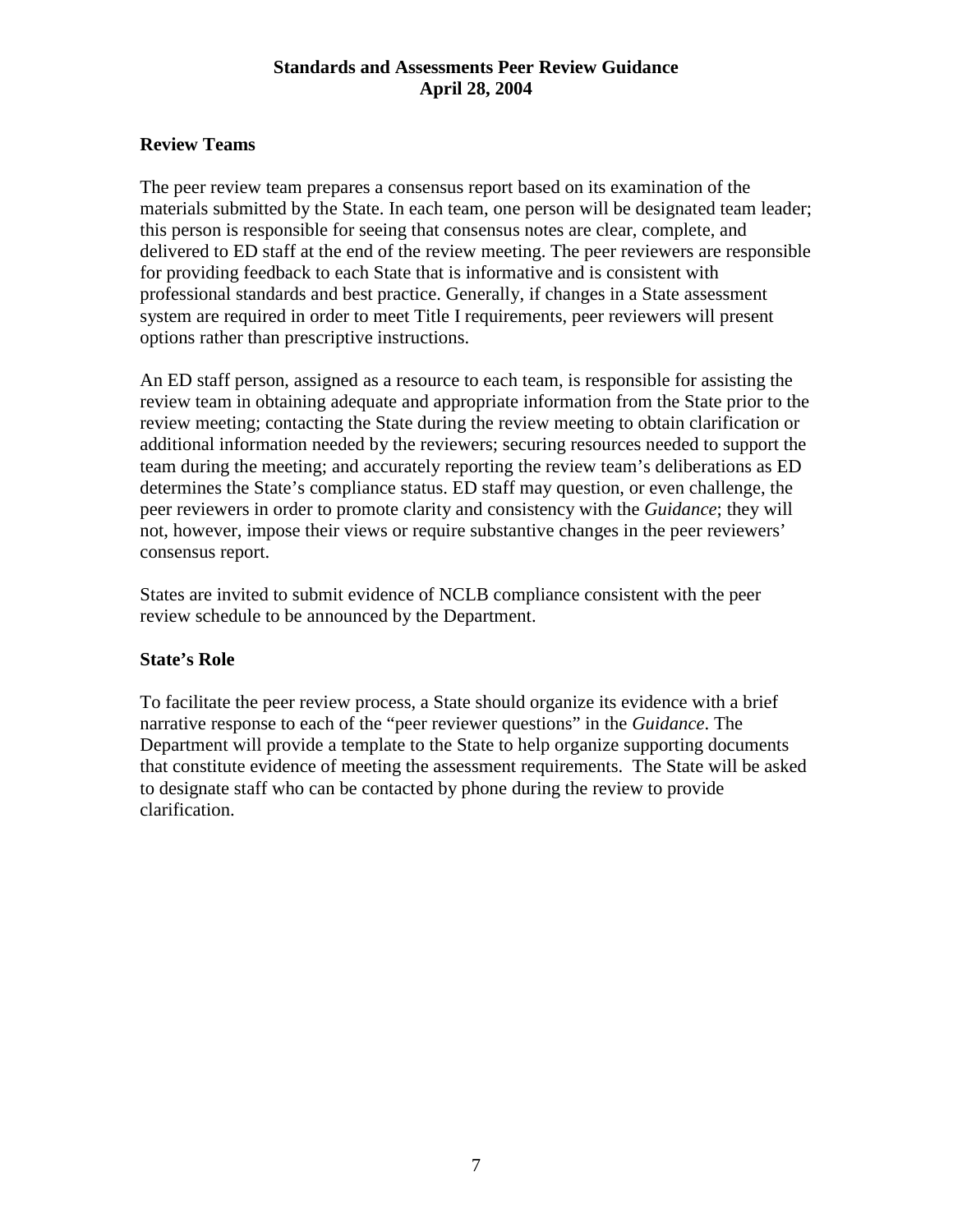### **Section 1**: **A single statewide system of challenging academic content standards applied to all public schools and LEAs**.

| Reference in NCLB legislation:  | Sec. $1111(b)(1)$ |
|---------------------------------|-------------------|
| Reference in final regulations: | Sec. 200.1        |

### **Overview**

As the starting point for establishing a high quality assessment and accountability system under NCLB, States must develop a set of challenging academic content standards that define what all public school students in the State are expected to know and be able to do. A State's academic content standards are to be applied to all public elementary and secondary school students.

The table below provides a summary of the content, grade level, and timeline requirements for the academic content standards.

| <b>Content Area</b>   | <b>Grade levels</b>             | Due           | <b>Notes</b>                                                                                                           |
|-----------------------|---------------------------------|---------------|------------------------------------------------------------------------------------------------------------------------|
| Reading/language arts | Each grade: $3 - 8$ ;<br>٠      | May 2003      | If a State's standards cover grade ranges<br>$\bullet$<br>$(e.g., 3 - 5 and 6 - 8)$ rather than the                    |
|                       | and                             |               | specific grades, $3 - 8$ , the State must<br>develop grade-specific expectations in                                    |
|                       | Grade range: 10 - 12<br>٠       |               | addition to its standards.                                                                                             |
| <b>Mathematics</b>    | Each grade: 3-8;<br>٠           |               | At the high school level, standards must<br>lo                                                                         |
|                       | and                             |               | define the knowledge and skills that are<br>expected of all students prior to                                          |
|                       | Grade range: 10-12<br>$\bullet$ |               | graduation. They may be linked to<br>specific courses if all students must take<br>these courses in order to graduate. |
| Science               |                                 | By the 2005 - | At the high school level, standards<br>$\bullet$                                                                       |
|                       | Grade ranges:<br>$\bullet$      | 2006 school   | must define the knowledge and skills                                                                                   |
|                       | $3 - 5: 6 - 9: 10 - 12$         | year          | that are expected of all students prior to                                                                             |
|                       |                                 |               | graduation. They may be linked to                                                                                      |
|                       |                                 |               | specific courses if all students must                                                                                  |
|                       |                                 |               | take these courses in order to graduate.                                                                               |

These standards must be rigorous and encourage the teaching of advanced skills. This means that a State should not adopt "minimum competency" standards or otherwise encourage low expectations for any students. Further, these standards must be coherent. That is, they must include only content that is meaningful with regard to the "domain", that is appropriate for the grade level specified, and that reflects clearly articulated progressions across grade levels.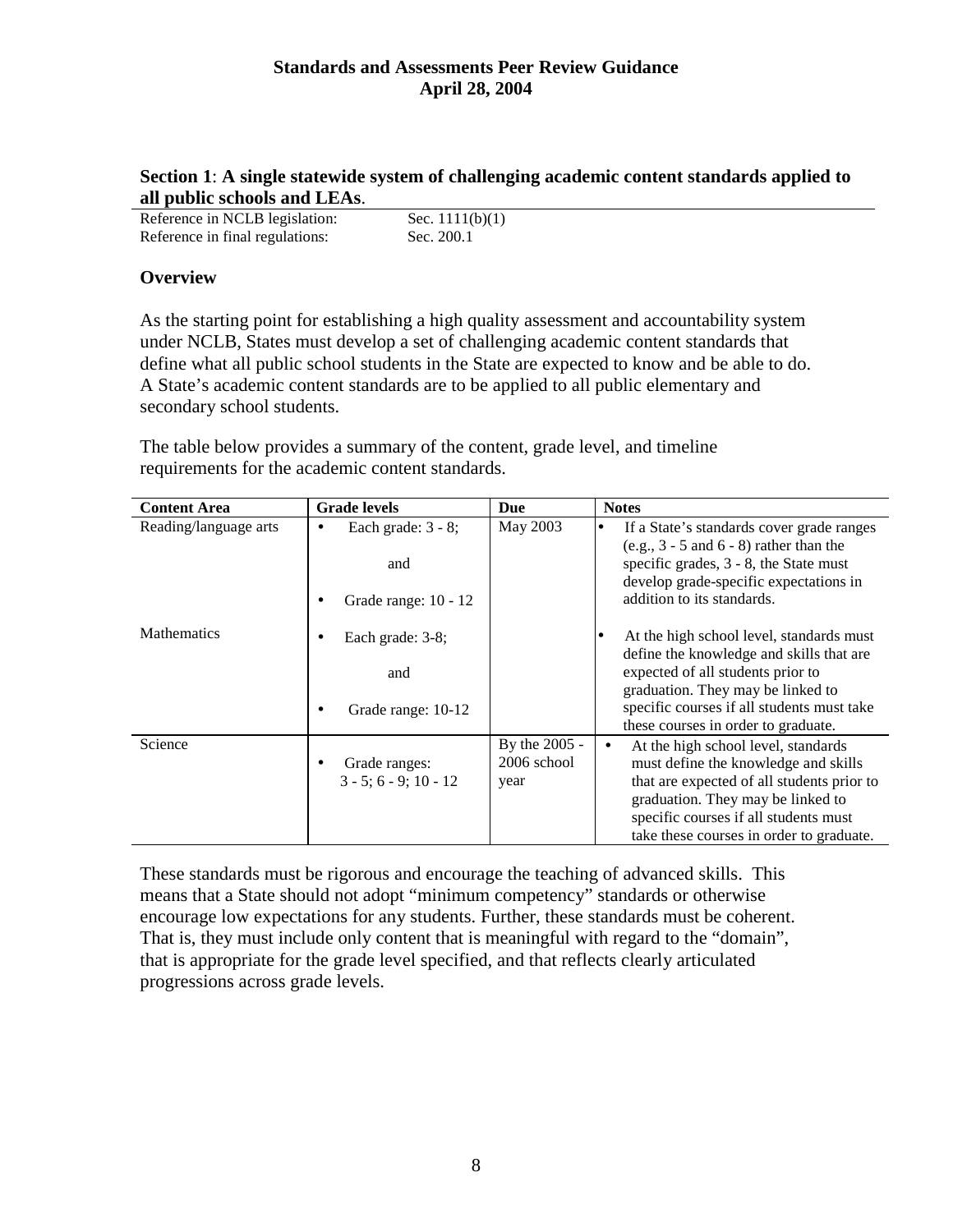#### **SECTION 1: CONTENT STANDARDS**

| <b>Critical Element</b>                                   | <b>Examples of Acceptable Evidence</b>                                                                | <b>Examples of Incomplete Evidence</b>                                                                    |
|-----------------------------------------------------------|-------------------------------------------------------------------------------------------------------|-----------------------------------------------------------------------------------------------------------|
| 1.1<br>Has the State formally approved/adopted, by<br>(a) | The State has formally approved/adopted academic<br>content standards for all students in reading/    | The State has developed academic content<br>standards but these standards have not been                   |
| May 2003, challenging academic content                    | language arts and mathematics that are specific to                                                    | formally approved/adopted by the State.                                                                   |
| standards in reading/language arts and                    | each grade level 3 through 8 and for the 10-12                                                        |                                                                                                           |
| mathematics that -                                        | grade range, and represent the full range of                                                          | The State has formally approved/adopted academic                                                          |
|                                                           | knowledge and skills that students should be                                                          | content standards in reading/language arts but not                                                        |
| cover each of grades 3-8 and the 10-12<br>$\bullet$       | expected to know and be able to do by the time                                                        | in mathematics.                                                                                           |
| grade range, or                                           | they graduate.                                                                                        |                                                                                                           |
| if the academic content standards relate to               |                                                                                                       | The State has formally approved/adopted academic                                                          |
| grade ranges, include specific content                    | The State has formally approved/adopted academic                                                      | content standards in both reading/language arts                                                           |
| expectations for each grade level?                        | content standards or frameworks in                                                                    | and mathematics but these standards do not                                                                |
|                                                           | reading/language arts and mathematics for the 3-5,<br>6-9, and 10-12 grade ranges. These standards or | include grade-specific content expectations.                                                              |
| <b>AND</b>                                                | frameworks include grade-specific content                                                             | At the high school level, the State's formally                                                            |
| (b) Are these academic content standards applied to       | expectations for all students in each grade level                                                     | approved/adopted standards provide only course                                                            |
| all public schools and students in the State?             | between 3 and 8 and for specific reading/language                                                     | descriptions for courses that some, but not all,                                                          |
|                                                           | arts and mathematics courses, or combinations of                                                      | students take in the 10-12 grade range.                                                                   |
|                                                           | courses that all students must take in the 10-12                                                      |                                                                                                           |
|                                                           | grade range.                                                                                          | These descriptions do not represent the full range                                                        |
|                                                           |                                                                                                       | of knowledge and skills that students should be                                                           |
|                                                           | <b>Possible Evidence</b>                                                                              | expected to know and be able to do by the time                                                            |
|                                                           |                                                                                                       | they graduate.                                                                                            |
|                                                           | Written documentation in the form of State<br>$\bullet$                                               |                                                                                                           |
|                                                           | Board of Education minutes, regulations,                                                              | The State does not clearly state how its academic                                                         |
|                                                           | official reports, letters or memoranda from the<br>State to the LEAs, or other existing documents     | content standards are to be applied to charter                                                            |
|                                                           | (i.e., not written by the State only to fulfill the                                                   | schools and other special purpose schools, such as<br>detention centers, residential centers, and schools |
|                                                           | requirements of the peer review process). Or,                                                         | that serve students with special needs such as                                                            |
|                                                           | in States where the Chief State School Officer                                                        | students with disabilities or students with limited                                                       |
|                                                           | has the power to approve standards, written                                                           | English proficiency.                                                                                      |
|                                                           | documentation of the formal approval of the                                                           |                                                                                                           |
|                                                           | final form of the reading/language arts and                                                           |                                                                                                           |
|                                                           | mathematics standards.                                                                                | The State's statutes, policies, and guidance                                                              |
|                                                           |                                                                                                       | documents do not specifically state that its                                                              |
|                                                           | Letter from ED approving the content<br>$\bullet$                                                     | academic content standards apply to all public                                                            |
|                                                           | standards for grades 3 through 8 and high                                                             | school students, including students with                                                                  |
|                                                           | school if these content standards have not                                                            | disabilities and students who are not proficient in                                                       |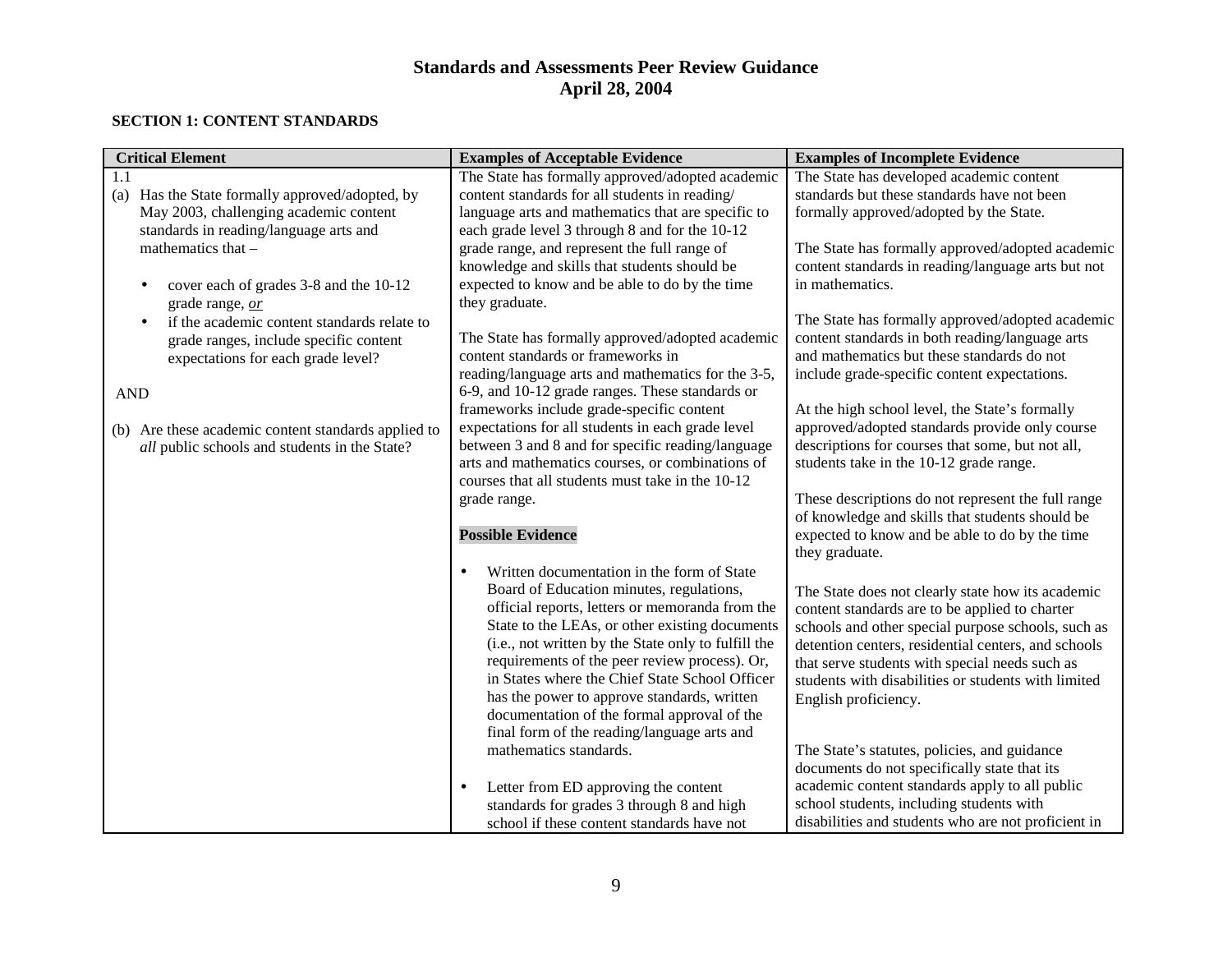| been changed in any way since approval.                                                                                                                                            | English. |
|------------------------------------------------------------------------------------------------------------------------------------------------------------------------------------|----------|
| Documents that include or are based on the<br>academic content standards explicitly address<br>the needs of students with disabilities and<br>limited English proficient students. |          |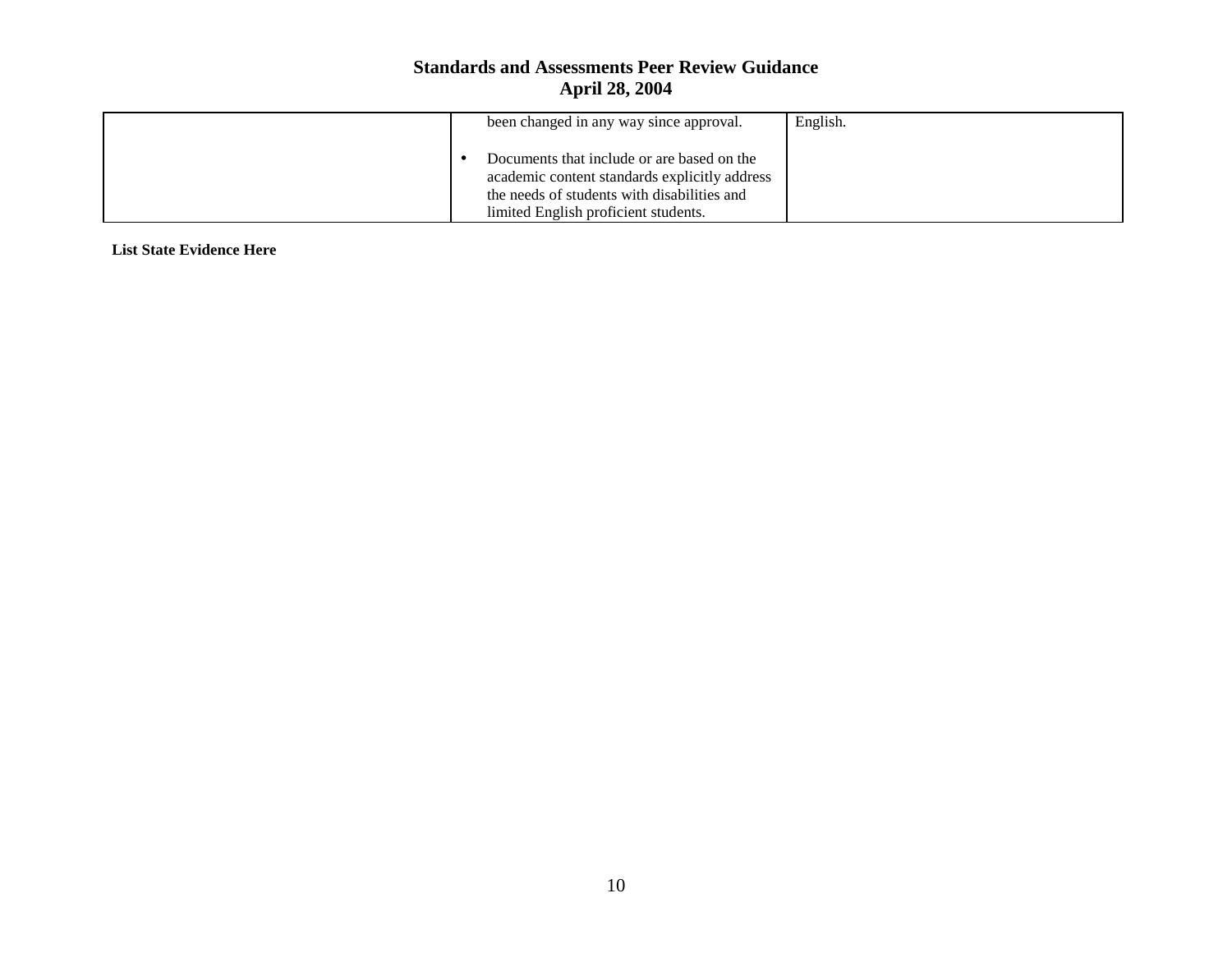#### **SECTION 1: CONTENT STANDARDS**

| <b>Critical Element</b>                             | <b>Examples of Acceptable Evidence</b>                 | <b>Examples of Incomplete Evidence</b>               |
|-----------------------------------------------------|--------------------------------------------------------|------------------------------------------------------|
| 1.2                                                 | The State has formally approved/adopted academic       | The State has developed academic content standards   |
| Has the State formally approved/adopted, academic   | content standards in science for the 3-5, 6-9, and 10- | in science but these standards have not been         |
| content standards in science for elementary (grades | 12 grade ranges.                                       | formally approved/adopted by the State.              |
| 3-5), middle (grades 6-9), and high school (grades  |                                                        |                                                      |
| 10-12)? This must be completed by school year       | The State has formally approved/adopted academic       | The State has defined a process and timeline for     |
| 2005-2006.                                          | content standards or frameworks in science for the     | developing and formally approving/adopting           |
|                                                     | 3-5 and 6-9 grade ranges and for a specific science    | academic content standards in science but has not    |
|                                                     | course or combination of courses that all students     | completed this process.                              |
|                                                     | must take in the 10-12 grade range in order to         |                                                      |
|                                                     | graduate from high school.                             | At the high school level, the State's formally       |
|                                                     |                                                        | approved/adopted standards provide only course       |
|                                                     | <b>Possible Evidence</b>                               | descriptions that do not represent the full range of |
|                                                     |                                                        | knowledge and skills that students should be         |
|                                                     | Written documentation in the form of State             | expected to know and be able to do by the time they  |
|                                                     | Board of Education minutes, regulations,               | graduate.                                            |
|                                                     | official reports, letters or memoranda from the        |                                                      |
|                                                     | State to the LEAs, or other existing documents         | At the high school level, the State's formally       |
|                                                     | (i.e., not written by the State only to fulfill the    | approved/adopted standards provide only course       |
|                                                     | requirements of the peer review process). Or, in       | descriptions for courses that are not required for   |
|                                                     | States where the Chief State School Officer has        | high school graduation.                              |
|                                                     | the power to approve standards, written                |                                                      |
|                                                     | documentation of the formal approval of the            |                                                      |
|                                                     | final form of the science standards.                   |                                                      |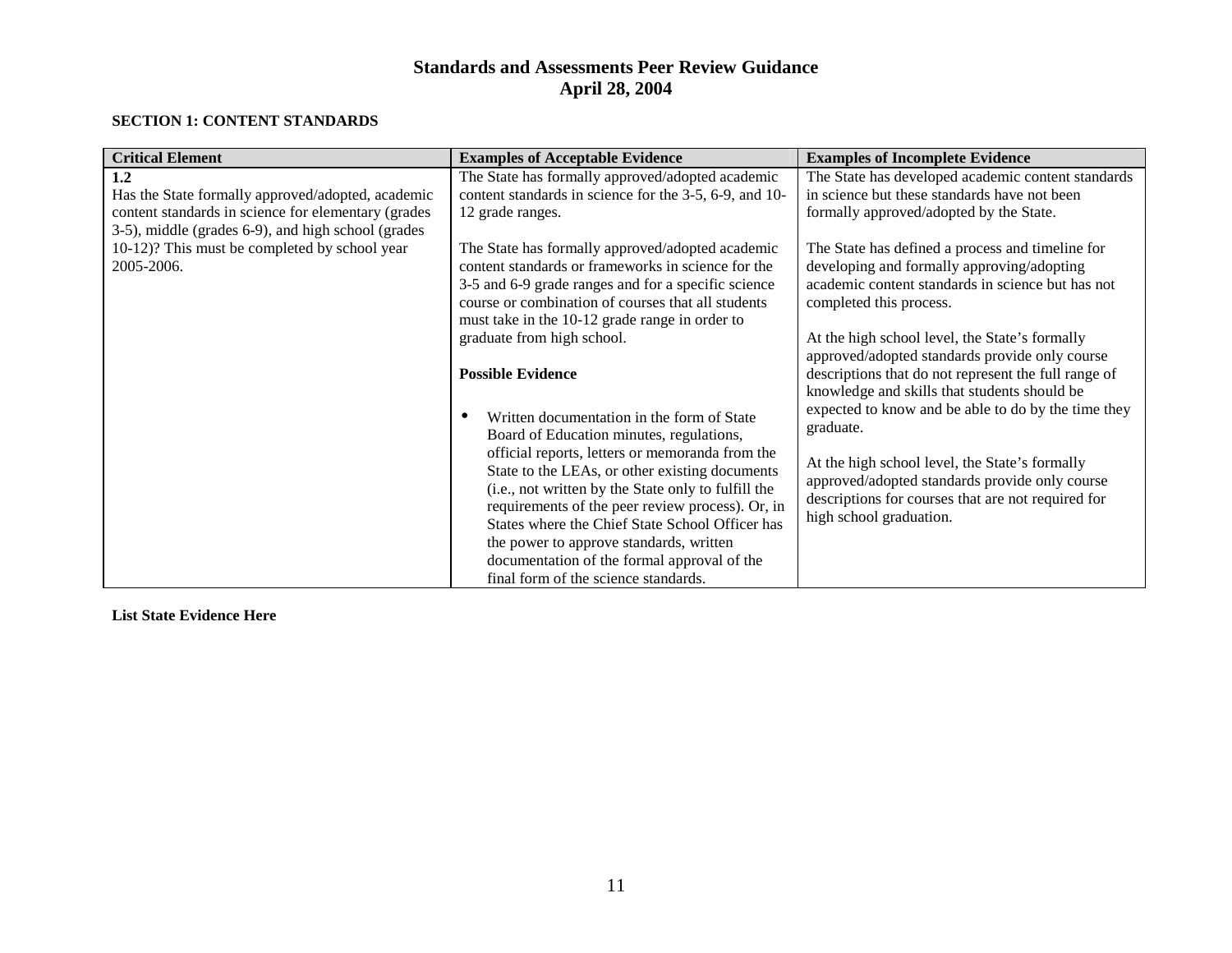#### **SECTION 1: CONTENT STANDARDS**

| <b>Critical Element</b>                                                                                                                                     | <b>Examples of Acceptable Evidence</b>                                                                                                                                                                                                                                                                                                                                                                                                                                                                                                                                                                                                                                                            | <b>Examples of Incomplete Evidence</b>                                                                                                         |
|-------------------------------------------------------------------------------------------------------------------------------------------------------------|---------------------------------------------------------------------------------------------------------------------------------------------------------------------------------------------------------------------------------------------------------------------------------------------------------------------------------------------------------------------------------------------------------------------------------------------------------------------------------------------------------------------------------------------------------------------------------------------------------------------------------------------------------------------------------------------------|------------------------------------------------------------------------------------------------------------------------------------------------|
| 1.3<br>Are these academic content standards challenging?<br>Do they contain coherent and rigorous content and<br>encourage the teaching of advanced skills? | The State has a process for the development of<br>academic content standards that includes<br>expectations for higher grade levels that build upon<br>and extend beyond the expectations for lower grade<br>levels and incorporate higher-order thinking skills<br>and understanding.<br><b>Possible Evidence</b><br>A detailed description of the process the State<br>used in developing its standards to review their<br>rigor, such as its participation in a process to<br>benchmark them to nationally recognized<br>standards. This process should include<br>substantive input from relevant stakeholders and<br>individuals or organizations with expertise in<br>standards development. | The State has developed a process and begun a plan<br>for the development of academic content standards,<br>but has not completed the process. |
|                                                                                                                                                             |                                                                                                                                                                                                                                                                                                                                                                                                                                                                                                                                                                                                                                                                                                   |                                                                                                                                                |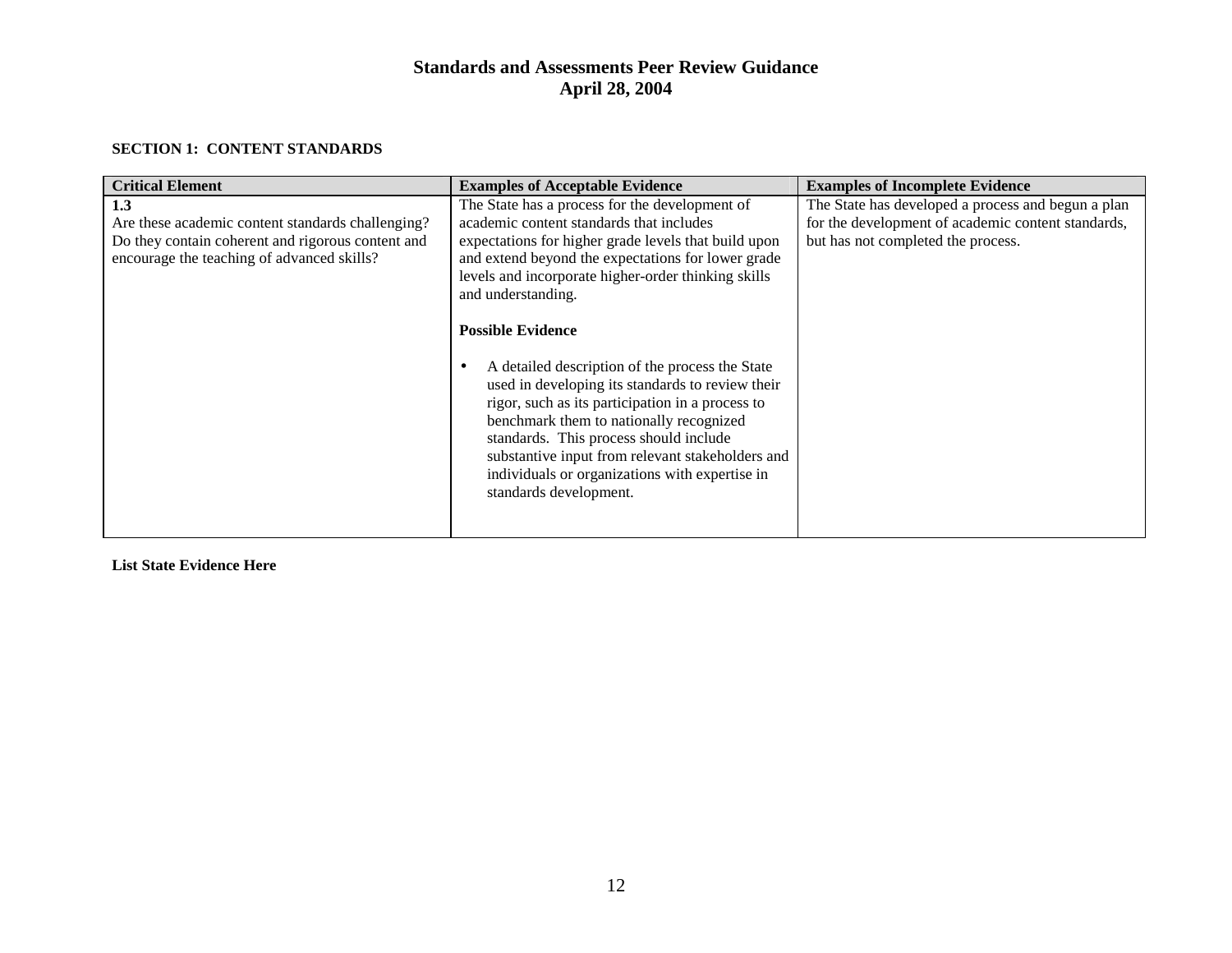#### **SECTION 1: CONTENT STANDARDS**

| <b>Critical Element</b>                                                                               | <b>Examples of Acceptable Evidence</b>                                                                                                                                                                                                                                                               | <b>Examples of Incomplete Evidence</b>                                                                                                 |
|-------------------------------------------------------------------------------------------------------|------------------------------------------------------------------------------------------------------------------------------------------------------------------------------------------------------------------------------------------------------------------------------------------------------|----------------------------------------------------------------------------------------------------------------------------------------|
| 1.4                                                                                                   | The State's process for developing its academic                                                                                                                                                                                                                                                      | The State's process for developing its academic                                                                                        |
| Did the State involve education stakeholders in the<br>development of its academic content standards? | content standards involved diverse panels of<br>educators, higher education representatives, parents,                                                                                                                                                                                                | content standards involved only K-12 educators and<br>staff from the State Department of Education.                                    |
|                                                                                                       | and community members familiar with the                                                                                                                                                                                                                                                              |                                                                                                                                        |
|                                                                                                       | instructional needs of students with disabilities and                                                                                                                                                                                                                                                | The make-up of the State's academic content                                                                                            |
|                                                                                                       | students with limited English proficiency, as well as<br>public hearings and consideration of public                                                                                                                                                                                                 | standards' panels did not include representatives of<br>students with special needs, such as students with                             |
|                                                                                                       | commentary on the standards.                                                                                                                                                                                                                                                                         | disabilities or students with limited English                                                                                          |
|                                                                                                       |                                                                                                                                                                                                                                                                                                      | proficiency, or otherwise reflect the diversity of the                                                                                 |
|                                                                                                       | <b>Possible Evidence</b>                                                                                                                                                                                                                                                                             | State's population.                                                                                                                    |
|                                                                                                       | Descriptions of the composition of groups<br>$\bullet$<br>involved in the development of the academic<br>content standards indicate that, relative to all<br>stakeholders in the population in general, a<br>broad range of stakeholders was represented in<br>the development process.              | The State's process for developing its academic<br>content standards did not include an opportunity for<br>public review and feedback. |
|                                                                                                       |                                                                                                                                                                                                                                                                                                      |                                                                                                                                        |
|                                                                                                       | A description of how the standards were<br>$\bullet$<br>developed with input from many people in and<br>outside of education. Such input might come<br>through committees of curriculum, instruction,<br>and content specialists and also from public<br>hearings, public comment, or public review. |                                                                                                                                        |
|                                                                                                       | An assurance of sufficient diversity in the<br>$\bullet$<br>composition of groups involved in the                                                                                                                                                                                                    |                                                                                                                                        |
|                                                                                                       | development of the standards, including                                                                                                                                                                                                                                                              |                                                                                                                                        |
|                                                                                                       | individuals knowledgeable of and concerned<br>about the various categories of students with                                                                                                                                                                                                          |                                                                                                                                        |
|                                                                                                       | special needs, such as students with disabilities                                                                                                                                                                                                                                                    |                                                                                                                                        |
|                                                                                                       | or students with limited English proficiency.                                                                                                                                                                                                                                                        |                                                                                                                                        |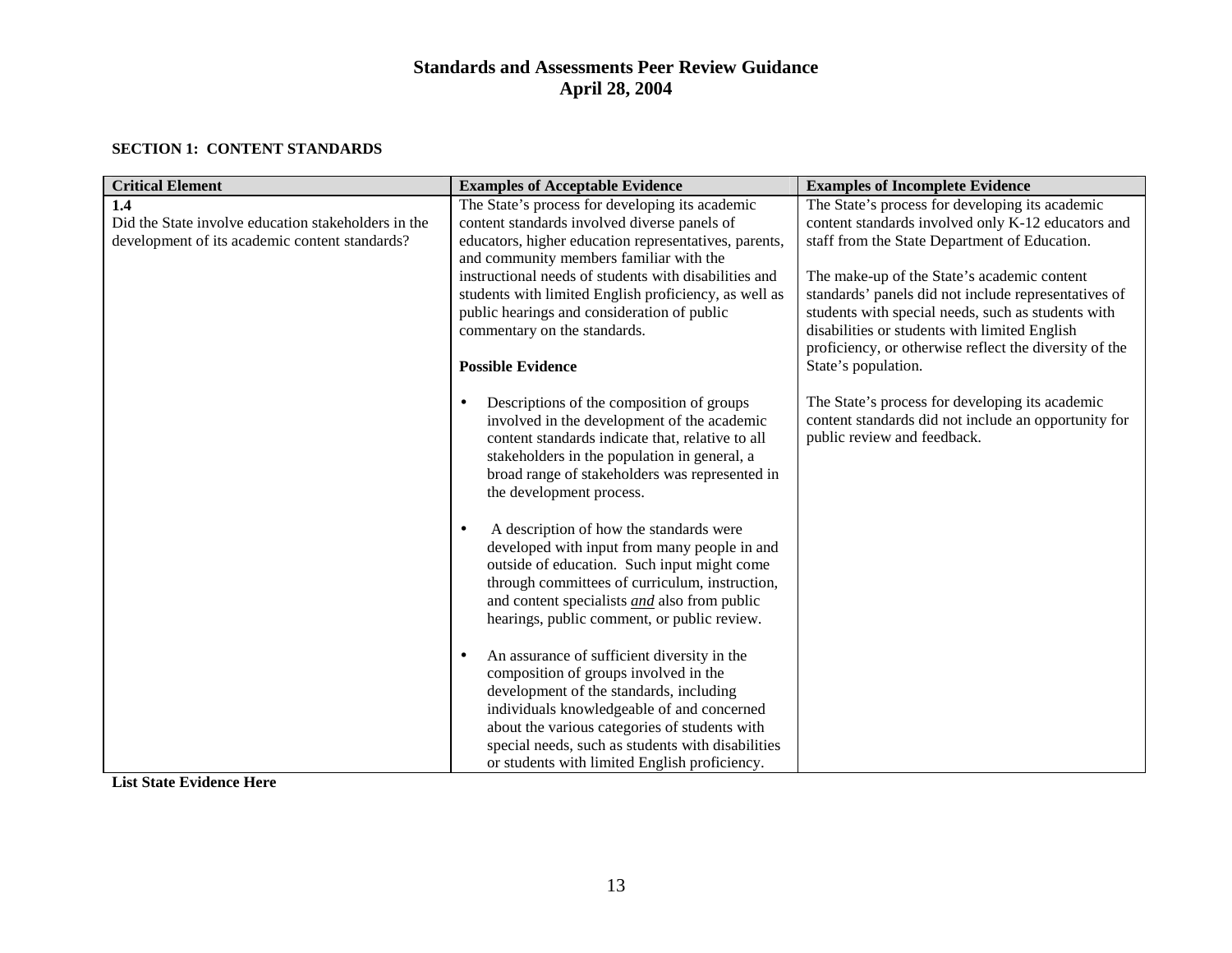| Section 2: A single statewide system of challenging academic achievement standards |  |
|------------------------------------------------------------------------------------|--|
| applied to all public schools and LEAs.                                            |  |

| Reference in NCLB legislation:  | Sec. $1111(b)(1)$ |
|---------------------------------|-------------------|
| Reference in final regulations: | Sec. 200.1        |

### **Overview**

To establish the level of achievement a State expects of all public schools and LEAs, the NCLB requires States to develop a set of challenging academic achievement standards for every grade and content area assessed. These standards are to be applied to all public schools and LEAs and ensure inclusion of those students with disabilities and students who are not yet proficient in English.

### Achievement Levels

Academic achievement standards for each grade-and-content area combination must include at least three achievement levels, which the State may label 'proficient,' 'advanced,' and 'basic.' Of these levels, proficient and advanced must represent high achievement and basic must represent achievement that is not yet proficient. These labels may vary from State to State, such as "meeting and mastering" the State standards that would equate to the proficient and advanced labels as described in the statute. A State may use more than three levels, but must clearly indicate which level represents the proficient performance expected of all students.

### Descriptors and Cut Scores

In addition to these levels, the State's academic achievement standards must include descriptions of the content-based competencies associated with each level. The State must also determine which specific scores on its assessments distinguish one level from another. These "cut scores" must be established through a process that involves both expert judgments and consideration of assessment results.

### Alignment

As a set, the academic achievement standards must be aligned with the State's academic content standards in that they capture the full range and depth of knowledge and skills defined in the State's challenging, coherent, and rigorous academic content standards.

#### Timeline

Academic achievement standards in reading/language arts and mathematics for each of grades 3 through 8 and the 10-12 grade range must be in place by the 2005-06 school year. Academic achievement descriptors for science in grade spans 3-5, 6-9, and 10-12 must be in place by the 2005-06 school year and cut scores for science by the 2007-08 school year. States can develop the level and description components of the standards prior to the availability of assessment data that will be necessary to set the cut score components of these standards.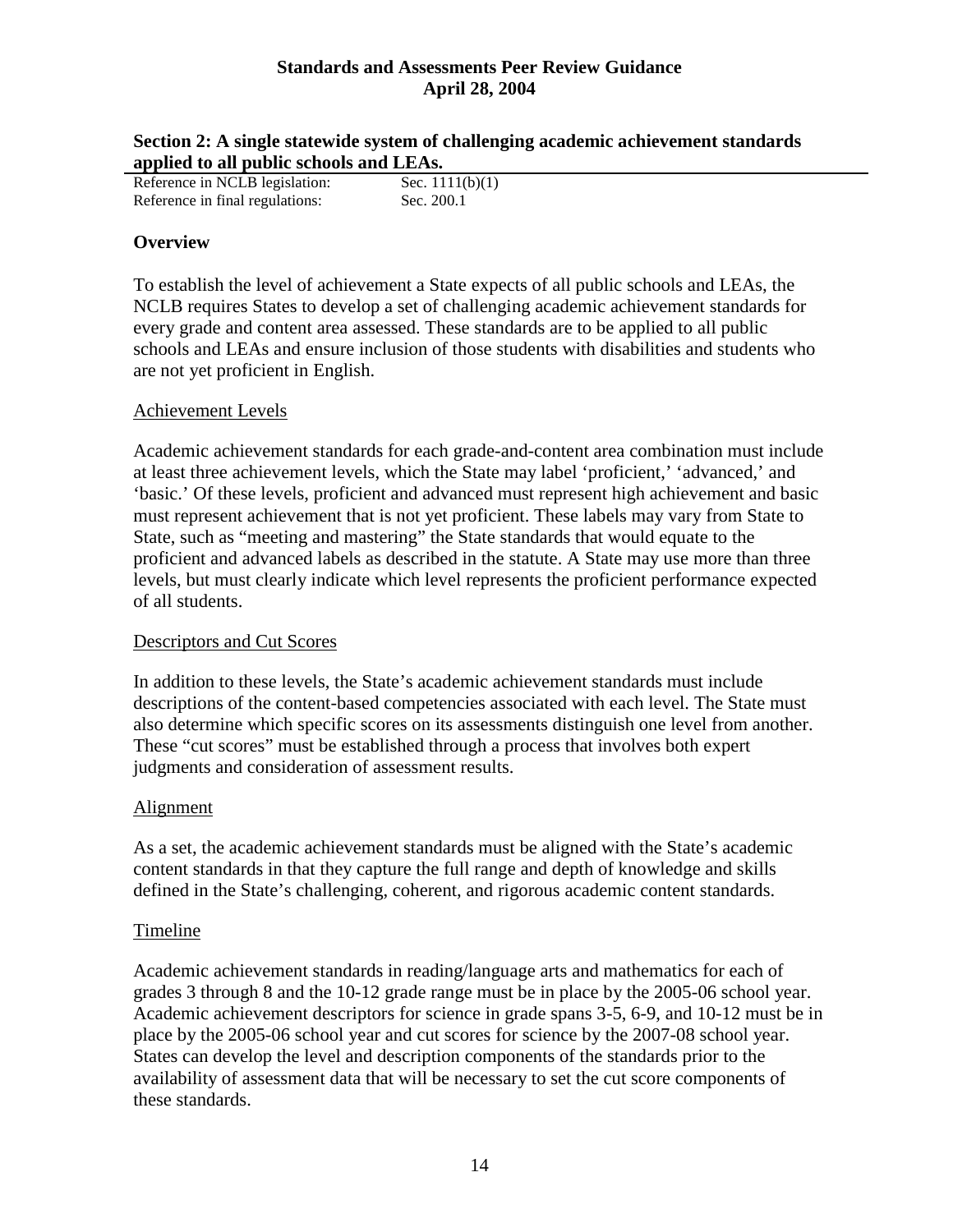#### Alternate academic achievement standards

A State is permitted to define alternate achievement standards to evaluate the achievement of students with the most significant cognitive disabilities and to give equal weight to a limited number of "proficient" assessment results based on alternate achievement standards in calculating adequate yearly progress (AYP). Alternate achievement standards must be aligned with the State's academic content standards (i.e., include knowledge and skills that link to grade-level expectations), must promote access to the general curriculum, and must reflect professional judgment of the highest learning standards possible for the group of students with the most significant cognitive disabilities. The State defines alternate achievement standards through a documented and validated standards-setting process similar to the process used to establish achievement standards on the regular assessments.

As a State expands the regular assessments to include grades 3 through 8, it must also provide alternate assessments at grades 3 through 8. If these alternate assessments are based on grade-level achievement standards, they will include the same grade-level content as the test for which they are an alternate. The assessment procedures may differ from the regular assessment (e.g., body of work or performance tasks instead of multiple choice) but proficiency on these alternates is comparable to proficient performance on the regular assessment for the same grade. The State must provide evidence of comparability and be able to aggregate the results with results from the regular assessment.

For alternate assessments in grades 3 through 8 based on alternate achievement standards, the assessment materials should show a clear link to the content standards for the grade in which the student is enrolled although the grade-level content may be reduced in complexity or modified to reflect pre-requisite skills. For each grade, the State may define one or more alternate achievement standards for proficiency.

For students with the most significant cognitive disabilities who are mainstreamed, the concept of alternate achievement standards related to grade level may be ambiguous. For practitioners, the question is whether the alternate achievement standards for this group of students must be clearly different from grade to grade. The alternate achievement standards should be defined in a way that supports individual growth because of their linkage to different content across grades. When examined across grades, however, the alternate achievement standards are not likely to show the same clearly defined advances in cognitive complexity as the achievement standards set for the regular test or an alternate assessment based on grade-level standards. States are expected to rely on the judgment of experienced special educators and administrators, higher education representatives, and parents of students with disabilities as they define alternate achievement standards and to define alternate achievement standards in a manner that provides an appropriate challenge for students with the most significant cognitive disabilities as they move through their schooling.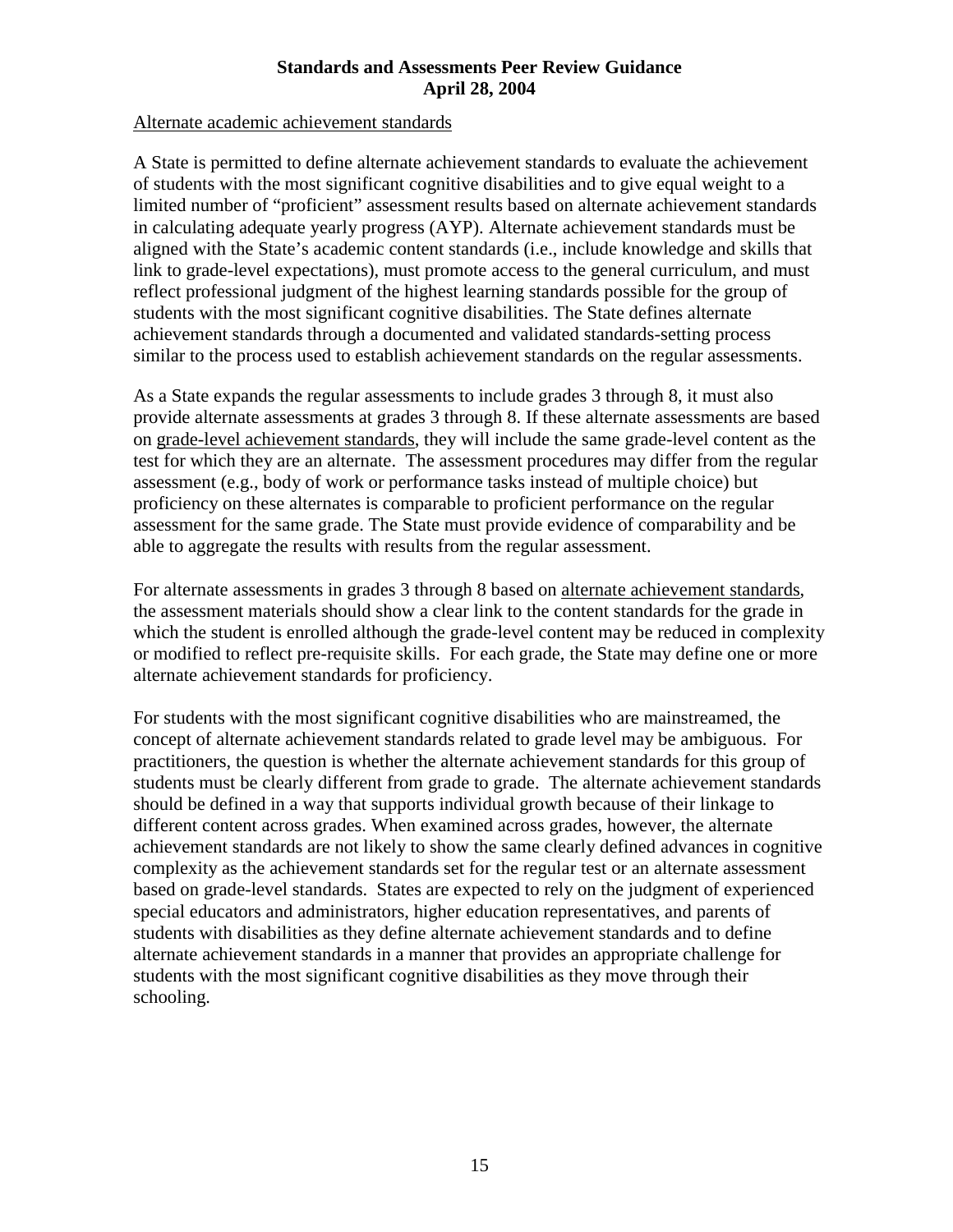#### **SECTION 2: ACADEMIC ACHIEVEMENT STANDARDS**

| <b>Critical Element</b>                                                 | <b>Examples of Acceptable Evidence</b>                                                                   | <b>Examples of Incomplete Evidence</b>                |
|-------------------------------------------------------------------------|----------------------------------------------------------------------------------------------------------|-------------------------------------------------------|
| 2.1                                                                     |                                                                                                          |                                                       |
| Has the State formally approved/adopted                                 | The State has formally approved/adopted academic                                                         | The State has developed academic achievement          |
| challenging academic achievement standards in                           | achievement standards in reading/language arts and                                                       | standards in reading/language arts and mathematics    |
| reading/language arts and mathematics for each of                       | mathematics that are specific to each grade level                                                        | that are specific to each grade level between 3 and 8 |
| grades 3 through 8 and for the 10-12 grade range?                       | between 3 through 8 and for the 10-12 grade span.                                                        | and for the 10-12 grade range, but these standards    |
| These must be completed by school year 2005-2006.                       |                                                                                                          | have not been formally approved/adopted by the        |
|                                                                         | The State has formally approved/adopted alternate                                                        | State.                                                |
| Has the State also approved/adopted alternate                           | achievement standards in reading/language arts and                                                       |                                                       |
| academic achievement standards for students with                        | mathematics for the tested grades 3 through 8 and                                                        | The State has formally approved/adopted academic      |
| the most significant cognitive disabilities in                          | for the 10-12 grade span.                                                                                | achievement standards in reading/language arts but    |
| reading/language arts and mathematics for each of                       |                                                                                                          | not in mathematics.                                   |
| the grades 3 through 8 and for the 10-12 grade span?                    | <b>Possible Evidence</b>                                                                                 |                                                       |
| If alternate achievement standards have not been                        |                                                                                                          | The State has not approved/adopted grade-specific     |
| developed and approved, then the alternate                              | Written documentation in the form of State<br>$\bullet$                                                  | academic achievement standards in                     |
| assessments for students with disabilities must be                      | Board of Education minutes, regulations,                                                                 | reading/language arts and mathematics.                |
| based on grade-level achievement standards.                             | official reports, letters or memoranda from the                                                          |                                                       |
|                                                                         | State to the LEAs, or other existing documents                                                           | The State has developed alternate achievement         |
| For students under section $602(3)$ of the Individuals                  | (i.e., not written by the State only to fulfill the                                                      | standards, but the alternate achievement standards    |
| with Disabilities Education Act with the most                           | requirements of the peer review process). Or, in                                                         | are not linked to State content standards in          |
| significant cognitive disabilities who take an                          | States where the Chief State School Officer has                                                          | reading/language arts and mathematics.                |
| alternate assessment, a State may, through a                            | the power to approve standards, written                                                                  |                                                       |
| documented and validated standards-setting process,                     | documentation of the formal approval of the                                                              |                                                       |
| define alternate academic achievement standards,                        | final form of the reading/language arts and                                                              |                                                       |
| provided those standards (1) are aligned with the                       | mathematics standards.                                                                                   |                                                       |
| State's academic content standards; (2) promote                         |                                                                                                          |                                                       |
| access to the general curriculum; and (3) reflect                       | Documentation that illustrates how alternate<br>$\bullet$                                                |                                                       |
| professional judgment of the highest achievement<br>standards possible. | achievement standards were defined and                                                                   |                                                       |
|                                                                         | explains how they are linked to grade-level                                                              |                                                       |
|                                                                         | content.                                                                                                 |                                                       |
|                                                                         |                                                                                                          |                                                       |
|                                                                         | A description of the process for revising cut<br>$\bullet$<br>scores and subsequent academic achievement |                                                       |
|                                                                         | standards and documentation that these                                                                   |                                                       |
|                                                                         | revisions have been approved or formally                                                                 |                                                       |
|                                                                         |                                                                                                          |                                                       |
|                                                                         | submitted for approval by ED.                                                                            |                                                       |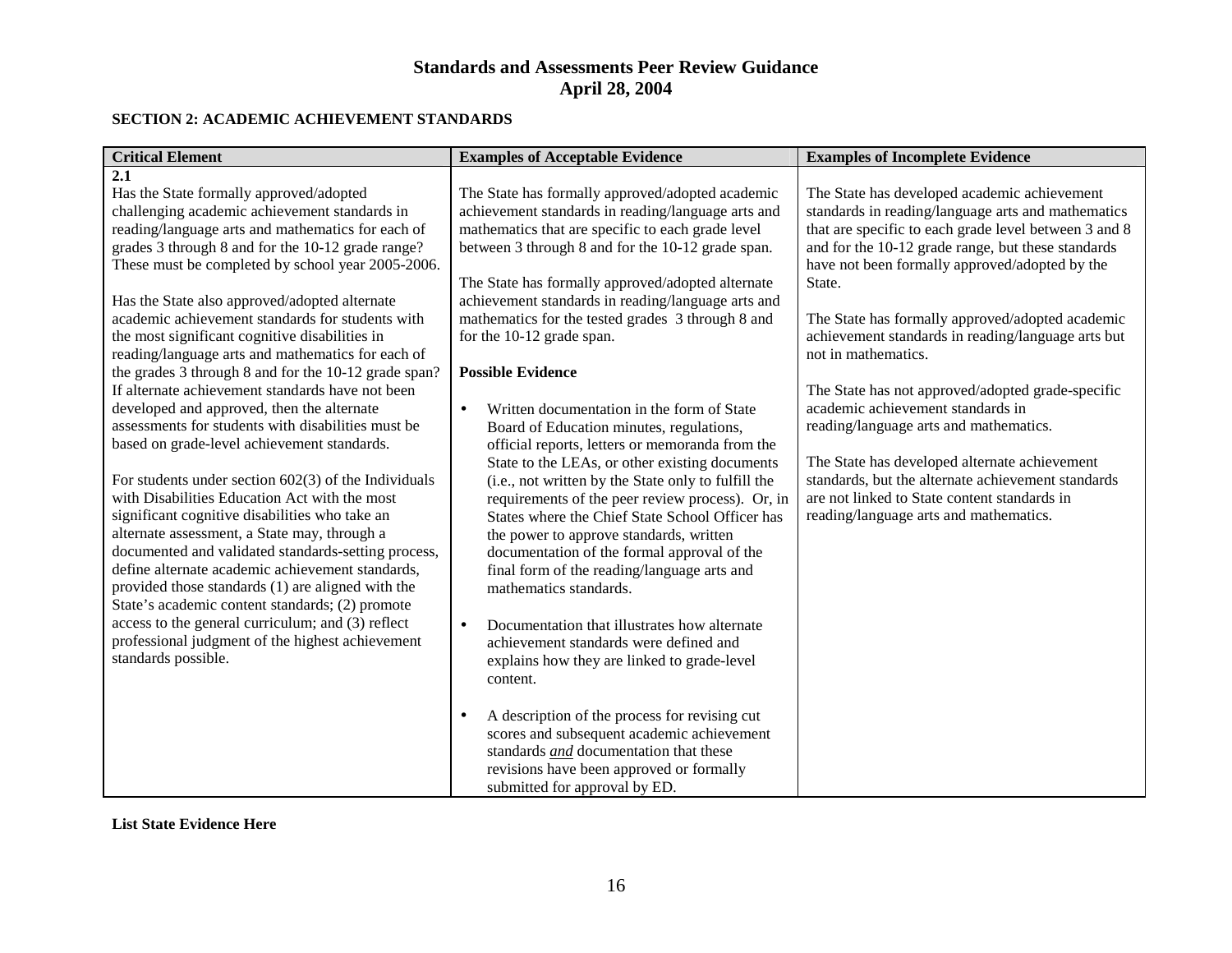#### **SECTION 2: ACADEMIC ACHIEVEMENT STANDARDS**

| <b>Critical Element</b>                                       | <b>Examples of Acceptable Evidence</b>            | <b>Examples of Incomplete Evidence</b>                |
|---------------------------------------------------------------|---------------------------------------------------|-------------------------------------------------------|
| 2.2                                                           |                                                   |                                                       |
| Has the State formally approved/adopted academic              | The State has formally approved/adopted academic  | The State has developed academic achievement          |
| achievement descriptors in science for each of the            | achievement standards in science for each of the  | standards in science for each of the grade spans 3-5, |
| grade spans 3-5, 6-9, and 10-12 (not due until school         | grade spans $3-5$ , $6-9$ , and $10-12$ .         | 6-9, and 10-12 but these standards have not been      |
| year 2005-2006)?                                              |                                                   | formally approved/adopted by the State.               |
|                                                               | The State has formally approved/adopted alternate |                                                       |
| Has the State formally approved/adopted academic              | academic achievement standards in science for     | The State has developed alternate achievement         |
| achievement standards cut scores in science for each          | students with the most significant cognitive      | standards, but the alternate achievement standards    |
| of the grade spans $3-5$ , $6-9$ , and $10-12$ (not due until | disabilities.                                     | are not linked to State content standards in science. |
| school year 2007-08)?                                         |                                                   |                                                       |
|                                                               | <b>Possible Evidence</b>                          |                                                       |
| Has the State also approved alternate academic                |                                                   |                                                       |
| achievement standards for students with the most              | Written documentation in the form of State Board  |                                                       |
| significant cognitive disabilities in science for each        | of Education minutes, regulations, official       |                                                       |
| of the grade spans tested? If alternate achievement           | reports, letters or memoranda from the State to   |                                                       |
| standards have not been developed and approved,               | the LEAs, or other existing documents (i.e., not  |                                                       |
| then the alternate assessments for students with              | written by the State only to fulfill the          |                                                       |
| disabilities must be based on grade-level                     | requirements of the peer review process). Or, in  |                                                       |
| achievement standards.                                        | States where the Chief State School Officer has   |                                                       |
|                                                               | the power to approve standards, written           |                                                       |
|                                                               | documentation of the formal approval of the final |                                                       |
|                                                               | form of the science standards.                    |                                                       |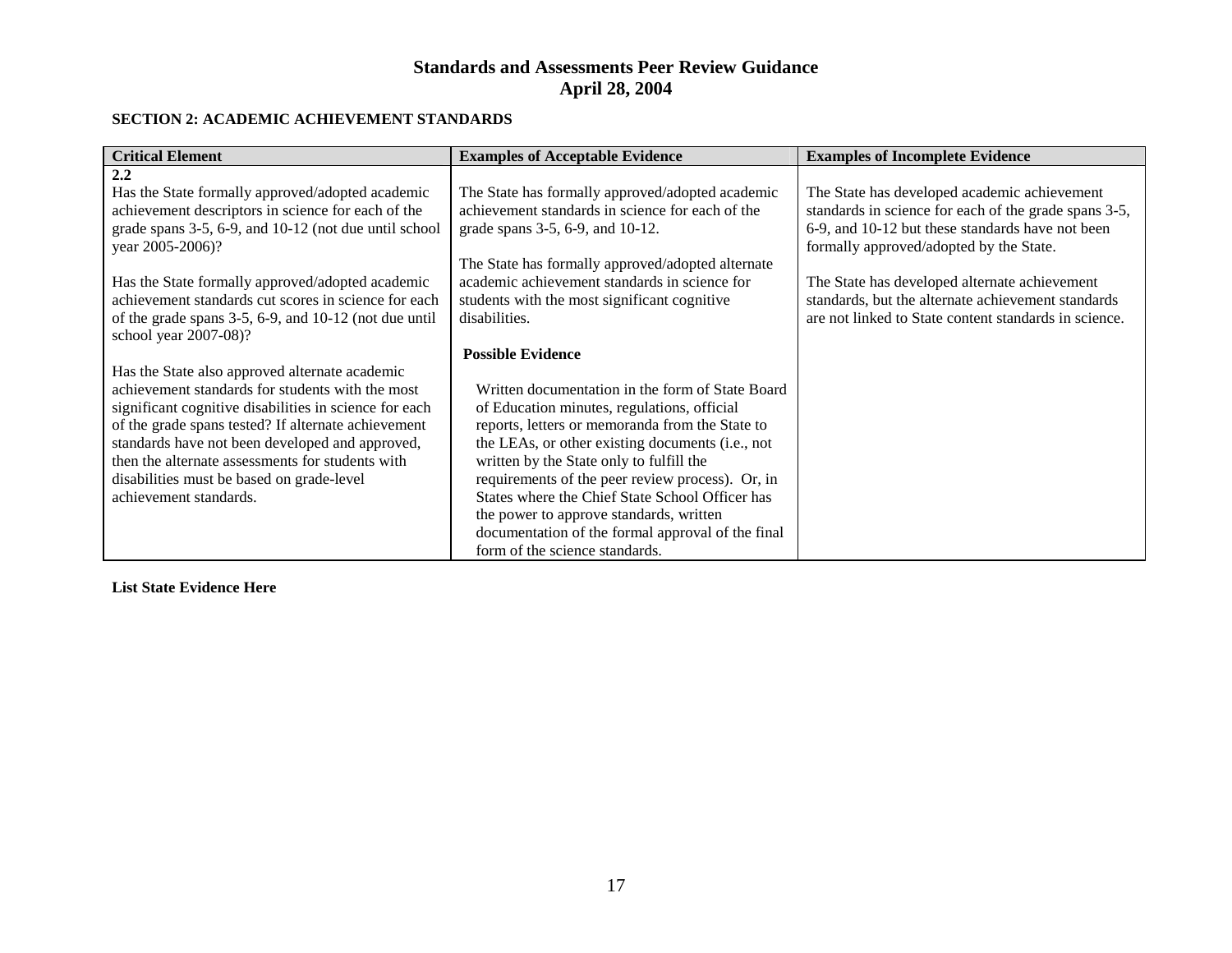#### **SECTION 2: ACADEMIC ACHIEVEMENT STANDARDS**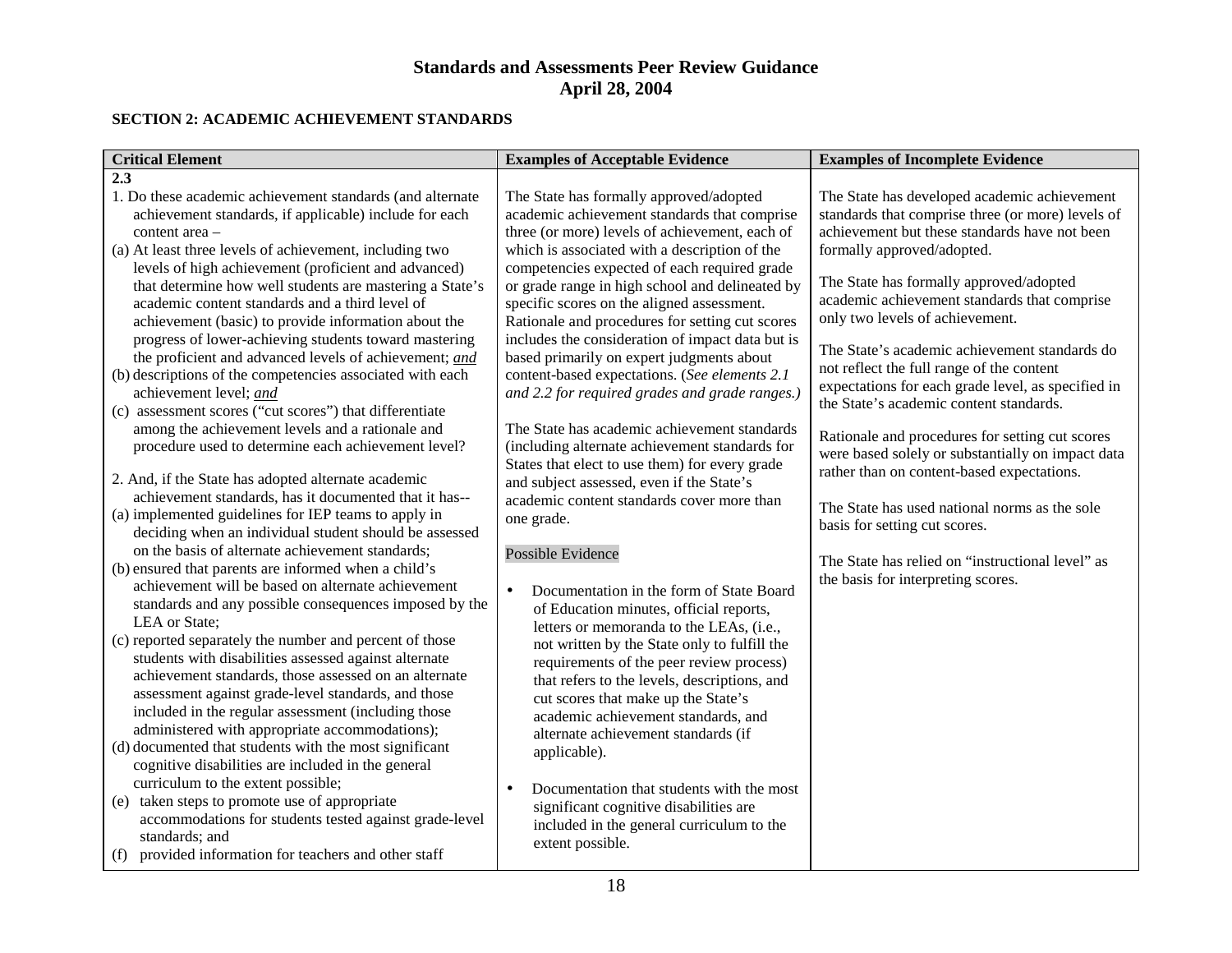| regarding appropriate test administration practices,<br>Training materials or guidelines for IEP<br>including use of accommodations for students with the<br>teams to apply when deciding whether an<br>most significant cognitive disabilities?<br>individual student should be assessed on<br>the basic of alternate achievement |  |            |  |
|------------------------------------------------------------------------------------------------------------------------------------------------------------------------------------------------------------------------------------------------------------------------------------------------------------------------------------|--|------------|--|
|                                                                                                                                                                                                                                                                                                                                    |  | standards. |  |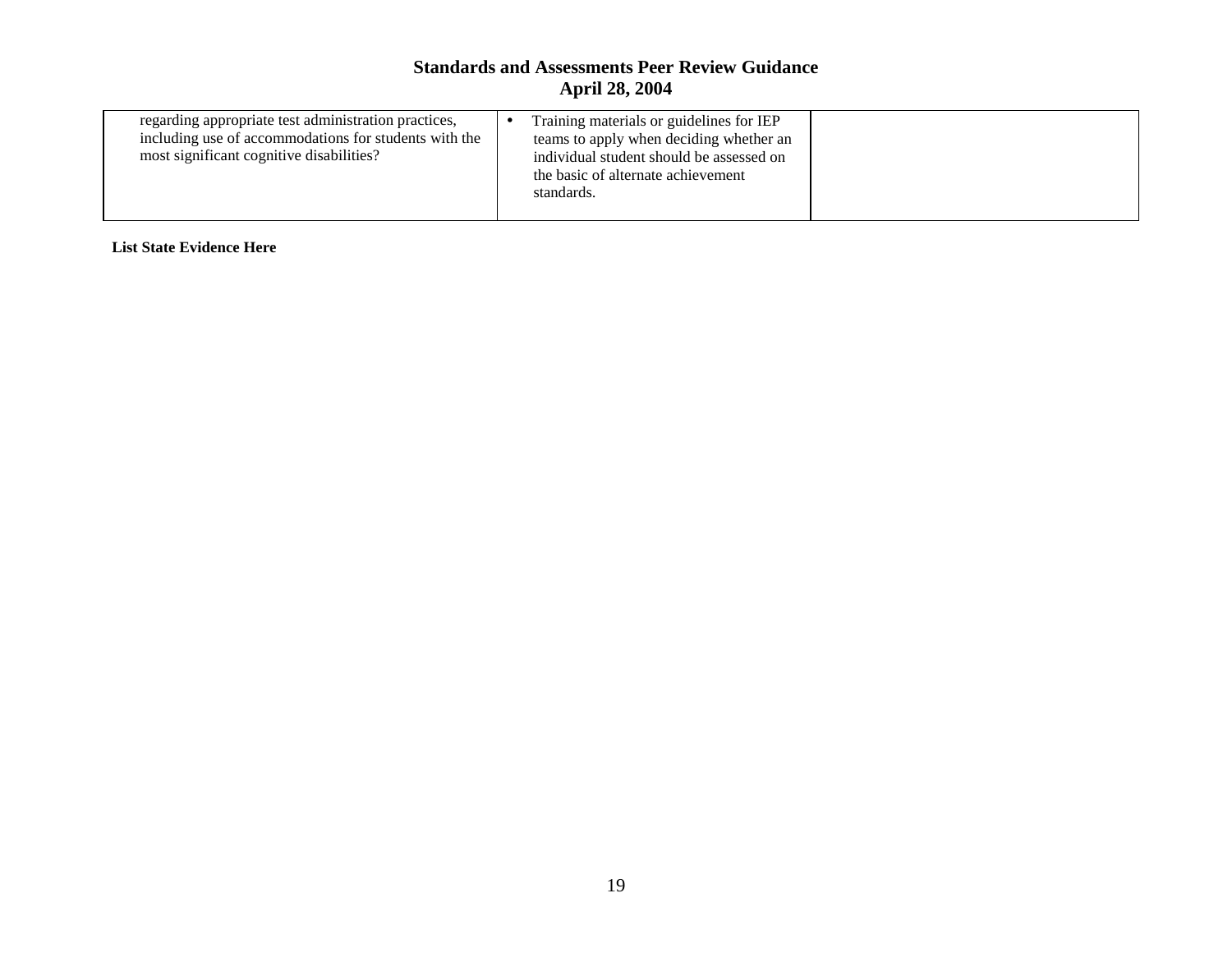#### **SECTION 2: ACADEMIC ACHIEVEMENT STANDARDS**

| <b>Critical Element</b>                                                                                                                                                                                                          | <b>Examples of Acceptable Evidence</b>                                                                                                                                                                                                                                                                                                                                                                                                                                                                                                                                                                                                                                                                                                      | <b>Examples of Incomplete Evidence</b>                                                                                                                                                                                                                                                   |
|----------------------------------------------------------------------------------------------------------------------------------------------------------------------------------------------------------------------------------|---------------------------------------------------------------------------------------------------------------------------------------------------------------------------------------------------------------------------------------------------------------------------------------------------------------------------------------------------------------------------------------------------------------------------------------------------------------------------------------------------------------------------------------------------------------------------------------------------------------------------------------------------------------------------------------------------------------------------------------------|------------------------------------------------------------------------------------------------------------------------------------------------------------------------------------------------------------------------------------------------------------------------------------------|
| 2.4<br>Are the academic achievement standards (including<br>alternate achievement standards as applicable)<br>applied to all public elementary and secondary<br>schools and <i>all</i> public school students in the<br>State?** | The State's statutes, policies, and guidance<br>documents specifically state that its academic<br>achievement standards apply to all public<br>elementary and secondary school students, including<br>students with disabilities and students who are not<br>proficient in English.<br><b>Possible Evidence</b><br>Written documentation in the form of State<br>Board of Education minutes or<br>letters/memoranda from the Chief State<br>School Officer to local superintendents<br>stating the policy that the State's academic<br>achievement standards apply to all students.<br>Documentation and prefacing text for the<br>standards use the word "all" consistently<br>and inclusively and reflect other inclusive<br>terminology. | The State's statutes, policy, and guidance documents<br>do not specifically state that its academic<br>achievement standards apply to all public<br>elementary and secondary school students, including<br>students with disabilities and students who are not<br>proficient in English. |

\*\*OSEP guidance and NCLB requirements indicate that a student placed in a private school by a public agency for the purpose of receiving special education services must be included in the state assessment and their results attributed to the public school or LEA responsible for the placement.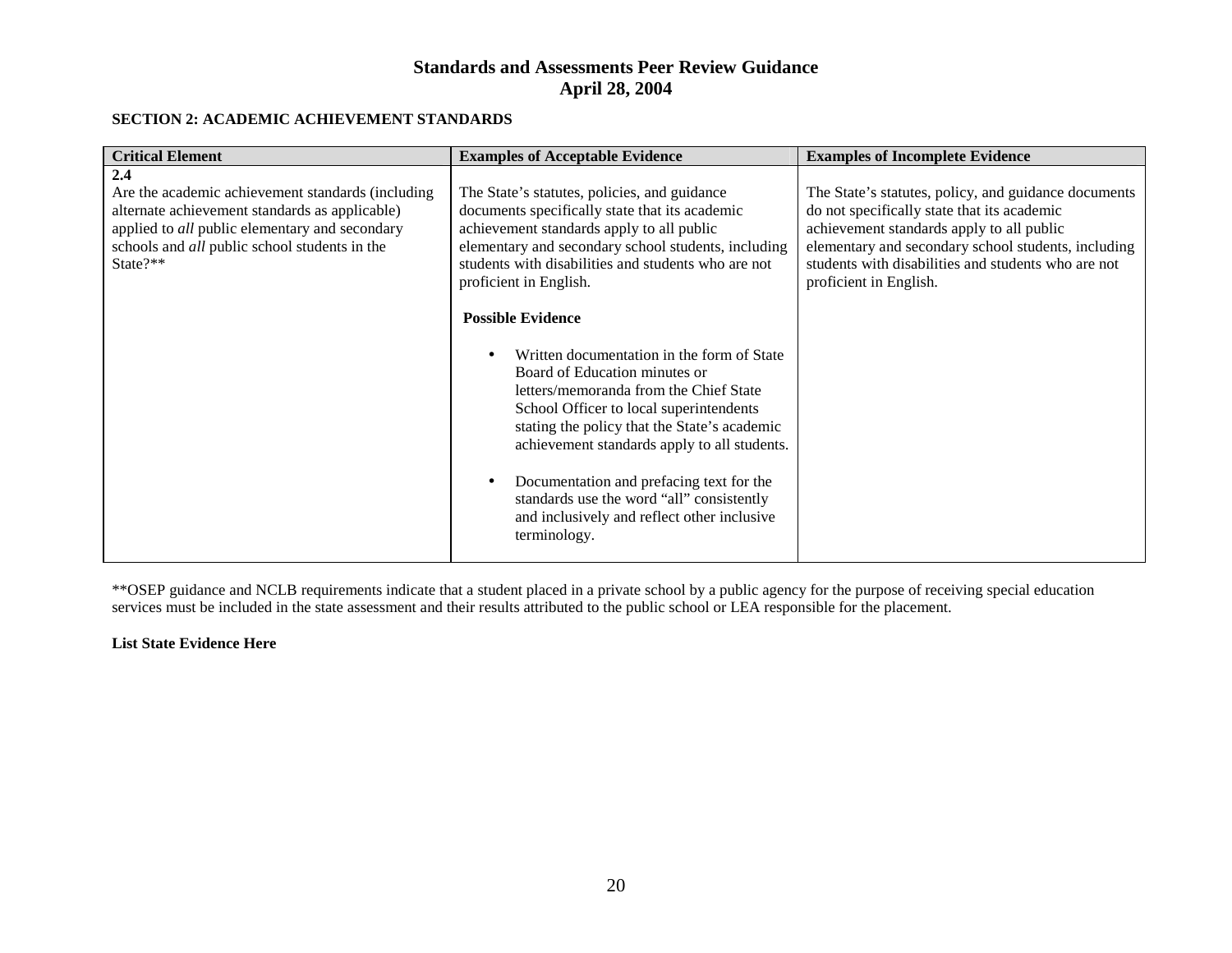#### **SECTION 2: ACADEMIC ACHIEVEMENT STANDARDS**

| <b>Critical Element</b>                                                                                                                                                                                                                                                                                                                    | <b>Examples of Acceptable Evidence</b>                                                                                                                                                                                                                                                                                                                                                                                                                                                                                                                                                                                                                                                                                                                                                                                                                    | <b>Examples of Incomplete Evidence</b>                                                                                                                                                                                                                                                                                                                                    |
|--------------------------------------------------------------------------------------------------------------------------------------------------------------------------------------------------------------------------------------------------------------------------------------------------------------------------------------------|-----------------------------------------------------------------------------------------------------------------------------------------------------------------------------------------------------------------------------------------------------------------------------------------------------------------------------------------------------------------------------------------------------------------------------------------------------------------------------------------------------------------------------------------------------------------------------------------------------------------------------------------------------------------------------------------------------------------------------------------------------------------------------------------------------------------------------------------------------------|---------------------------------------------------------------------------------------------------------------------------------------------------------------------------------------------------------------------------------------------------------------------------------------------------------------------------------------------------------------------------|
| 2.5<br>How has the State ensured alignment between<br>challenging academic content standards and the<br>academic achievement standards?<br>If the State has adopted alternate achievement<br>standards, how has the State ensured alignment<br>between its academic content standards and the<br>alternate academic achievement standards? | The State's academic achievement standards fully<br>reflect its academic content standards for each<br>required grade and describe what content-based<br>expectations each achievement level represents. The<br>'proficient' achievement level represents attainment<br>of grade-level expectations for that academic content<br>area. The descriptors clearly define the skills for the<br>attainment of that level.                                                                                                                                                                                                                                                                                                                                                                                                                                     | The State's academic achievement standards do not<br>fully reflect its academic content standards for each<br>required grade nor describe what content-based<br>expectations each achievement level represents.<br>The achievement level that represents 'Proficient'<br>defines performance that does not represent grade-<br>level attainment of the content standards. |
|                                                                                                                                                                                                                                                                                                                                            | <b>Possible Evidence</b><br>A description of the process used to<br>develop each component (levels,<br>descriptions, and cut scores) of the<br>academic achievement standards that<br>indicates that these standards were<br>developed specifically to reflect the<br>knowledge and skills in the academic<br>content standards for each grade and<br>content area combination. For alternate<br>achievement standards, the State<br>demonstrates that they reflect knowledge<br>and skills that could lead to the content<br>appropriate for the grade in which a student<br>is enrolled.<br>Written documentation designed to<br>accompany or explain the standards that<br>delineate the content-based relationships<br>between the academic achievement<br>standards, alternate achievement standards,<br>if any, and the academic content standards. | Alternate achievement standards are restricted to<br>functional life skills and are not linked in a<br>meaningful way to academic knowledge/skills<br>specified in State standards.                                                                                                                                                                                       |

#### **List State Evidence**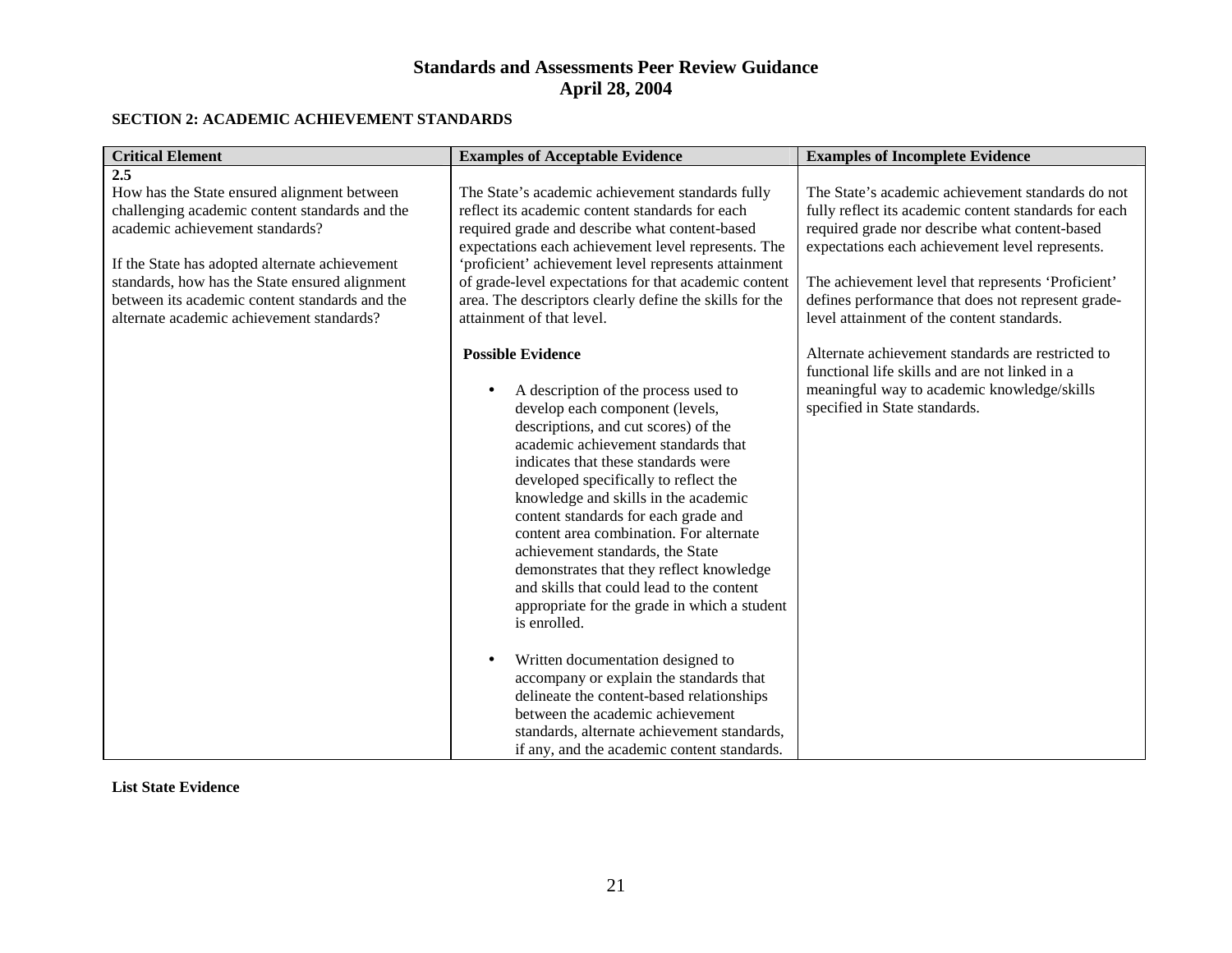#### **SECTION 2: ACADEMIC ACHIEVEMENT STANDARDS**

| SECTION <b>2</b> . Rembering Remier Emery Stringbridge                                                                                                                                           |                                                                                                                                                                                                                                                                                                                                                                                                                                                                                                      |                                                                                                                                                                                                                                                                                                                                                                                                                                                                |
|--------------------------------------------------------------------------------------------------------------------------------------------------------------------------------------------------|------------------------------------------------------------------------------------------------------------------------------------------------------------------------------------------------------------------------------------------------------------------------------------------------------------------------------------------------------------------------------------------------------------------------------------------------------------------------------------------------------|----------------------------------------------------------------------------------------------------------------------------------------------------------------------------------------------------------------------------------------------------------------------------------------------------------------------------------------------------------------------------------------------------------------------------------------------------------------|
| <b>Critical Element</b>                                                                                                                                                                          | <b>Examples of Acceptable Evidence</b>                                                                                                                                                                                                                                                                                                                                                                                                                                                               | <b>Examples of Incomplete Evidence</b>                                                                                                                                                                                                                                                                                                                                                                                                                         |
| 2.6<br>How did the State document involvement of diverse<br>stakeholders in the development of its academic<br>achievement standards and (if applicable) its<br>alternate achievement standards? | The State's process for developing its academic<br>achievement standards, including alternate achievement<br>standards, if used, involved diverse panels of educators,<br>higher education representatives, parents, and<br>community members, as well as public hearings and<br>consideration of public commentary on the standards, if<br>appropriate.<br><b>Possible Evidence</b>                                                                                                                 | The State's process for developing its academic<br>achievement standards involved only K-12<br>educators and staff from the State Department of<br>Education.<br>The make-up of the State's academic achievement<br>standards panels did not include representatives of<br>students with special needs, such as students with<br>disabilities or students with limited English<br>proficiency or otherwise reflect the diversity of the<br>State's population. |
|                                                                                                                                                                                                  | Descriptions of the composition of groups<br>involved in the development of the academic<br>achievement standards indicate that, relative to<br>all stakeholders in the population in general, a<br>broad range of stakeholders was represented in<br>the development process. For development of<br>its alternate achievement standards,<br>experienced special education teachers and<br>administrators, regular classroom teachers and<br>parents of students with disabilities were<br>included. | The State's process for developing its academic<br>achievement standards did not include an<br>opportunity for public review and feedback.                                                                                                                                                                                                                                                                                                                     |
|                                                                                                                                                                                                  | A description of how the standards, including<br>$\bullet$<br>alternative achievement standards, if used,<br>were developed with input from many people<br>in and outside of education. Such input might<br>come through committees of curriculum,<br>instruction, and content specialists and also<br>from public hearings, public comment, or<br>public review.                                                                                                                                    |                                                                                                                                                                                                                                                                                                                                                                                                                                                                |
|                                                                                                                                                                                                  | Evidence of diversity in the composition of<br>$\bullet$<br>groups involved in the development of the<br>standards, including individuals<br>knowledgeable of and concerned about the<br>various categories of special needs students,<br>e.g. students with disabilities and limited<br>English proficient students.                                                                                                                                                                                |                                                                                                                                                                                                                                                                                                                                                                                                                                                                |

**List State Evidence**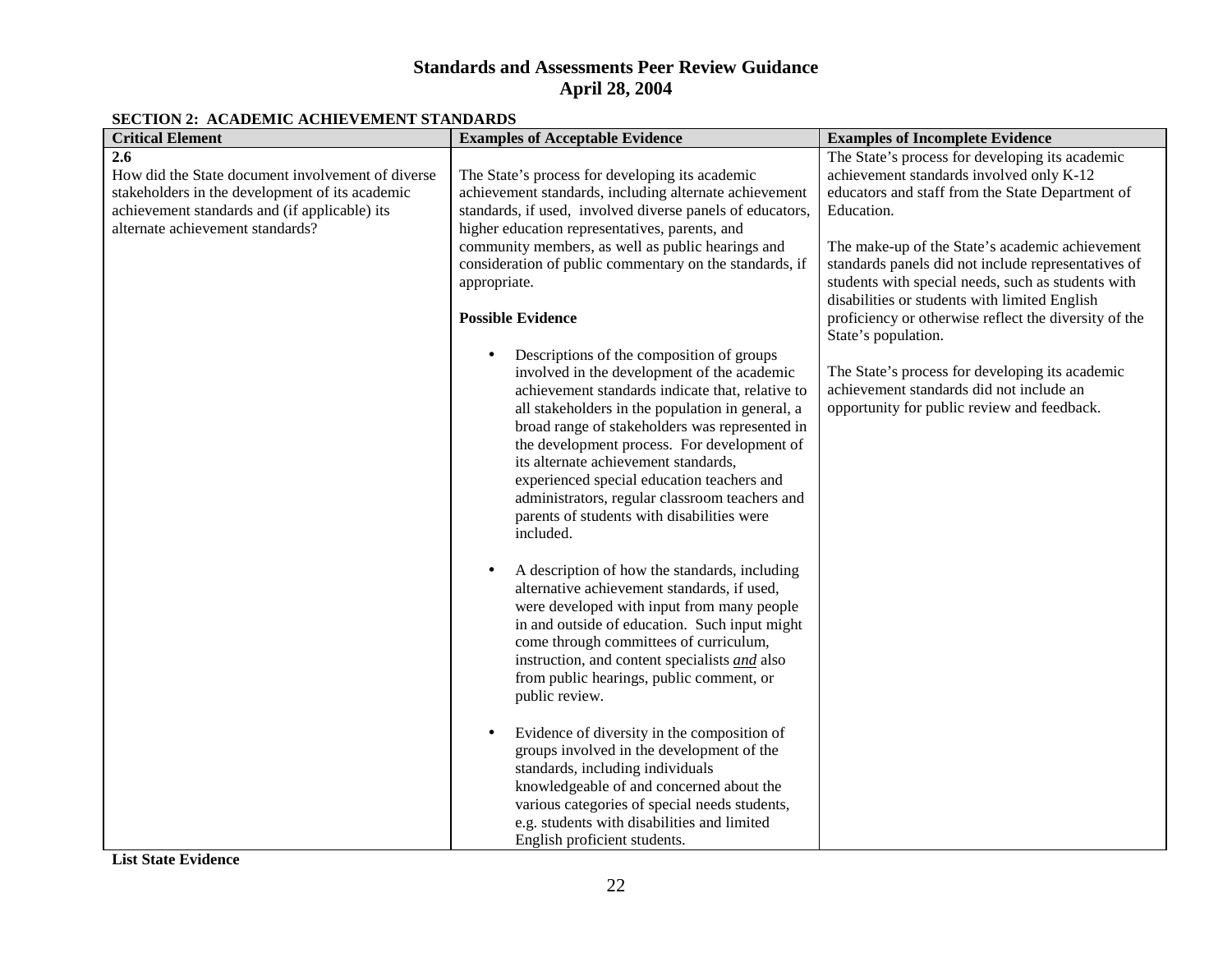**Section 3: A single statewide system of annual high-quality assessments**

Reference in NCLB legislation: Sec. 1111(b)(3) Reference in final regulations: Sec. 200.2, 200.3, 200.5

### **Overview**

To ensure that States are able to evaluate whether all students are achieving to high levels, NCLB requires States to develop a single statewide system of high quality assessments. *All* public school students must participate in this assessment system, including those with disabilities and those who are not yet proficient in English, so States must make their assessment system fully accessible to all students, (see Principle 6 for more information about inclusion). States must employ the same assessment system for all their public elementary and secondary schools and students.

States must have the reading/language arts and mathematics components of their assessment systems in place by the 2005 - 2006 school year. These assessments must be administered annually to all students in each of grades 3 - 8 and at least once to students in the 10 - 12 grade range. By the 2007 - 2008 school year, States must also have in place their science assessments, which must be administered, annually, at least once in each of the 3 - 5, 6 - 9, and 10 - 12 grade spans. Assessments administered in the 10 -12 grade range in reading/language arts, mathematics, and science may be end-of-course tests so long as the associated courses, or combinations of courses, are ones that *all* students must take.

States must also have in place an alternate assessment designed for those students who are unable to participate meaningfully in the regular assessment, even with accommodations. For most students, results from this alternate assessment will be evaluated against the same grade-level achievement standards as the regular test for which it serves as an alternate. With respect to students with the most significant cognitive disabilities, however, the State may define alternate achievement standards. In addition, a few States have developed alternative assessments for use with LEP students. Results from these assessments must be judged against the same grade-level standards as the regular tests.

The assessments that make up the State's assessment system may either be criterionreferenced or an augmented form of a norm-referenced test. If the State uses only assessments referenced against national norms at a particular grade, those assessments must be augmented with additional items as necessary to measure accurately the depth and breadth of the State's academic content standards and express student results in terms of the State's student academic achievement standards.

A State's assessment system may include only statewide assessments, a combination of statewide and local assessments, or only local assessments.<sup>1</sup> However, if the State includes

 $\overline{a}$ 1 State law exception as stated in Section 200.4 of the July 5, 2002 Regulations and Section 1111(b)(5) of NCLB.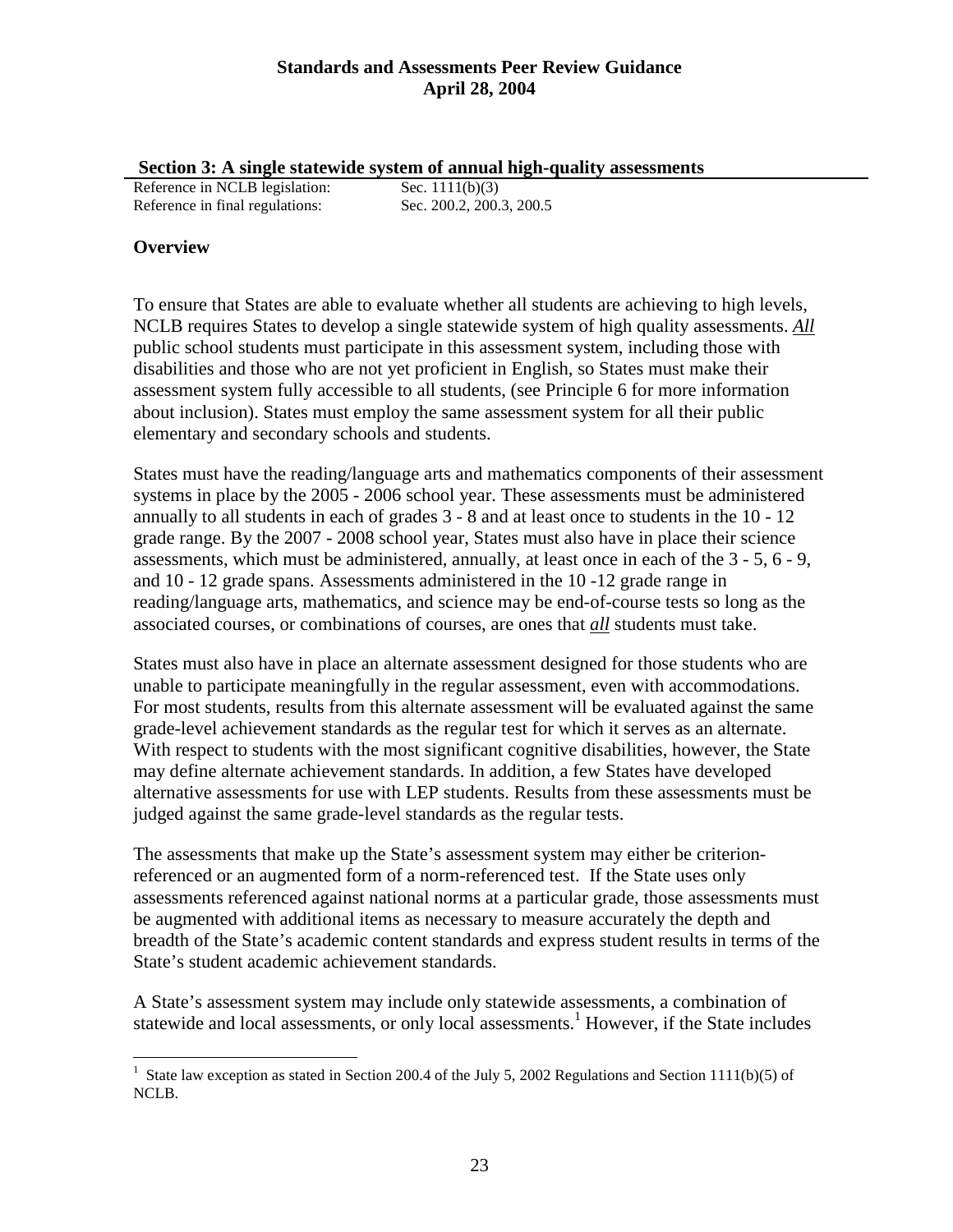local assessments in its system, the State is responsible for ensuring that each of these assessments meets the rigorous criteria for technical quality and alignment specified in this document. The State must ensure that results from all local assessments can be aggregated meaningfully at the State level with one another and with scores from any statewide assessments.

In building its assessment system, a State must ensure that the information its assessments yield is coherent across grades and content areas. For example, information gained from the reading/language arts assessment at grade 3 should be clearly and appropriately relevant to information gained from the reading/language arts assessment at grade 4 and subsequent grades. This does not require use of tests that are vertically scaled, but does imply the articulation of the standards from grade to grade. The content of the assessments and the achievement standards should be articulated across grades.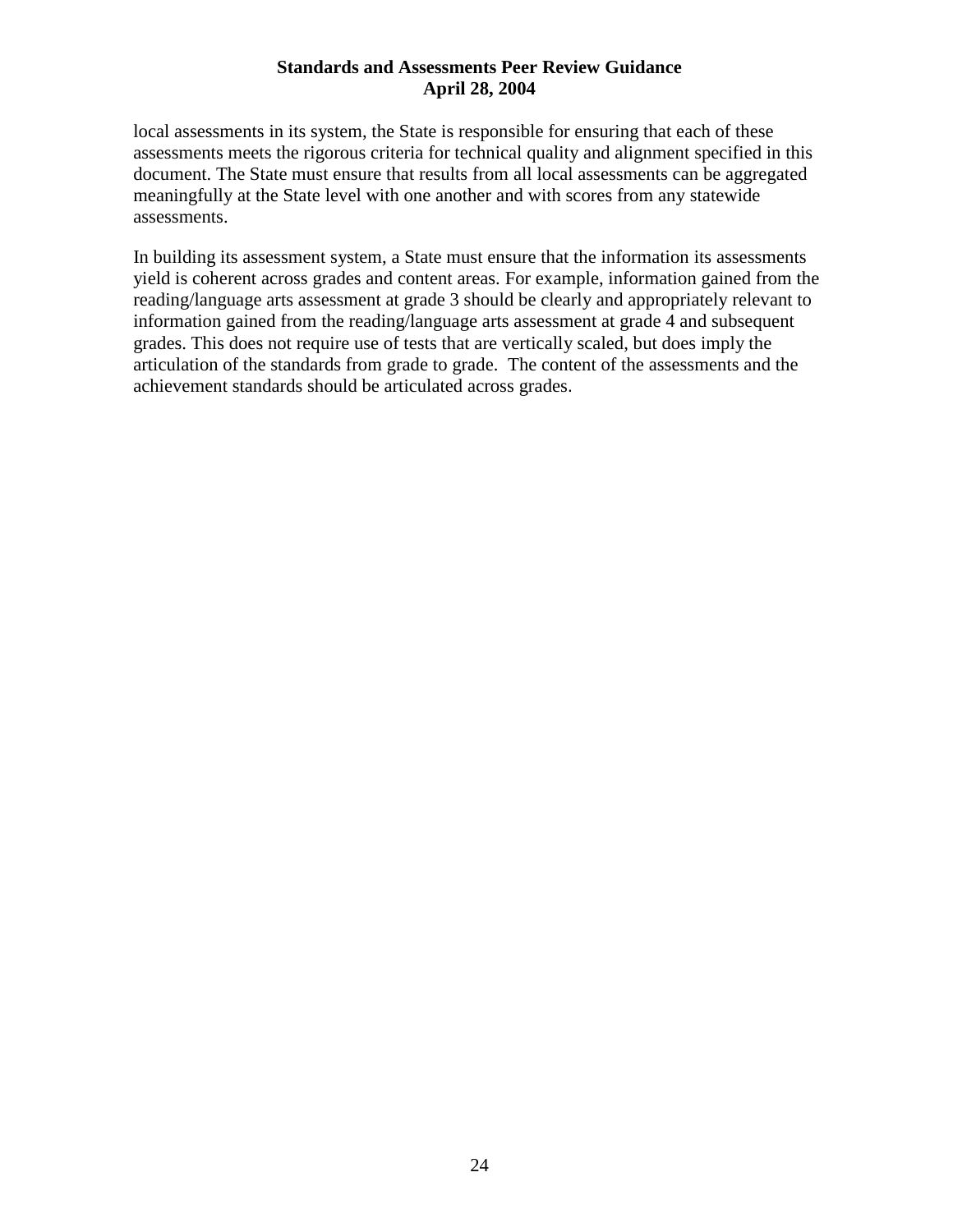#### **OVERVIEW OF THE STATEWIDE ASSESSMENT SYSTEM**

**Section 3.1.** In the chart below indicate your State's current assessment system in reading /language arts and mathematics in grades 3 through 8 and for the 10-12 grade range using the abbreviations to show what type of assessments the State's assessment system is composed of: (a) criterion-referenced assessments (**CRT**); or (b) augmented norm-referenced assessments **(ANRT**) (augmented as necessary to measure accurately the depth and breadth of the State's academic content standards and yield criterion-referenced scores); or (c) a combination of both across grade levels and/or content areas. Also indicate your current assessment system in science<sup>2</sup> that is aligned with the State's challenging academic content and achievement standards at least once in each of the grade spans 3-5, 6-9, and 10-12. A State may have assessments in reading or language arts depending on the alignment to the State's content standards; both are not required. Please indicate, using the abbreviations shown, the grades and subject areas with availability of native language assessment **(NLA**) or various alternate assessments (**AA-SWD** for an alternate assessment for students with disabilities based on grade-level standards; **AA-LEP** for an alternate assessment for students with limited English proficiency based on grade-level standards, and/or **AA-AAS** for an alternate assessment for students with the most significant cognitive disabilities based on alternate achievement standards).

| <b>Grades</b>       | 3 | 4 | 5 | $\mathbf b$ | 7 | 8 | 9 | 10 | 11 | 12 |
|---------------------|---|---|---|-------------|---|---|---|----|----|----|
| <b>Math</b>         |   |   |   |             |   |   |   |    |    |    |
| <b>Alternate</b>    |   |   |   |             |   |   |   |    |    |    |
| <b>Native Lang.</b> |   |   |   |             |   |   |   |    |    |    |
| <b>Reading</b>      |   |   |   |             |   |   |   |    |    |    |
| <b>Alternate</b>    |   |   |   |             |   |   |   |    |    |    |
| <b>Native Lang.</b> |   |   |   |             |   |   |   |    |    |    |
| Language arts       |   |   |   |             |   |   |   |    |    |    |
| <b>Alternate</b>    |   |   |   |             |   |   |   |    |    |    |
| <b>Native Lang.</b> |   |   |   |             |   |   |   |    |    |    |
| <b>Science</b>      |   |   |   |             |   |   |   |    |    |    |
| <b>Alternate</b>    |   |   |   |             |   |   |   |    |    |    |
| <b>Native Lang.</b> |   |   |   |             |   |   |   |    |    |    |

| <b>Chart of State Assessment System Aligned to Content Standards for school year</b> | by Subject, Grade, and Type of Assessment |  |
|--------------------------------------------------------------------------------------|-------------------------------------------|--|
|                                                                                      |                                           |  |

<sup>2</sup> Science assessments are not due until the 2007-2008 school year.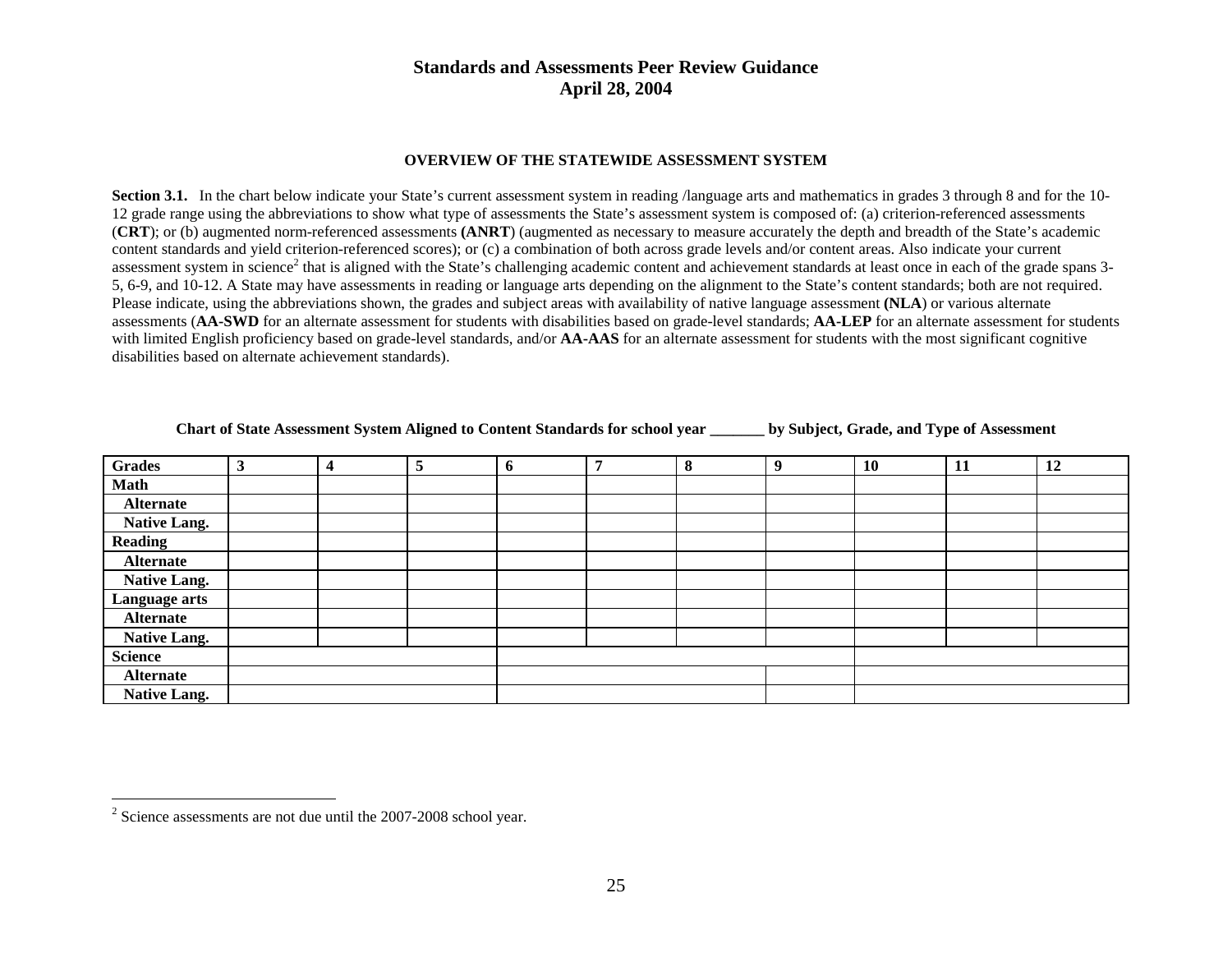#### **Section 3: Statewide Assessment System**

| <b>Critical Element</b>                                                                    | <b>Examples of Acceptable Evidence</b>                                                                  | <b>Examples of Incomplete Evidence</b>                                                                |
|--------------------------------------------------------------------------------------------|---------------------------------------------------------------------------------------------------------|-------------------------------------------------------------------------------------------------------|
| 3.2                                                                                        | The State has determined that the proficiency-level                                                     | The State's assessment system includes local                                                          |
| If the State's assessment system includes                                                  | judgments yielded by each of the local assessments                                                      | assessments but the State does not certify that they                                                  |
| assessments developed or adopted at both the local                                         | have comparable validity and reliability, are aligned                                                   | meet the requirements specified in this document.                                                     |
| and State level, how has the State ensured that these                                      | with the State's academic content standards, are                                                        |                                                                                                       |
| local assessments meet the same technical                                                  | equivalent to one another in content, coverage,                                                         | Results from one or more local assessments do not                                                     |
| requirements as the statewide assessments?                                                 | difficulty and quality, provide unbiased, rational,<br>and consistent determinations of AYP for schools | yield comparable and equivalent results for one or<br>more subgroups.                                 |
| How has the State ensured that all local<br>(a)                                            | and LEAs, and may be aggregated at the State level                                                      |                                                                                                       |
| assessments are aligned with the State's<br>academic content and achievement standards?    | to determine whether the State has made adequate<br>yearly progress.                                    | Results from one or more local assessments cannot<br>be meaningfully aggregated with results from the |
| How has the State ensured that all local<br>(b)                                            |                                                                                                         | other local assessments for one or more subgroups.                                                    |
| assessments are equivalent to one another in<br>terms of content coverage, difficulty, and | <b>Possible Evidence</b>                                                                                |                                                                                                       |
| quality?                                                                                   | The State's assessment system includes                                                                  |                                                                                                       |
| How has the State ensured that all local<br>(c)                                            | local assessments, written documentation of                                                             |                                                                                                       |
| assessments yield comparable results for all                                               | the State's criteria for these assessments                                                              |                                                                                                       |
| subgroups?                                                                                 | and the State's processes for ensuring their                                                            |                                                                                                       |
| How has the State ensured that all local<br>(d)                                            | quality and comparability.                                                                              |                                                                                                       |
| assessments yield results that can be aggregated                                           |                                                                                                         |                                                                                                       |
| with those from other local assessments and                                                | Documentation of studies conducted by the                                                               |                                                                                                       |
| with any statewide assessments?<br>How has the State ensured that all local                | State or by independent evaluators on the                                                               |                                                                                                       |
| (e)<br>assessments provide unbiased, rational, and                                         | quality and comparability of each of the                                                                |                                                                                                       |
| consistent determinations of the annual                                                    | local assessments as well as follow-up                                                                  |                                                                                                       |
| progress of schools and LEAs within the State?                                             | plans for the State to address any                                                                      |                                                                                                       |
|                                                                                            | deficiencies in these local assessments or                                                              |                                                                                                       |
|                                                                                            | their comparability, equivalence, and                                                                   |                                                                                                       |
|                                                                                            | ability to produce results that can be                                                                  |                                                                                                       |
|                                                                                            | aggregated.                                                                                             |                                                                                                       |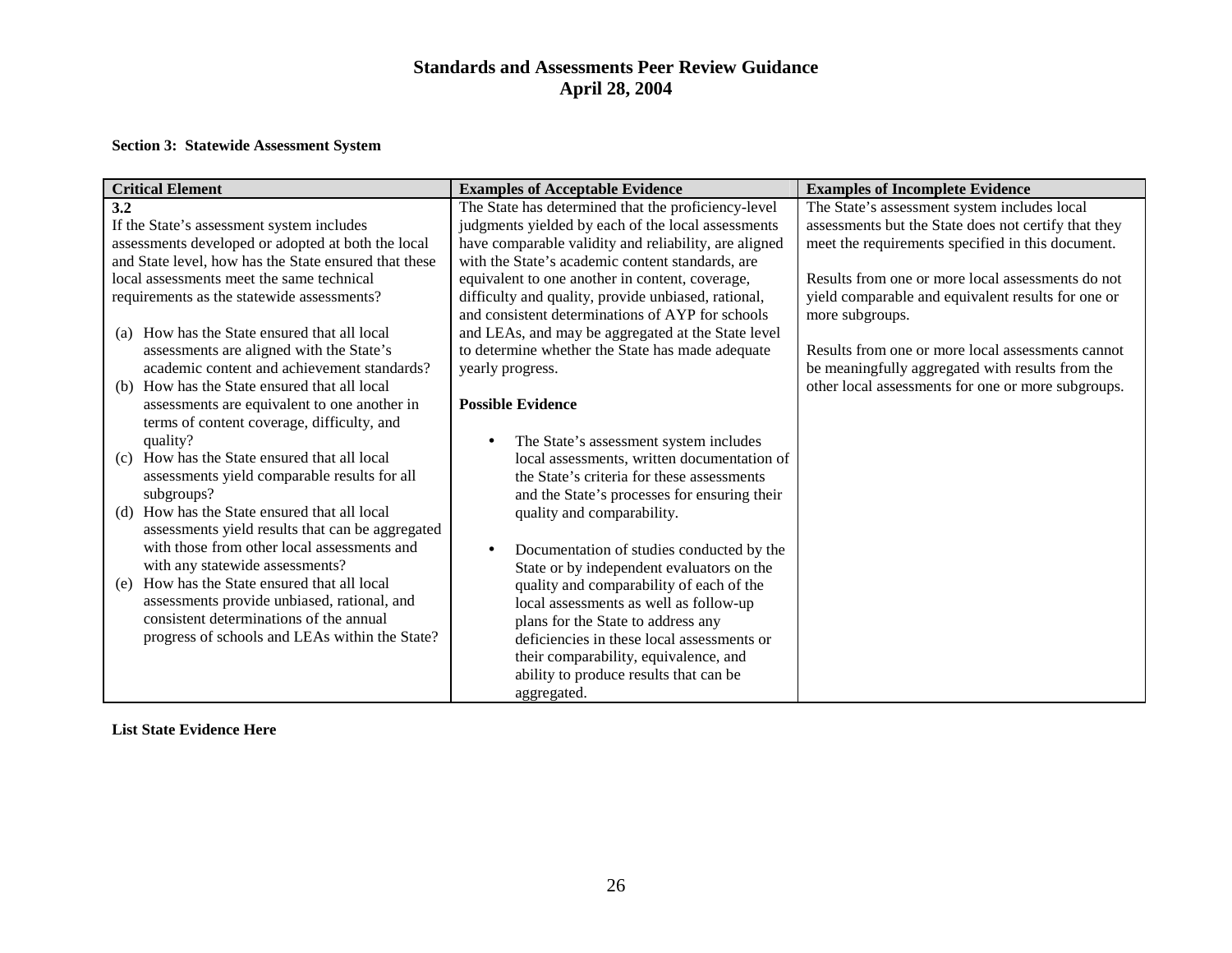#### **SECTION 3: STATEWIDE ASSESSMENT SYSTEM**

| <b>Critical Element</b>                                                                                                                                                                                                                                                                                                                                                                                              | <b>Examples of Acceptable Evidence</b>                                                                                                                                                                       | <b>Examples of Incomplete Evidence</b>                                                                        |
|----------------------------------------------------------------------------------------------------------------------------------------------------------------------------------------------------------------------------------------------------------------------------------------------------------------------------------------------------------------------------------------------------------------------|--------------------------------------------------------------------------------------------------------------------------------------------------------------------------------------------------------------|---------------------------------------------------------------------------------------------------------------|
| 3.3<br>If the State's assessment system employs a matrix<br>design—that is, multiple forms within a content area<br>and grade level-- how has the State ensured that:<br>All forms are aligned with the State's academic<br>(a)<br>content and achievement standards and yield<br>comparable results?<br>All forms are equivalent to one another in<br>(b)<br>terms of content coverage, difficulty, and<br>quality? | <b>Possible Evidence</b><br>Documentation such as technical manuals<br>and studies conducted by the State or by<br>independent evaluators on the quality,<br>equivalence, and comparability of the<br>forms. | The State does not document the quality,<br>equivalence and comparability of the forms of the<br>assessments. |
| All assessments yield comparable results for all<br>(c)<br>subgroups?                                                                                                                                                                                                                                                                                                                                                |                                                                                                                                                                                                              |                                                                                                               |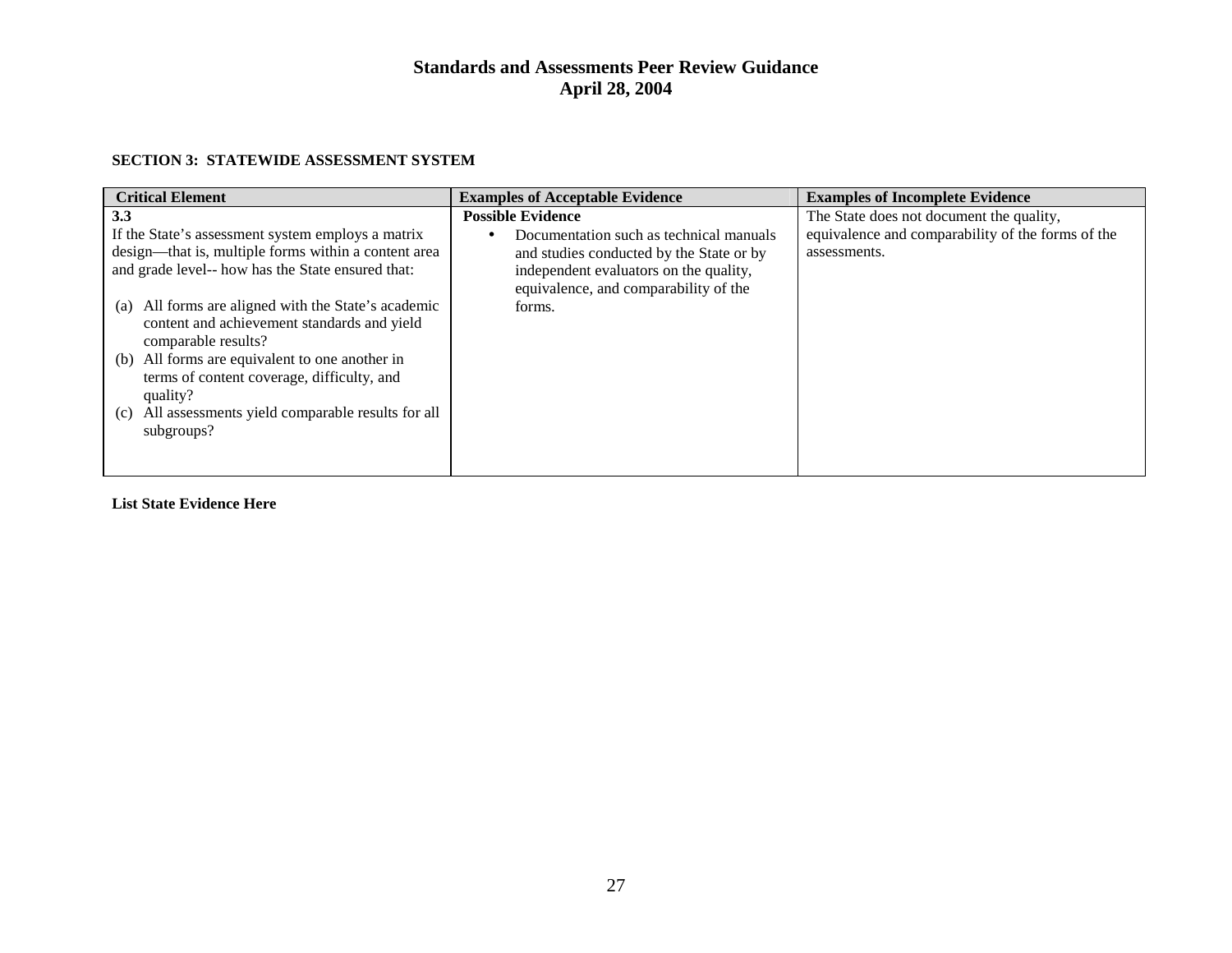| <b>Critical Element</b>                                   | <b>Examples of Acceptable Evidence</b>                                                    | <b>Examples of Incomplete Evidence</b>               |
|-----------------------------------------------------------|-------------------------------------------------------------------------------------------|------------------------------------------------------|
| 3.4                                                       | For each grade and subject assessed, the State's                                          | The State has not considered or accounted for        |
| How has the State ensured that its assessment             | academic assessment system is designed to provide                                         | inconsistencies in the academic achievement          |
| system will provide coherent information for              | a coherent system across grades and subjects.                                             | standards across grade levels or content areas.      |
| students across grades and subjects?                      |                                                                                           |                                                      |
|                                                           | The State's assessments are aligned with the State's                                      | The State has not considered or accounted for the    |
| Has it indicated the relative contribution of each<br>(a) | academic achievement standards and reflect                                                | appropriate progression of content across grade      |
| assessment to ensure alignment to the content             | articulation of knowledge and skills across grades                                        | levels within each content area.                     |
| standards and determining adequate yearly                 | and subjects.                                                                             |                                                      |
| progress?                                                 |                                                                                           | The State has not provided a plan that indicates the |
|                                                           | <b>Possible Evidence</b>                                                                  | relative contribution of each of its assessments.    |
| Has the State provided a rational and coherent<br>(b)     | Existing written documentation describing                                                 |                                                      |
| design that identifies the assessments to be              | the processes used to develop the academic                                                |                                                      |
| used?                                                     | content and achievement standards to align                                                |                                                      |
|                                                           | the assessments with these standards.                                                     |                                                      |
|                                                           |                                                                                           |                                                      |
|                                                           | Documentation of the studies used to                                                      |                                                      |
|                                                           | establish vertical scales that span grade                                                 |                                                      |
|                                                           | levels within a given content area.                                                       |                                                      |
|                                                           |                                                                                           |                                                      |
|                                                           | The State identifies the assessments to be.                                               |                                                      |
|                                                           | used, indicates the relative contribution of                                              |                                                      |
|                                                           | each assessment and provides information                                                  |                                                      |
|                                                           | regarding the progress of students relative<br>to the State's academic standards in order |                                                      |
|                                                           | to inform instruction.                                                                    |                                                      |
|                                                           |                                                                                           |                                                      |
|                                                           | Documentation that indicates how each of                                                  |                                                      |
|                                                           | the assessments contributes to the                                                        |                                                      |
|                                                           | alignment to the content standards.                                                       |                                                      |
|                                                           |                                                                                           |                                                      |
|                                                           | A plan that identifies each of the                                                        |                                                      |
|                                                           | assessments and their contribution to                                                     |                                                      |
|                                                           | determining adequate yearly progress.                                                     |                                                      |
| $\sim$ $\sim$                                             |                                                                                           |                                                      |

#### **SECTION 3: STATEWIDE ASSESSMENT SYSTEM**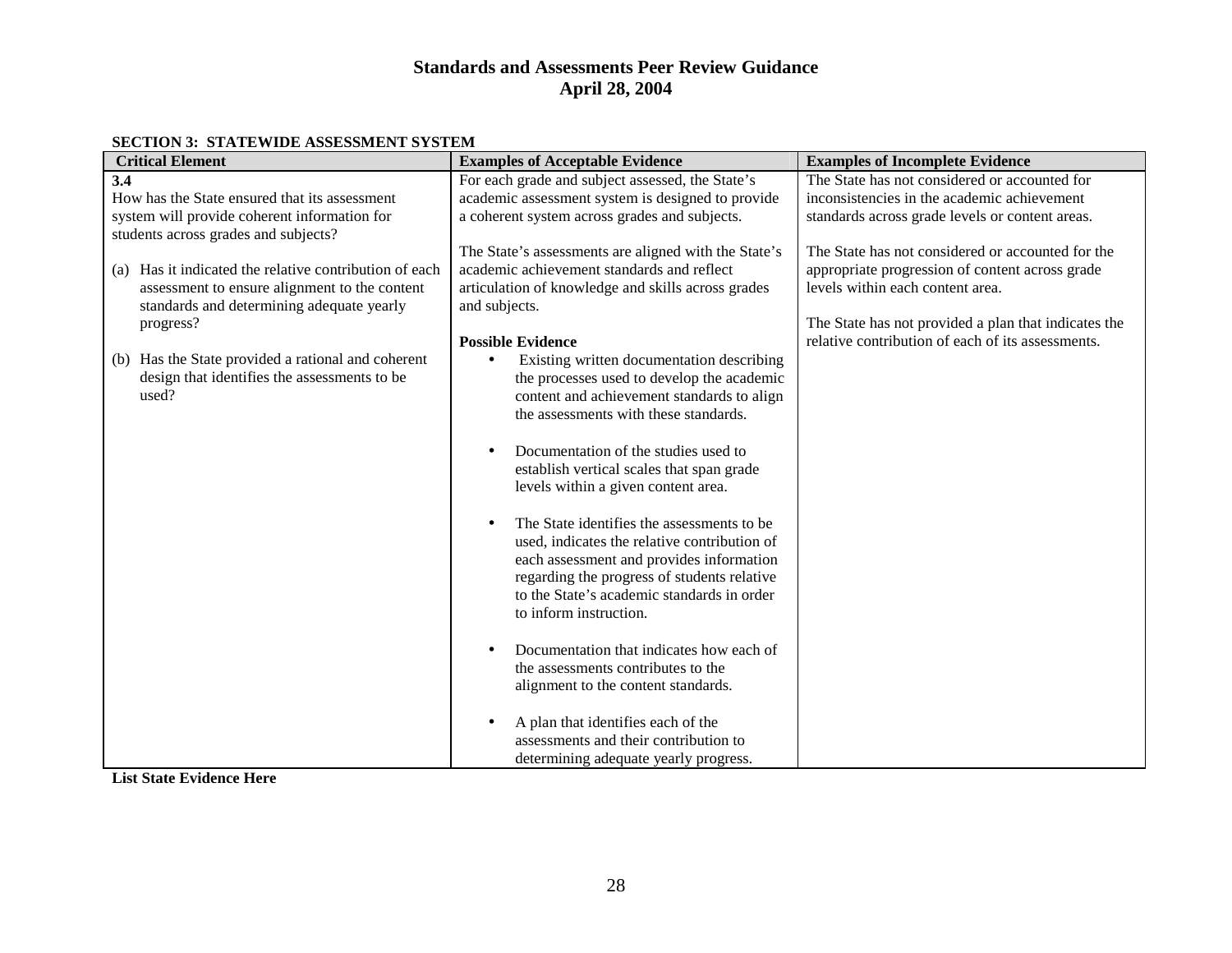#### **SECTION 3: STATEWIDE ASSESSMENT SYSTEM**

| <b>Critical Element</b>                                                                                                                                                                                                                                                                                                             | <b>Examples of Acceptable Evidence</b>                                                                                                       | <b>Examples of Incomplete Evidence</b>                                                                                                                      |
|-------------------------------------------------------------------------------------------------------------------------------------------------------------------------------------------------------------------------------------------------------------------------------------------------------------------------------------|----------------------------------------------------------------------------------------------------------------------------------------------|-------------------------------------------------------------------------------------------------------------------------------------------------------------|
| 3.5<br>If its assessment system includes various<br>instruments (e.g., the regular assessment in English<br>and either a native-language version or simplified<br>English version of the assessment), how does the<br>State demonstrate comparable results and alignment<br>with the academic content and achievement<br>standards? | <b>Possible Evidence</b><br>Documentation of alignment studies of the<br>assessments with the academic content and<br>achievement standards. | For the State's various instruments, the State has not<br>demonstrated that these assessments are comparable<br>and are aligned with the content standards. |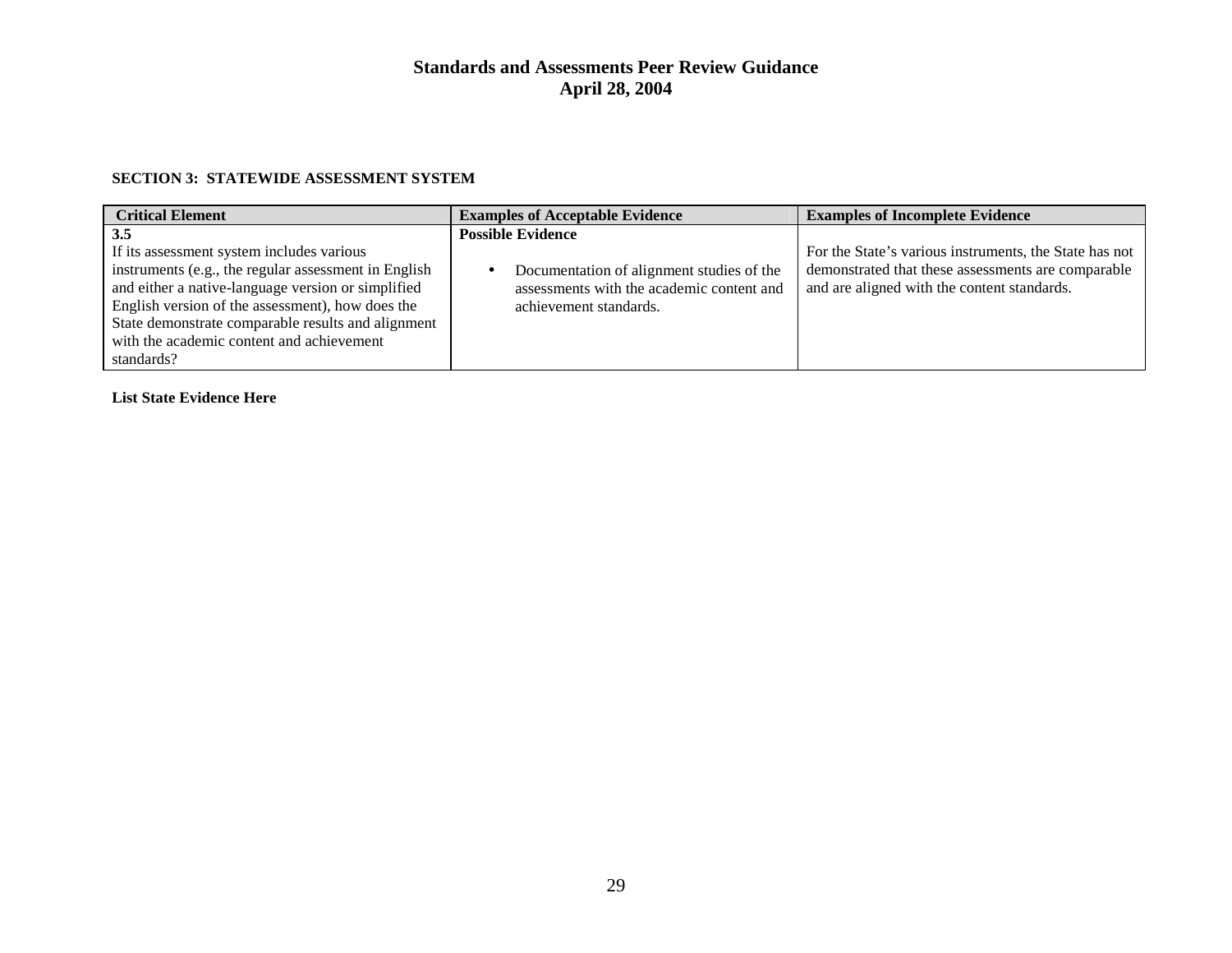#### **SECTION 3: STATEWIDE ASSESSMENT SYSTEM**

| <b>Critical Element</b>                           | <b>Examples of Acceptable Evidence</b>                                                                                  | <b>Examples of Incomplete Evidence</b>          |
|---------------------------------------------------|-------------------------------------------------------------------------------------------------------------------------|-------------------------------------------------|
| 3.6                                               | The State's assessment system ensures coverage of                                                                       | The State's assessment system covers only basic |
| How does the State's assessment system involve    | the depth and breadth of its academic content                                                                           | skill items.                                    |
| multiple measures, that is, measures that assess  | standards and employs multiple approaches within                                                                        |                                                 |
| higher-order thinking skills and understanding of | specific grade and content combinations as needed                                                                       |                                                 |
| challenging content?                              | to meet this goal.                                                                                                      |                                                 |
|                                                   | <b>Possible Evidence</b>                                                                                                |                                                 |
|                                                   | Test blueprints or item specifications that<br>describe the structure of each assessment<br>and the items on each form. |                                                 |
|                                                   | Description of the process used to<br>determine and judge the inclusion of<br>challenging content.                      |                                                 |
|                                                   | Statistical evidence that documents<br>coverage of higher-order thinking skills<br>consistent with the standards.       |                                                 |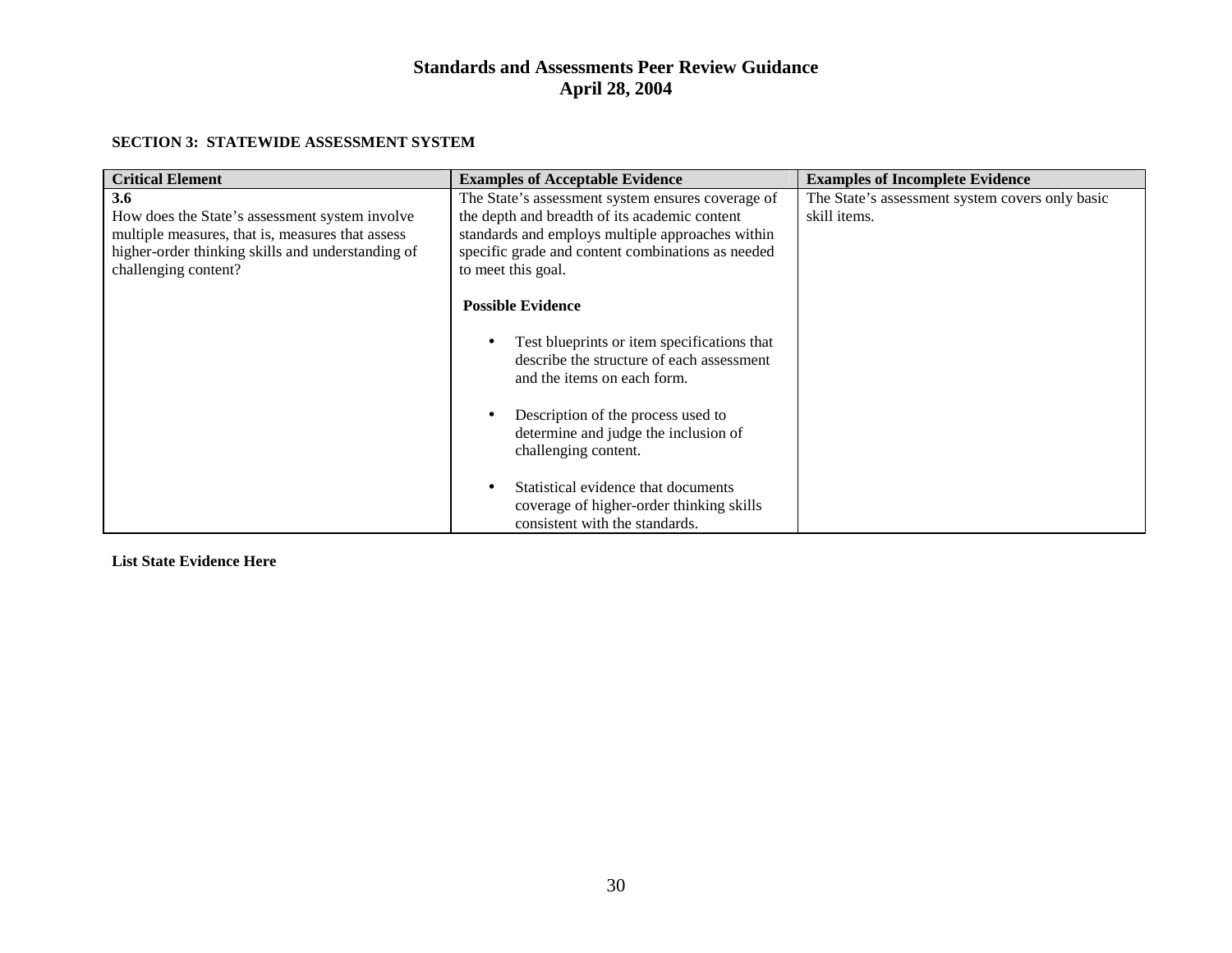#### **SECTION 3: STATEWIDE ASSESSMENT SYSTEM**

| <b>Critical Element</b>                                                                                                                                                              | <b>Examples of Acceptable Evidence</b>                                                                                                                                                                                                                                                                                                                                                                 | <b>Examples of Incomplete Evidence</b>                                                                                                                                                                                                                                                                              |
|--------------------------------------------------------------------------------------------------------------------------------------------------------------------------------------|--------------------------------------------------------------------------------------------------------------------------------------------------------------------------------------------------------------------------------------------------------------------------------------------------------------------------------------------------------------------------------------------------------|---------------------------------------------------------------------------------------------------------------------------------------------------------------------------------------------------------------------------------------------------------------------------------------------------------------------|
| 3.7<br>Has the State included alternate assessment(s) for<br>students whose disabilities do not permit them to<br>participate in the regular assessment even with<br>accommodations? | The State's assessment system includes an alternate<br>assessment that yields a student score for each grade<br>and subject assessed. Results from the alternate<br>assessment may be evaluated against the grade-level<br>standards for the grade in which the student is<br>enrolled or against alternate achievement standards<br>for students with the most significant cognitive<br>disabilities. | The State has not yet implemented an alternate<br>assessment.<br>The State has adopted an existing standardized test<br>as the alternate assessment with no explanation of<br>how it reflects appropriate standards and procedures<br>for students whose disabilities prevent participation<br>in the regular test. |
|                                                                                                                                                                                      | <b>Possible Evidence</b>                                                                                                                                                                                                                                                                                                                                                                               | The State has not implemented alternate assessments<br>that meet the requirements under NCLB.                                                                                                                                                                                                                       |
|                                                                                                                                                                                      | Existing written documentation describing<br>the processes used to develop the alternate<br>assessment(s) and the associated<br>achievement standards.                                                                                                                                                                                                                                                 |                                                                                                                                                                                                                                                                                                                     |
|                                                                                                                                                                                      | Documentation of the criteria that local IEP<br>teams should use to determine which<br>students are eligible to participate in the<br>alternate assessment.                                                                                                                                                                                                                                            |                                                                                                                                                                                                                                                                                                                     |
|                                                                                                                                                                                      | Sample score reports from the alternate<br>assessment or other materials used to<br>communicate the meaning of results to<br>parents.                                                                                                                                                                                                                                                                  |                                                                                                                                                                                                                                                                                                                     |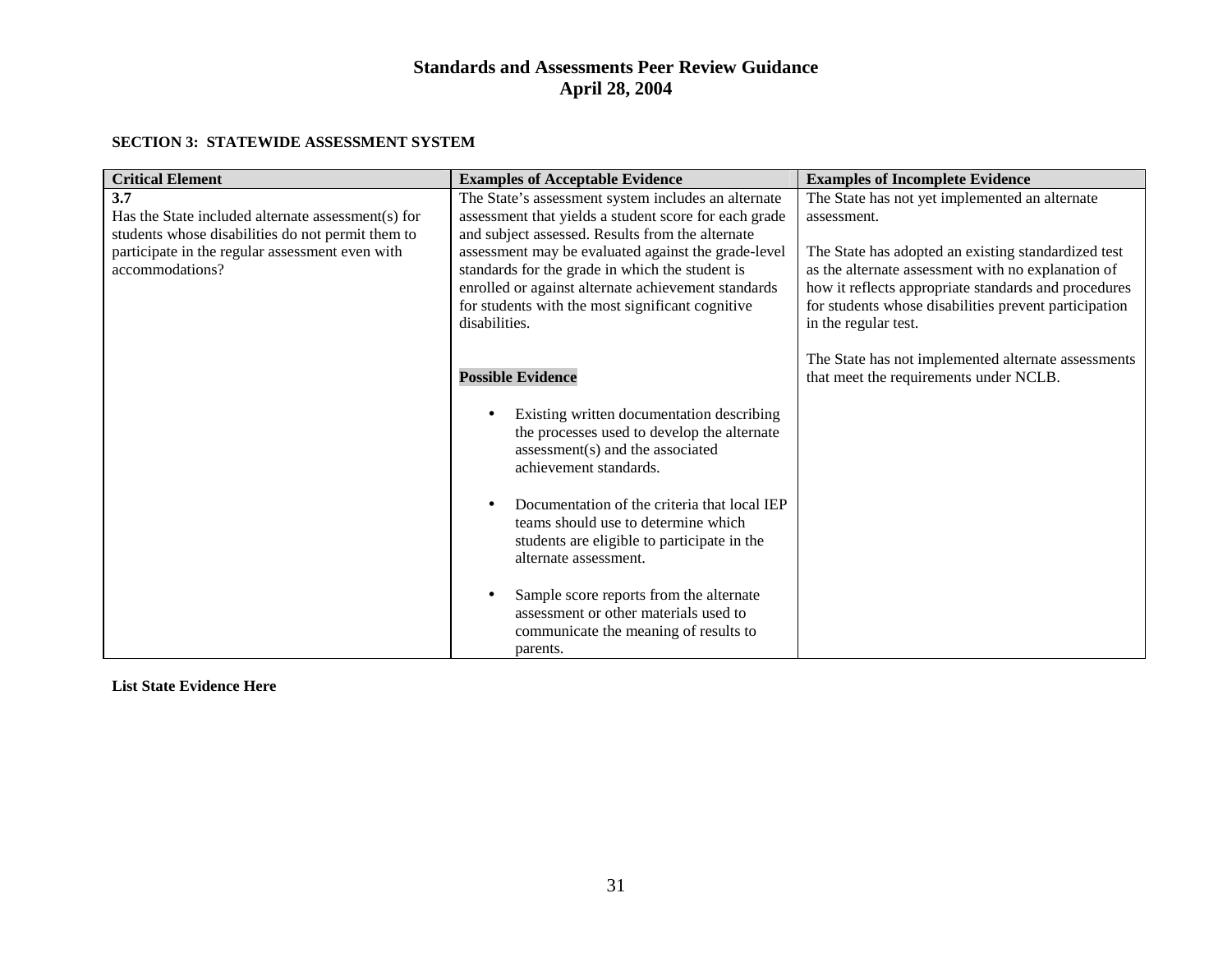|  | Section 4: A system of assessments with high technical quality |  |  |
|--|----------------------------------------------------------------|--|--|
|  |                                                                |  |  |

| $\alpha$ of $\alpha$ is a system of assessments with ingle |                   |
|------------------------------------------------------------|-------------------|
| Reference in NCLB legislation:                             | Sec. $1111(b)(3)$ |
| Reference in final regulations:                            | Sec. 200.2        |

### **Overview**

The *Standards for Educational and Psychological Testing* (1999) delineates the characteristics of high-quality assessments and describes the processes that a State can employ to ensure that its assessments and use of results are appropriate, credible and technically defensible. The *Standards*, developed jointly by the American Psychological Association, the American Educational Research Association, and the National Council of Measurement in Education, has a history of 30 years of use by test developers and the courts.

### **Validity**

As reflected in the *Standards*, the primary consideration in determining validity is whether the State has evidence that the assessment results can be interpreted in a manner consistent with their intended purpose(s).

The *Standards* speaks of four broad categories of evidence used to determine construct validity: (1) evidence based on test content, (2) evidence based on the assessment's relation to other variables, (3) evidence based on student response processes, and (4) evidence from internal structure.

*1) Using evidence based on test content (content validity)*. Content validity, that is, alignment of the standards and the assessment, is important but not sufficient. States must document not only the surface aspects of validity illustrated by a good content match, but also the more substantive aspects of validity that clarify the "real" meaning of a score.

*2) Using evidence of the assessment's relationship with other variables.* This means documenting the validity of an assessment by confirming its positive relationship with other assessments or evidence that is known or assumed to be valid. For example, if students who do well on the assessment in question also do well on some trusted assessment or rating, such as teachers' judgments, it might be said to be valid. It is also useful to gather evidence about what a test does *not* measure. For example, a test of mathematical reasoning should be more highly correlated with another math test, or perhaps with grades in math, than with a test of scientific reasoning or a reading comprehension test.

*3) Using evidence based on student response processes.* The best opportunity for detecting and eliminating sources of test invalidity occurs during the test development process. Items obviously need to be reviewed for ambiguity, irrelevant clues, and inaccuracy. More direct evidence bearing on the meaning of the scores can be gathered during the development process by asking students to "think-aloud"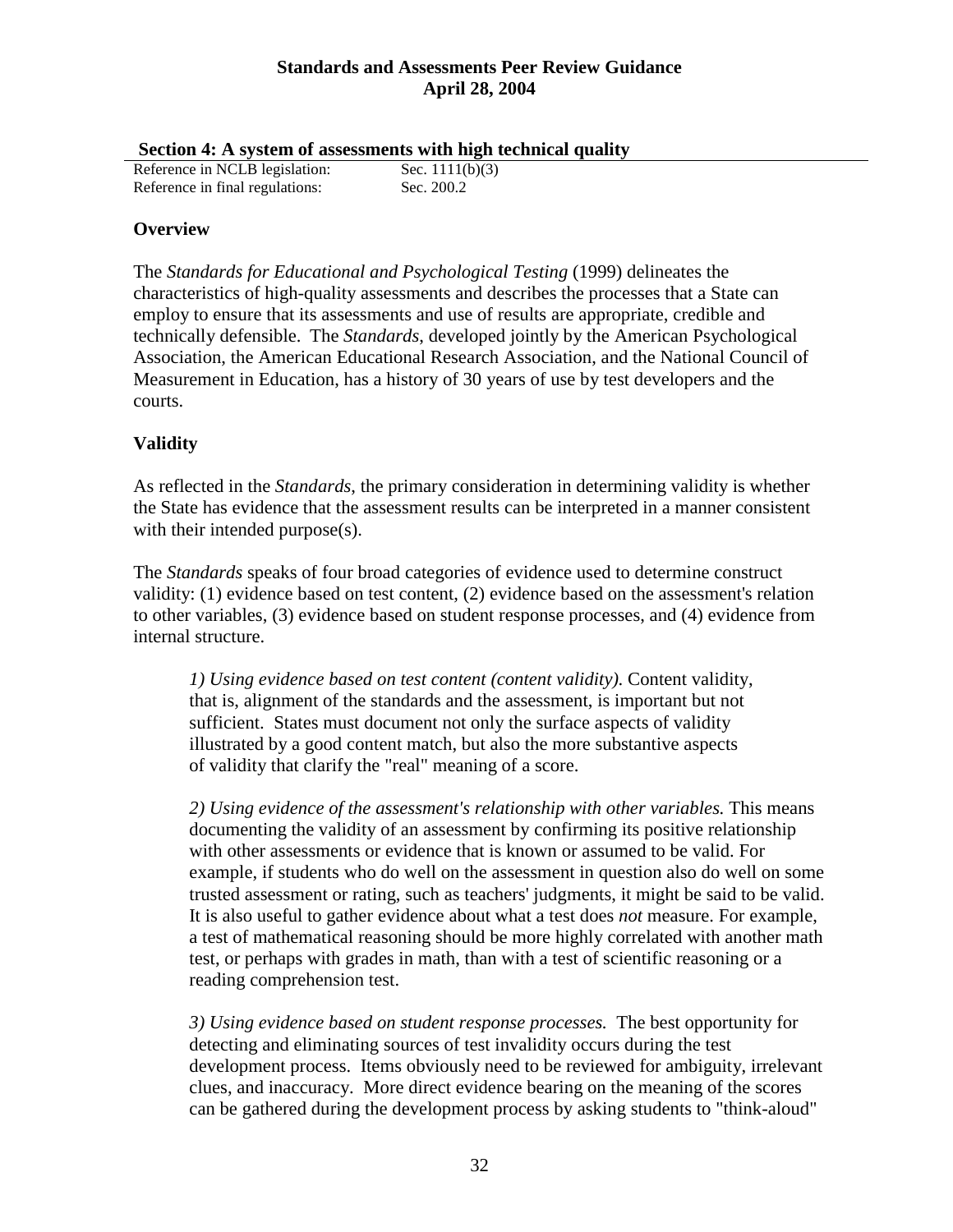and describe the processes they "think" they are using as they struggle with the task. Many States now use this "assessment lab" approach to validating and refining assessment items and tasks.

*4) Using evidence based on internal structure.* A variety of statistical techniques have been developed to study the structure of a test. These are used to study both the validity and the reliability of an assessment. The well-known technique of item analysis used during test development is actually a measure of how well a given item correlates with the other items on the test. Newer technologies including generalizability analyses are variations on the theme of item similarity and homogeneity. A combination of several of these statistical techniques can help to ensure a balanced assessment, avoiding, on the one hand, the assessment of a narrow range of knowledge and skills but one that shows very high reliability, and on the other hand, the assessment of a very wide range of content and skills, triggering a decrease in the consistency of the results.

In validating an assessment, the State must also consider the consequences of its interpretation and use. Messick (1989) points out that these are different functions, and that the impact of an assessment can be traced either to an interpretation or to how it is used. Furthermore, as in all evaluative endeavors, States must attend not only to the intended effects, but also to unintended effects. The disproportional placement of certain categories of students in special education as a result of accountability considerations rather than appropriate diagnosis is an example of an unintended--and negative--consequence of what had been considered proper use of instruments that were considered valid.

### **Reliability**

The term "reliability" is usually defined with synonyms such as consistency, stability, and accuracy. These terms all relate to the problem of uncertainty in making an inference about a score. As reflected in the *Standards for Educational and Psychological Testing*, the field now treats reliability as a study of the many sources of unwanted variation in assessment results. Those responsible for developing and operating State assessment systems are obliged to (1) make a reasonable effort to determine the types of error that may (unwittingly) distort interpretations of the findings, (2) estimate their magnitude, and (3) make every possible effort to alert the users to this lack of certainty.

The traditional methods of portraying the consistency of test results, including reliability coefficients and standard errors of measurement, should be augmented by techniques that more accurately and visibly portray the actual level of accuracy (Rogosa, 1995, Young and Yoon, 1999). Most of these methods focus on error in terms of the probability that a student with a given score, or pattern of scores, is properly classified at a given performance level, such as "proficient." For school-level or district-level results, the report should indicate the estimated amount of error associated with the percent of students classified at each performance level. For example, if a school reported that 47% of its students were proficient, the report might say that the reader could be confident at the 95% level that the school's true percent of students at the proficient level is between 33% and 61%.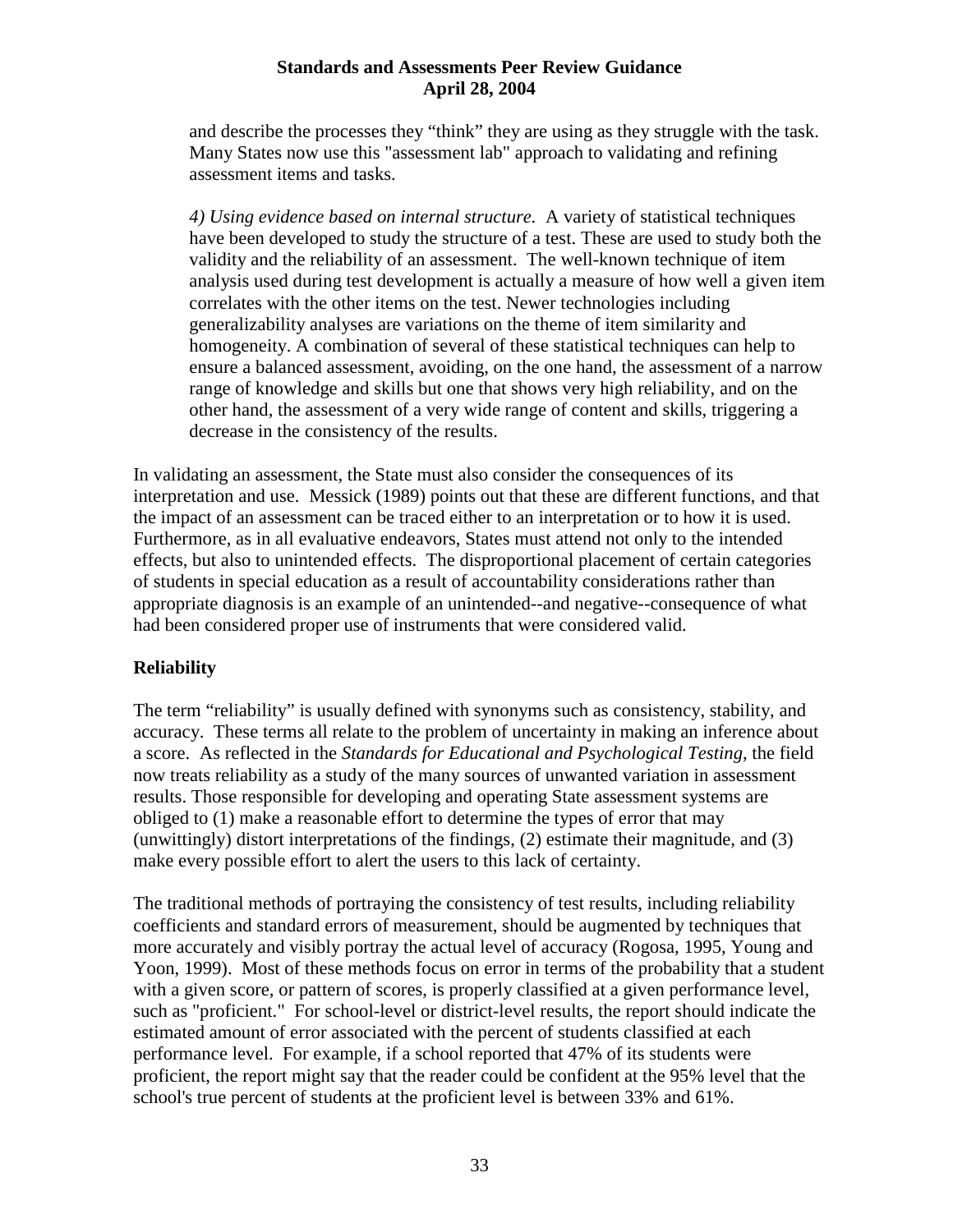Furthermore, since the focus on results in a Title I context is on improvement over time, the report should also indicate the accuracy of the year-to-year changes in scores.

#### **Other dimensions of technical quality**

There are several other characteristics of State assessments that support valid interpretation and use of results.

Fairness/Accessibility The *Standards* identifies several sources of unfairness, including bias or unequal treatment of students in the assessment process or in the processes of reporting, interpretation, or use; and the lack of opportunity to learn to the standards. Unfairness most often appears at four points in the assessment process:

- o The items or tasks do not provide an equal opportunity for all students to fully demonstrate their knowledge and skills.
- o The assessments are not administered in ways that ensure fairness.
- o The results are not reported in ways that ensure fairness.
- o The results are not interpreted or used in ways that leads to equal treatment.

Comparability of results Many uses of State assessment results assume comparability of different types: comparability from year to year, from student to student, and from school to school. Although this is difficult to implement and to document, States have an obligation to show that they have made a reasonable effort to attain comparability, especially where locally selected assessments are part of the system.

Procedures for test administration, scoring, data analysis, and reporting Most States take great pains to ensure that the assessments are properly administered, that directions are followed, and that test security requirements are clearly specified and followed. Nevertheless, it is important they document the ways in which they ensure that their system does not omit any of these basics.

Interpretation and use of results Although this topic is closely related to that of validity, and is discussed in most of the other topics in this section, it is mentioned here because of its importance. Even if an assessment is carefully designed, constructed and implemented, it all can come to naught if users are not helped to draw the most appropriate interpretations and to use the results in the most valid ways.

Validation efforts continue throughout the life of the assessment. Evidence should continually be sought that the results truly reflect the goals of instruction, especially those related to higher-order thinking and understanding. Accurate data about the consequences of an assessment will, obviously, not be available until they have been implemented for a year or more. Research questions might ask: Are more students meeting the standards because the results led to the creation of a dynamic statewide after-school program? Are more students being retained in grade as a result of the assessment results? Are more teachers part of a long-term professional development program that improves the teaching of reading to low-achieving students?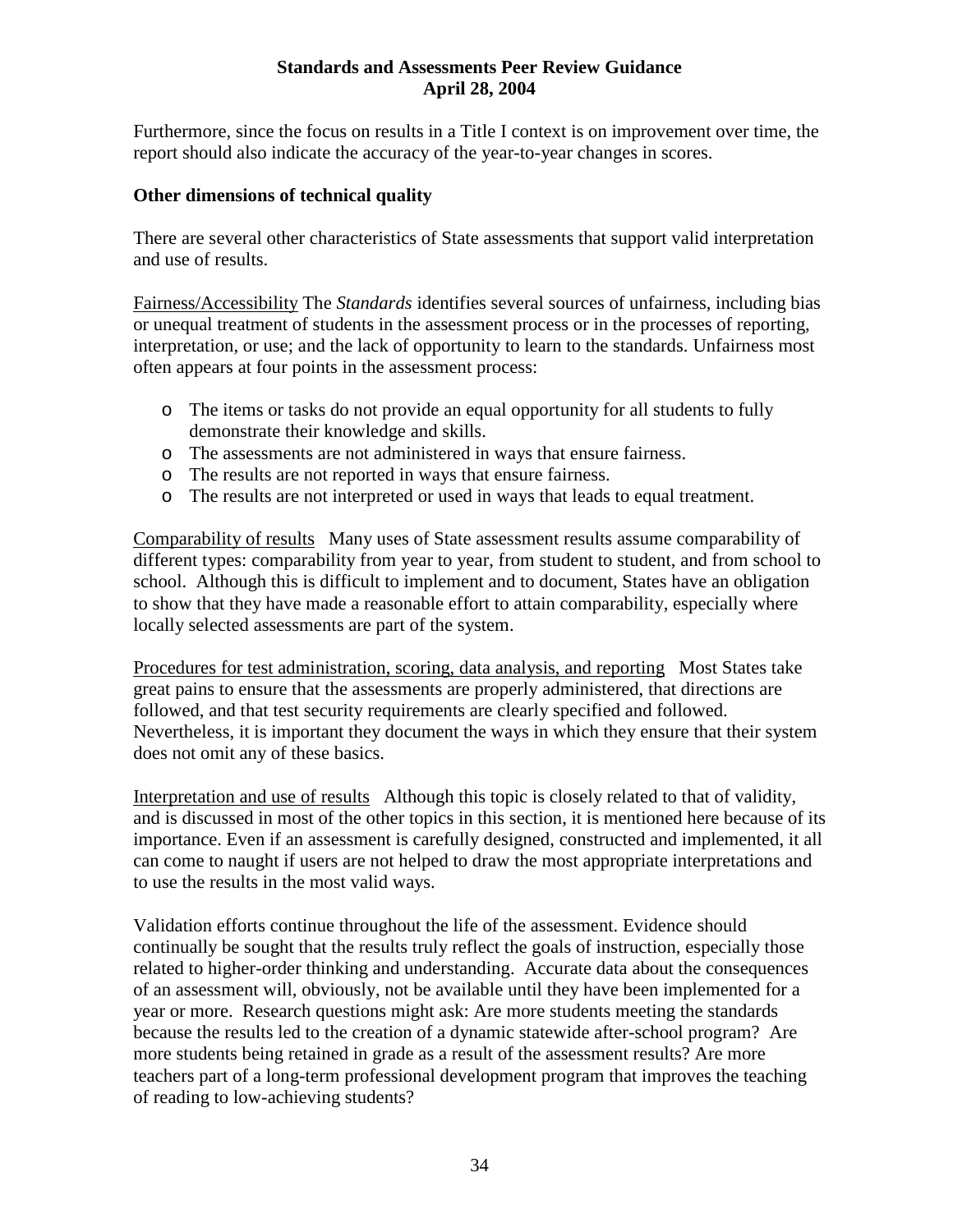#### **SECTION 4: TECHNICAL QUALITY**

| <b>Critical Element</b>                                                                          | <b>Examples of Acceptable Evidence</b>          | <b>Examples of Incomplete Evidence</b>        |
|--------------------------------------------------------------------------------------------------|-------------------------------------------------|-----------------------------------------------|
| 4.1                                                                                              | For each assessment, including alternate        | The State has not provided evidence in all    |
| For each assessment, including alternate assessment(s), has the State                            | assessment(s), the State has documented         | categories (a) $-$ (g) or has not taken steps |
| documented the issue of <b>validity</b> (in addition to the alignment of the                     | the existing validity evidence in each of       | to address any deficiencies either in         |
| assessment with the content standards), as described in the Standards for                        | the categories and has taken steps to           | validity or in its approach to establishing   |
| Educational and Psychological Testing (AERA/APA/NCME, 1999), with                                | address any deficiencies either in validity     | and documenting validity evidence.            |
| respect to <i>all</i> of the following categories:                                               | or in its approach to establishing and          |                                               |
|                                                                                                  | documenting validity evidence.                  |                                               |
| (a) Has the State specified the purposes of the assessments,                                     |                                                 |                                               |
| delineating the types of uses and decisions most appropriate to                                  | <b>Possible Evidence</b>                        |                                               |
| each? and                                                                                        |                                                 |                                               |
| Has the State ascertained that the assessments, including alternate<br>(b)                       | For category (a), existing written<br>$\bullet$ |                                               |
| assessments, are measuring the knowledge and skills described in                                 | documentation, such as minutes                  |                                               |
| its academic content standards and not knowledge, skills, or other                               | or policies of the State Board of               |                                               |
| characteristics that are not specified in the academic content                                   | Education or state legislative                  |                                               |
| standards or grade level expectations? and                                                       | code, that defines the purpose(s)               |                                               |
| (c) Has the State ascertained that its assessment items are tapping the                          | of the State's assessment system.               |                                               |
| intended cognitive processes and that the items and tasks are at the                             |                                                 |                                               |
| appropriate grade level? and                                                                     | For each of the categories $(b)$ –<br>$\bullet$ |                                               |
| (d) Has the State ascertained that the scoring and reporting structures                          | (g), documentation of the studies               |                                               |
| are consistent with the sub-domain structures of its academic                                    | that provide evidence in support                |                                               |
| content standards (i.e., are item interrelationships consistent with                             | of the validity of using results                |                                               |
| the framework from which the test arises)? and                                                   | from State's assessment system                  |                                               |
| Has the State ascertained that test and item scores are related to<br>(e)                        | for their stated purpose(s).                    |                                               |
| outside variables as intended (e.g., scores are correlated strongly                              |                                                 |                                               |
| with relevant measures of academic achievement and are weakly                                    |                                                 |                                               |
| correlated, if at all, with irrelevant characteristics, such as                                  |                                                 |                                               |
| demographics)? and<br>Has the State ascertained that the decisions based on the results of       |                                                 |                                               |
| (f)                                                                                              |                                                 |                                               |
| its assessments are consistent with the purposes for which the<br>assessments were designed? and |                                                 |                                               |
| Has the State ascertained whether the assessment produces<br>(g)                                 |                                                 |                                               |
| intended and unintended consequences?                                                            |                                                 |                                               |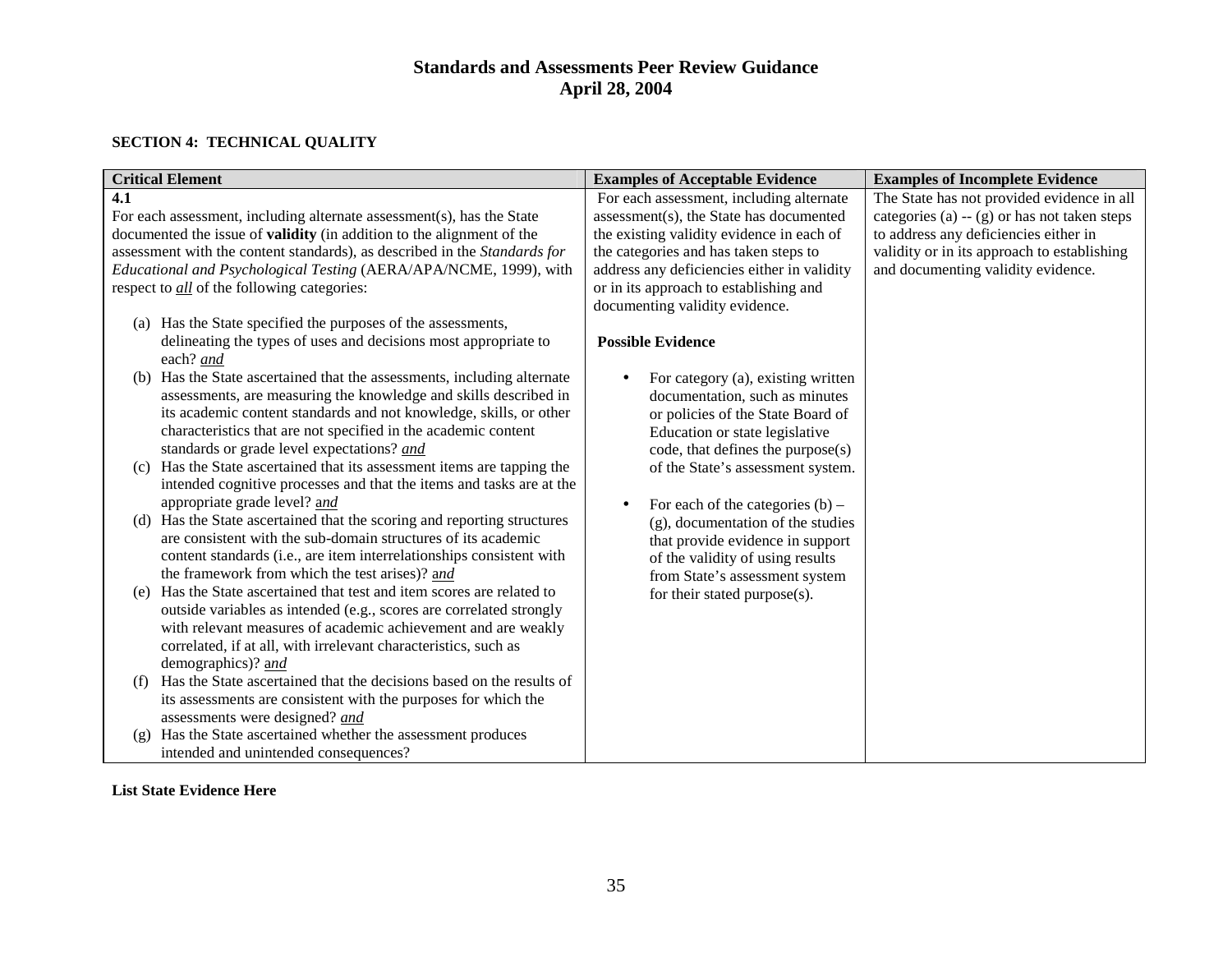#### **SECTION 4: TECHNICAL QUALITY**

| <b>Critical Element</b>                                | <b>Examples of Acceptable Evidence</b>                  | <b>Examples of Incomplete Evidence</b>                |
|--------------------------------------------------------|---------------------------------------------------------|-------------------------------------------------------|
| 4.2                                                    | For each assessment, including alternate                | The State has not provided evidence in all categories |
| For each assessment, including alternate               | assessment(s), the State has documented reliability     | $(a) - (c)$ or has not taken steps to address any     |
| assessment(s), has the State considered the issue of   | evidence in each of the categories and has taken        | deficiencies either in reliability or in the State's  |
| reliability, as described in the Standards for         | steps to address any deficiencies either in reliability | approach to establishing and documenting reliability  |
| <b>Educational and Psychological Testing</b>           | or in the State's approach to establishing and          | evidence.                                             |
| (AERA/APA/NCME, 1999), with respect to all of          | documenting reliability evidence.                       |                                                       |
| the following categories:                              |                                                         |                                                       |
|                                                        | <b>Possible Evidence</b>                                |                                                       |
| Has the State determined the reliability of the<br>(a) |                                                         |                                                       |
| scores it reports, based on data for its own           | For each of the categories $(a) - (c)$ ,                |                                                       |
| student population and each reported                   | documentation of the studies that support               |                                                       |
| subpopulation? and                                     | the reliability of each of the State's                  |                                                       |
| Has the State quantified and reported within<br>(b)    | assessments with the State's own student                |                                                       |
| the technical documentation for its assessments        | population.                                             |                                                       |
| the conditional standard error of measurement          |                                                         |                                                       |
| and student classification that are consistent at      | Documentation of the precision of the                   |                                                       |
| each cut score specified in its academic               | assessments at cut scores and evidence of a             |                                                       |
| achievement standards? and                             | systematic process for addressing any                   |                                                       |
| Has the State reported evidence of<br>(c)              | deficiencies identified in these studies.               |                                                       |
| generalizability for all relevant sources, such as     |                                                         |                                                       |
| variability of groups, internal consistency of         | Documentation of consistency of student                 |                                                       |
| item responses, variability among schools,             | level classification and evidence of a                  |                                                       |
| consistency from form to form of the test, and         | systematic process for addressing any                   |                                                       |
| inter-rater consistency in scoring?                    | deficiencies identified in these studies.               |                                                       |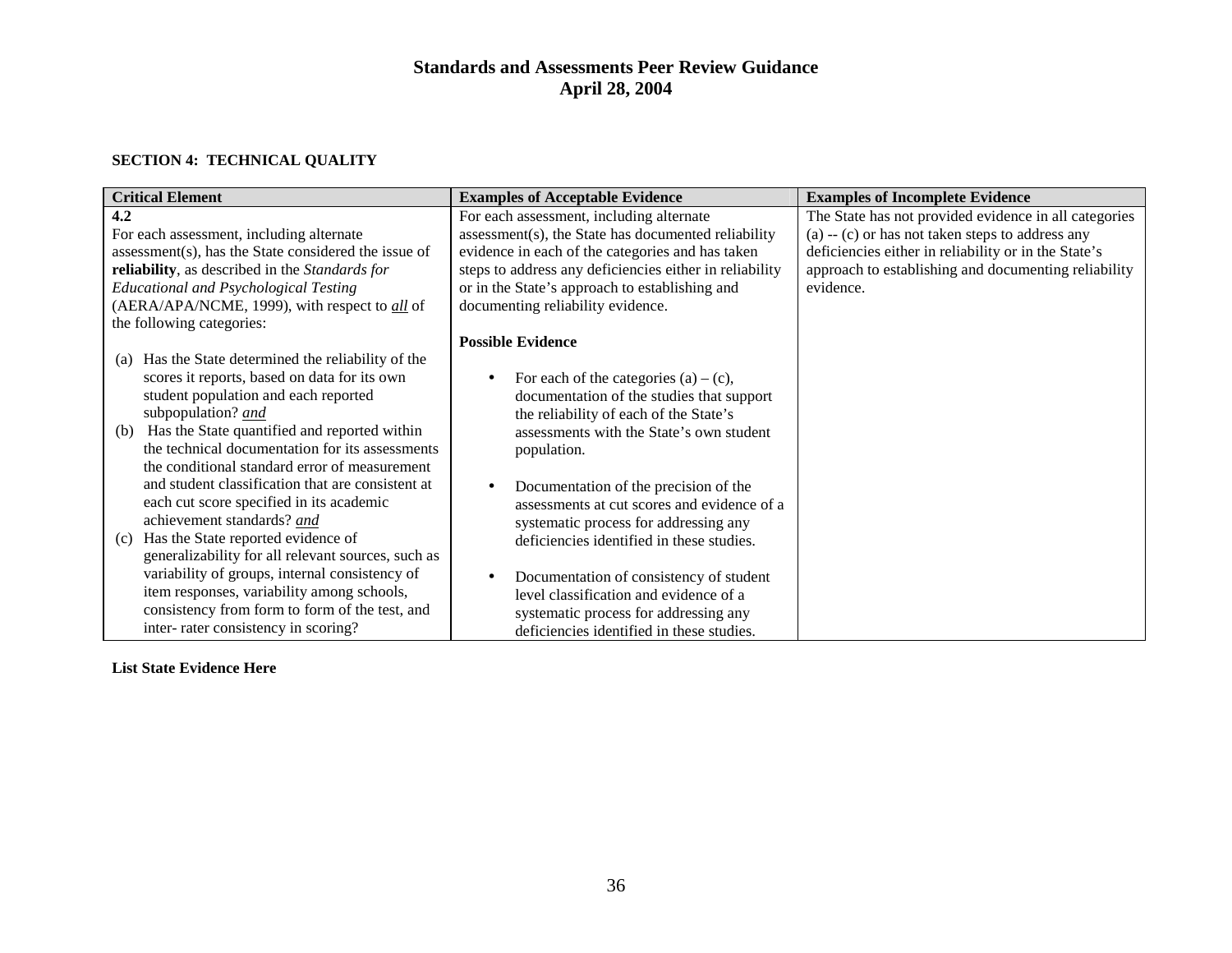#### **SECTION 4: TECHNICAL QUALITY**

| The State has conducted data-based bias studies but<br>The State has taken appropriate judgmental (e.g.,<br>4.3<br>committee review) and data-based (e.g., bias<br>has not convened committees of stakeholders to<br>Has the State ensured that its assessment system is<br>studies) steps to ensure that its assessment system is<br>fair and accessible to all students, including students<br>review its assessment items.<br>fair and accessible to all students. Review<br>with disabilities and students with limited English<br>proficiency, with respect to each of the following<br>The State has convened committees of stakeholders<br>committees have included representation of<br>to review its assessment items but these committees<br>identified subgroups.<br>issues:<br>Has the State ensured that the assessments<br>have not included representation of identified<br>(a)<br>provide an appropriate variety of<br>The State assessment system must be designed to be<br>subgroups.<br>accommodations for students with disabilities?<br>valid and accessible for use by the widest possible<br>range of students.<br>The State assessment system is not designed to be<br>and<br>valid and accessible for use by the widest possible<br>Has the State ensured that the assessments<br>(b)<br>provide an appropriate variety of linguistic<br>The State is conducting studies to determine the<br>range of students.<br>accommodations for students with limited<br>appropriateness of accommodations and the impact<br>English proficiency? and<br>The State does not have a policy on the appropriate<br>on test scores.<br>selection and use of accommodations and alternate<br>Has the State taken steps to ensure fairness in<br>(c)<br>the development of the assessments? and<br><b>Possible Evidence</b><br>assessments.<br>Does the use of accommodations and/or<br>(d)<br>alternate assessments yield meaningful scores?<br>The State does not train or monitor personnel at the<br>Existing written documents describe how the<br>$\bullet$<br>school, LEA, and State levels with regard to the<br>principles of universal design and/or appropriate<br>appropriate selection and use of accommodations<br>language simplification were incorporated into<br>and alternate assessments.<br>each of the State's assessments. |
|------------------------------------------------------------------------------------------------------------------------------------------------------------------------------------------------------------------------------------------------------------------------------------------------------------------------------------------------------------------------------------------------------------------------------------------------------------------------------------------------------------------------------------------------------------------------------------------------------------------------------------------------------------------------------------------------------------------------------------------------------------------------------------------------------------------------------------------------------------------------------------------------------------------------------------------------------------------------------------------------------------------------------------------------------------------------------------------------------------------------------------------------------------------------------------------------------------------------------------------------------------------------------------------------------------------------------------------------------------------------------------------------------------------------------------------------------------------------------------------------------------------------------------------------------------------------------------------------------------------------------------------------------------------------------------------------------------------------------------------------------------------------------------------------------------------------------------------------------------------------------------------------------------------------------------------------------------------------------------------------------------------------------------------------------------------------------------------------------------------------------------------------------------------------------------------------------------------------------------------------------------------------------------------------------------------------------------------------------------|
|                                                                                                                                                                                                                                                                                                                                                                                                                                                                                                                                                                                                                                                                                                                                                                                                                                                                                                                                                                                                                                                                                                                                                                                                                                                                                                                                                                                                                                                                                                                                                                                                                                                                                                                                                                                                                                                                                                                                                                                                                                                                                                                                                                                                                                                                                                                                                            |
|                                                                                                                                                                                                                                                                                                                                                                                                                                                                                                                                                                                                                                                                                                                                                                                                                                                                                                                                                                                                                                                                                                                                                                                                                                                                                                                                                                                                                                                                                                                                                                                                                                                                                                                                                                                                                                                                                                                                                                                                                                                                                                                                                                                                                                                                                                                                                            |
|                                                                                                                                                                                                                                                                                                                                                                                                                                                                                                                                                                                                                                                                                                                                                                                                                                                                                                                                                                                                                                                                                                                                                                                                                                                                                                                                                                                                                                                                                                                                                                                                                                                                                                                                                                                                                                                                                                                                                                                                                                                                                                                                                                                                                                                                                                                                                            |
|                                                                                                                                                                                                                                                                                                                                                                                                                                                                                                                                                                                                                                                                                                                                                                                                                                                                                                                                                                                                                                                                                                                                                                                                                                                                                                                                                                                                                                                                                                                                                                                                                                                                                                                                                                                                                                                                                                                                                                                                                                                                                                                                                                                                                                                                                                                                                            |
|                                                                                                                                                                                                                                                                                                                                                                                                                                                                                                                                                                                                                                                                                                                                                                                                                                                                                                                                                                                                                                                                                                                                                                                                                                                                                                                                                                                                                                                                                                                                                                                                                                                                                                                                                                                                                                                                                                                                                                                                                                                                                                                                                                                                                                                                                                                                                            |
|                                                                                                                                                                                                                                                                                                                                                                                                                                                                                                                                                                                                                                                                                                                                                                                                                                                                                                                                                                                                                                                                                                                                                                                                                                                                                                                                                                                                                                                                                                                                                                                                                                                                                                                                                                                                                                                                                                                                                                                                                                                                                                                                                                                                                                                                                                                                                            |
|                                                                                                                                                                                                                                                                                                                                                                                                                                                                                                                                                                                                                                                                                                                                                                                                                                                                                                                                                                                                                                                                                                                                                                                                                                                                                                                                                                                                                                                                                                                                                                                                                                                                                                                                                                                                                                                                                                                                                                                                                                                                                                                                                                                                                                                                                                                                                            |
|                                                                                                                                                                                                                                                                                                                                                                                                                                                                                                                                                                                                                                                                                                                                                                                                                                                                                                                                                                                                                                                                                                                                                                                                                                                                                                                                                                                                                                                                                                                                                                                                                                                                                                                                                                                                                                                                                                                                                                                                                                                                                                                                                                                                                                                                                                                                                            |
|                                                                                                                                                                                                                                                                                                                                                                                                                                                                                                                                                                                                                                                                                                                                                                                                                                                                                                                                                                                                                                                                                                                                                                                                                                                                                                                                                                                                                                                                                                                                                                                                                                                                                                                                                                                                                                                                                                                                                                                                                                                                                                                                                                                                                                                                                                                                                            |
|                                                                                                                                                                                                                                                                                                                                                                                                                                                                                                                                                                                                                                                                                                                                                                                                                                                                                                                                                                                                                                                                                                                                                                                                                                                                                                                                                                                                                                                                                                                                                                                                                                                                                                                                                                                                                                                                                                                                                                                                                                                                                                                                                                                                                                                                                                                                                            |
|                                                                                                                                                                                                                                                                                                                                                                                                                                                                                                                                                                                                                                                                                                                                                                                                                                                                                                                                                                                                                                                                                                                                                                                                                                                                                                                                                                                                                                                                                                                                                                                                                                                                                                                                                                                                                                                                                                                                                                                                                                                                                                                                                                                                                                                                                                                                                            |
|                                                                                                                                                                                                                                                                                                                                                                                                                                                                                                                                                                                                                                                                                                                                                                                                                                                                                                                                                                                                                                                                                                                                                                                                                                                                                                                                                                                                                                                                                                                                                                                                                                                                                                                                                                                                                                                                                                                                                                                                                                                                                                                                                                                                                                                                                                                                                            |
|                                                                                                                                                                                                                                                                                                                                                                                                                                                                                                                                                                                                                                                                                                                                                                                                                                                                                                                                                                                                                                                                                                                                                                                                                                                                                                                                                                                                                                                                                                                                                                                                                                                                                                                                                                                                                                                                                                                                                                                                                                                                                                                                                                                                                                                                                                                                                            |
|                                                                                                                                                                                                                                                                                                                                                                                                                                                                                                                                                                                                                                                                                                                                                                                                                                                                                                                                                                                                                                                                                                                                                                                                                                                                                                                                                                                                                                                                                                                                                                                                                                                                                                                                                                                                                                                                                                                                                                                                                                                                                                                                                                                                                                                                                                                                                            |
|                                                                                                                                                                                                                                                                                                                                                                                                                                                                                                                                                                                                                                                                                                                                                                                                                                                                                                                                                                                                                                                                                                                                                                                                                                                                                                                                                                                                                                                                                                                                                                                                                                                                                                                                                                                                                                                                                                                                                                                                                                                                                                                                                                                                                                                                                                                                                            |
|                                                                                                                                                                                                                                                                                                                                                                                                                                                                                                                                                                                                                                                                                                                                                                                                                                                                                                                                                                                                                                                                                                                                                                                                                                                                                                                                                                                                                                                                                                                                                                                                                                                                                                                                                                                                                                                                                                                                                                                                                                                                                                                                                                                                                                                                                                                                                            |
|                                                                                                                                                                                                                                                                                                                                                                                                                                                                                                                                                                                                                                                                                                                                                                                                                                                                                                                                                                                                                                                                                                                                                                                                                                                                                                                                                                                                                                                                                                                                                                                                                                                                                                                                                                                                                                                                                                                                                                                                                                                                                                                                                                                                                                                                                                                                                            |
|                                                                                                                                                                                                                                                                                                                                                                                                                                                                                                                                                                                                                                                                                                                                                                                                                                                                                                                                                                                                                                                                                                                                                                                                                                                                                                                                                                                                                                                                                                                                                                                                                                                                                                                                                                                                                                                                                                                                                                                                                                                                                                                                                                                                                                                                                                                                                            |
|                                                                                                                                                                                                                                                                                                                                                                                                                                                                                                                                                                                                                                                                                                                                                                                                                                                                                                                                                                                                                                                                                                                                                                                                                                                                                                                                                                                                                                                                                                                                                                                                                                                                                                                                                                                                                                                                                                                                                                                                                                                                                                                                                                                                                                                                                                                                                            |
|                                                                                                                                                                                                                                                                                                                                                                                                                                                                                                                                                                                                                                                                                                                                                                                                                                                                                                                                                                                                                                                                                                                                                                                                                                                                                                                                                                                                                                                                                                                                                                                                                                                                                                                                                                                                                                                                                                                                                                                                                                                                                                                                                                                                                                                                                                                                                            |
|                                                                                                                                                                                                                                                                                                                                                                                                                                                                                                                                                                                                                                                                                                                                                                                                                                                                                                                                                                                                                                                                                                                                                                                                                                                                                                                                                                                                                                                                                                                                                                                                                                                                                                                                                                                                                                                                                                                                                                                                                                                                                                                                                                                                                                                                                                                                                            |
|                                                                                                                                                                                                                                                                                                                                                                                                                                                                                                                                                                                                                                                                                                                                                                                                                                                                                                                                                                                                                                                                                                                                                                                                                                                                                                                                                                                                                                                                                                                                                                                                                                                                                                                                                                                                                                                                                                                                                                                                                                                                                                                                                                                                                                                                                                                                                            |
| There are no appropriate accommodations for<br>Evidence that students with disabilities were<br>$\bullet$                                                                                                                                                                                                                                                                                                                                                                                                                                                                                                                                                                                                                                                                                                                                                                                                                                                                                                                                                                                                                                                                                                                                                                                                                                                                                                                                                                                                                                                                                                                                                                                                                                                                                                                                                                                                                                                                                                                                                                                                                                                                                                                                                                                                                                                  |
| students with particular disabilities (e.g., no<br>included in the test development process.                                                                                                                                                                                                                                                                                                                                                                                                                                                                                                                                                                                                                                                                                                                                                                                                                                                                                                                                                                                                                                                                                                                                                                                                                                                                                                                                                                                                                                                                                                                                                                                                                                                                                                                                                                                                                                                                                                                                                                                                                                                                                                                                                                                                                                                               |
| allowable accommodations on the regular                                                                                                                                                                                                                                                                                                                                                                                                                                                                                                                                                                                                                                                                                                                                                                                                                                                                                                                                                                                                                                                                                                                                                                                                                                                                                                                                                                                                                                                                                                                                                                                                                                                                                                                                                                                                                                                                                                                                                                                                                                                                                                                                                                                                                                                                                                                    |
| assessment or alternate assessments for students who<br>Existing written documentation of the State's<br>$\bullet$<br>are visually impaired and need large print or Braille                                                                                                                                                                                                                                                                                                                                                                                                                                                                                                                                                                                                                                                                                                                                                                                                                                                                                                                                                                                                                                                                                                                                                                                                                                                                                                                                                                                                                                                                                                                                                                                                                                                                                                                                                                                                                                                                                                                                                                                                                                                                                                                                                                                |
| policies and procedures for the selection and use<br>or for students who are significantly physically                                                                                                                                                                                                                                                                                                                                                                                                                                                                                                                                                                                                                                                                                                                                                                                                                                                                                                                                                                                                                                                                                                                                                                                                                                                                                                                                                                                                                                                                                                                                                                                                                                                                                                                                                                                                                                                                                                                                                                                                                                                                                                                                                                                                                                                      |
| of accommodations and alternate assessments,<br>impaired and need assistive technology.)                                                                                                                                                                                                                                                                                                                                                                                                                                                                                                                                                                                                                                                                                                                                                                                                                                                                                                                                                                                                                                                                                                                                                                                                                                                                                                                                                                                                                                                                                                                                                                                                                                                                                                                                                                                                                                                                                                                                                                                                                                                                                                                                                                                                                                                                   |
| including evidence of training for educators                                                                                                                                                                                                                                                                                                                                                                                                                                                                                                                                                                                                                                                                                                                                                                                                                                                                                                                                                                                                                                                                                                                                                                                                                                                                                                                                                                                                                                                                                                                                                                                                                                                                                                                                                                                                                                                                                                                                                                                                                                                                                                                                                                                                                                                                                                               |
| who administer these assessments.                                                                                                                                                                                                                                                                                                                                                                                                                                                                                                                                                                                                                                                                                                                                                                                                                                                                                                                                                                                                                                                                                                                                                                                                                                                                                                                                                                                                                                                                                                                                                                                                                                                                                                                                                                                                                                                                                                                                                                                                                                                                                                                                                                                                                                                                                                                          |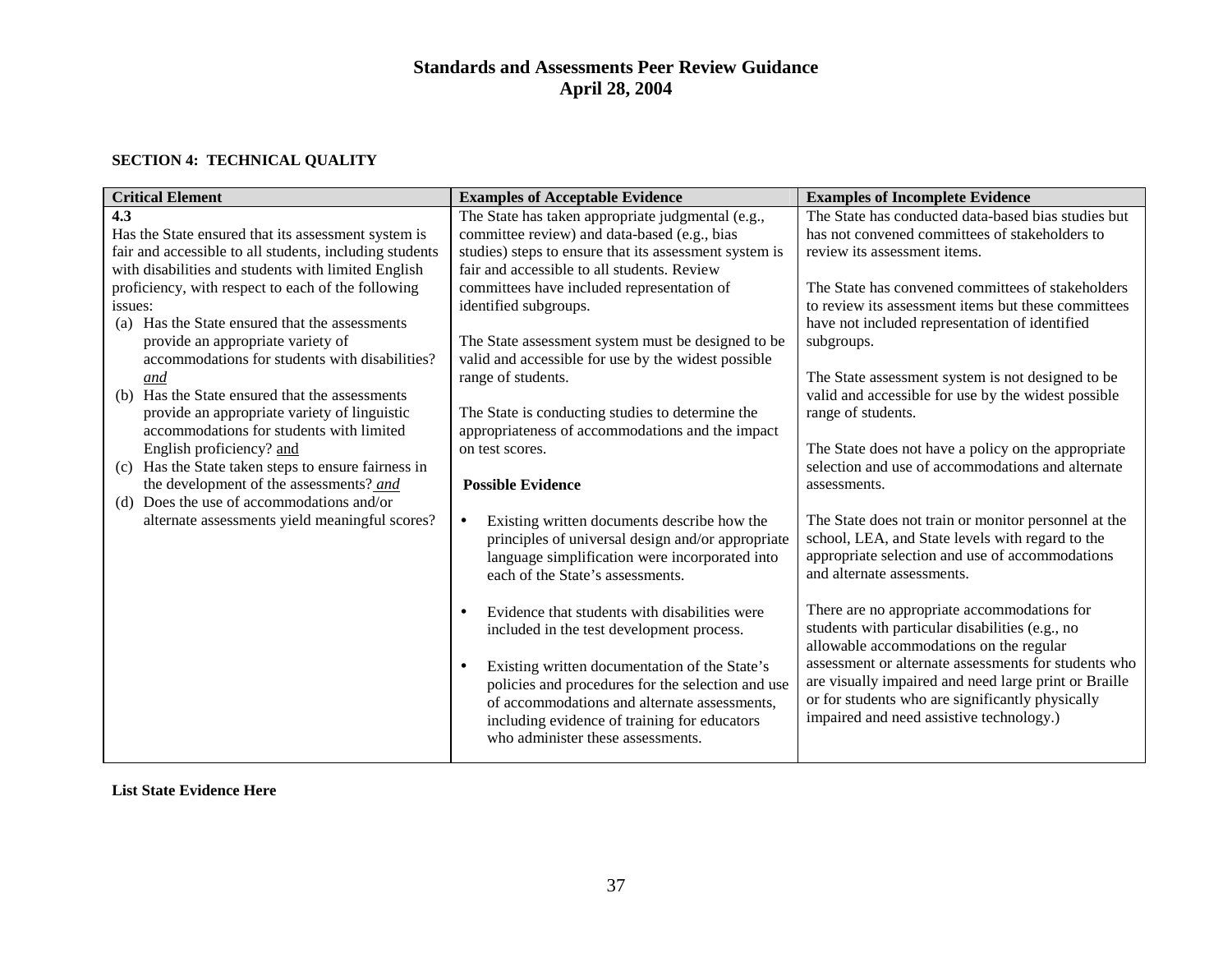#### **SECTION 4: TECHNICAL QUALITY**

| <b>Critical Element</b>                                | <b>Examples of Acceptable Evidence</b>              | <b>Examples of Incomplete Evidence</b>             |
|--------------------------------------------------------|-----------------------------------------------------|----------------------------------------------------|
| 4.4                                                    | The State has conducted appropriate equating or     | The State has not conducted or documented equating |
| When different test forms or formats are used, the     | linking studies and has presented data that support | studies to establish whether test forms are        |
| State must ensure that the meaning and                 | the success of the equating or linking.             | comparable across time.                            |
| interpretation of results are consistent.              |                                                     |                                                    |
|                                                        | <b>Possible Evidence</b>                            |                                                    |
| Has the State taken steps to ensure consistency<br>(a) |                                                     |                                                    |
| of test forms over time?                               | Documentation describing the State's approach       |                                                    |
| In the State administers both an online and<br>(b)     | to ensuring comparability of assessments and        |                                                    |
| paper and pencil test, has the State documented        | assessment results across groups and time.          |                                                    |
| the comparability of the electronic and paper          |                                                     |                                                    |
| forms of the test?                                     | Documentation of equating studies that confirm      |                                                    |
|                                                        | the comparability of the State's assessments and    |                                                    |
|                                                        | assessment results across groups and across         |                                                    |
|                                                        | time, as well as follow-up documentation            |                                                    |
|                                                        | describing how the State has addressed any          |                                                    |
|                                                        | deficiencies.                                       |                                                    |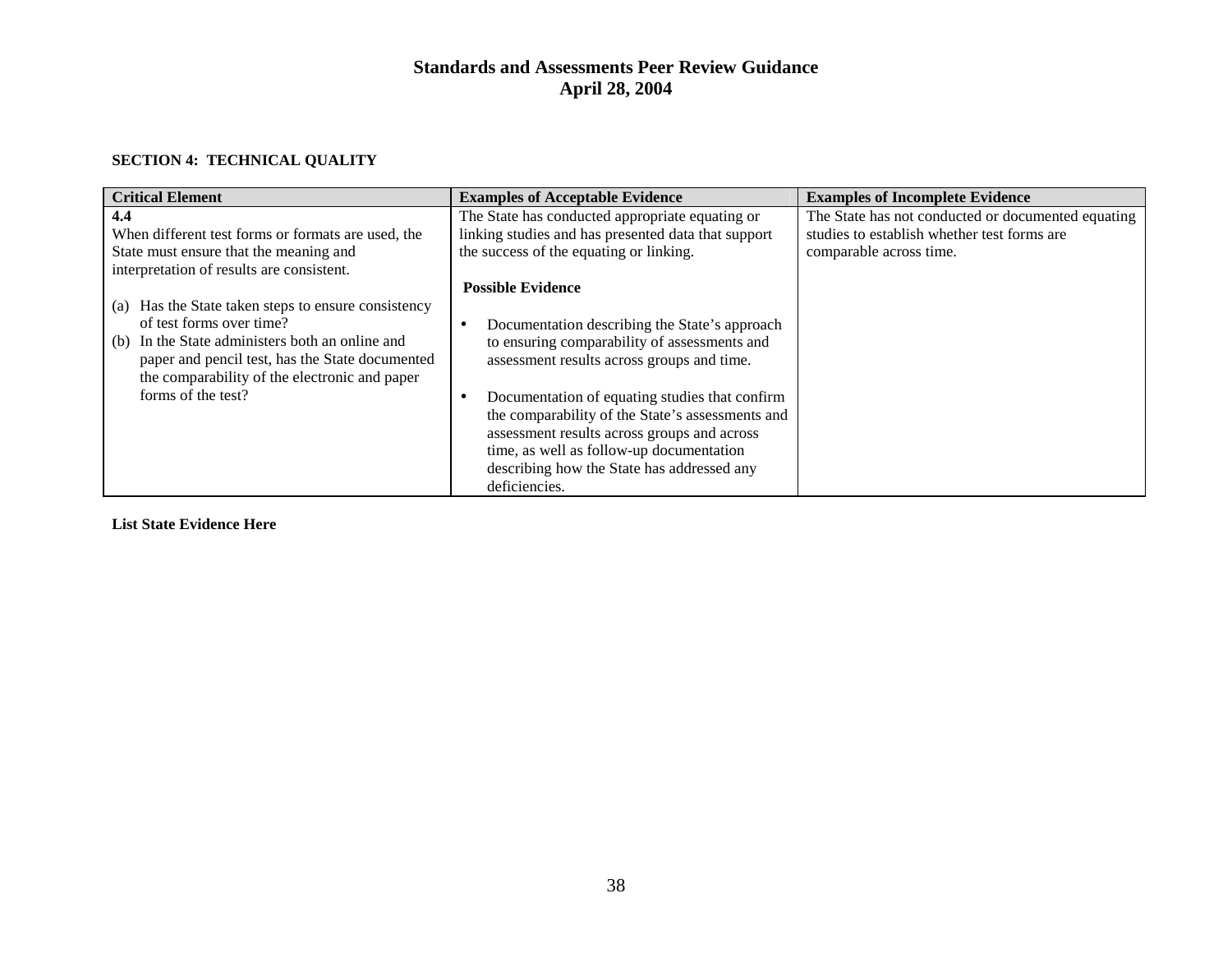#### **SECTION 4: TECHNICAL QUALITY**

| <b>Critical Element</b>                           | <b>Examples of Acceptable Evidence</b>                                               | <b>Examples of Incomplete Evidence</b>                 |
|---------------------------------------------------|--------------------------------------------------------------------------------------|--------------------------------------------------------|
| 4.5                                               | The State developed a set of management controls or                                  | The State does not have a test security policy.        |
| Has the State established clear criteria for the  | standards for each of these components and has                                       |                                                        |
| administration, scoring, analysis, and reporting  | communicated these criteria to its contractor(s),                                    | The State does not train or monitor personnel at the   |
| components of its assessment system, including    | LEAs, and schools. It requires its contractor(s) to                                  | school, LEA, and State levels with regard to its test  |
| alternate assessment(s) and does the State have a | provide specific information on the degree to which                                  | administration procedures and security policy.         |
| system for monitoring and improving the on-going  | each criterion is met.                                                               | The State provides no criteria to its contractor(s)    |
| quality of its assessment system?                 | The State uses an extensive system of training and                                   | regarding the quality control and security measures    |
|                                                   | monitoring to ensure that each person who is                                         | it requires for its assessment system.                 |
|                                                   | responsible for handling or administering any                                        |                                                        |
|                                                   | portion of its assessments does so in a way that                                     | The State provides no criteria to its contractor(s) to |
|                                                   | protects the security of the assessments and                                         | ensure that the procedures for scoring of open-ended   |
|                                                   | maintains equivalence of administration conditions                                   | tasks meet industry standards for accuracy.            |
|                                                   | across students and schools.                                                         |                                                        |
|                                                   |                                                                                      |                                                        |
|                                                   | <b>Possible Evidence</b>                                                             |                                                        |
|                                                   | The State's criteria for administration, scoring,<br>$\bullet$                       |                                                        |
|                                                   | analysis, and reporting are communicated to its                                      |                                                        |
|                                                   | contractor(s).                                                                       |                                                        |
|                                                   |                                                                                      |                                                        |
|                                                   | The State's test security policy and                                                 |                                                        |
|                                                   | consequences for violation are communicated to<br>the public and to local educators. |                                                        |
|                                                   |                                                                                      |                                                        |
|                                                   | Existing written documentation of the State's                                        |                                                        |
|                                                   | plan for training and monitoring assessment                                          |                                                        |
|                                                   | administration conditions across the State, even                                     |                                                        |
|                                                   | when its assessment system is comprised of                                           |                                                        |
|                                                   | only local assessments.                                                              |                                                        |
|                                                   | Documentation that the tests clearly delineate<br>$\bullet$                          |                                                        |
|                                                   | which accommodations may be used for                                                 |                                                        |
|                                                   | specific sections of the test (e.g., specify the                                     |                                                        |
|                                                   | items/sections for which a calculator may be                                         |                                                        |
|                                                   | used without invalidating the test).                                                 |                                                        |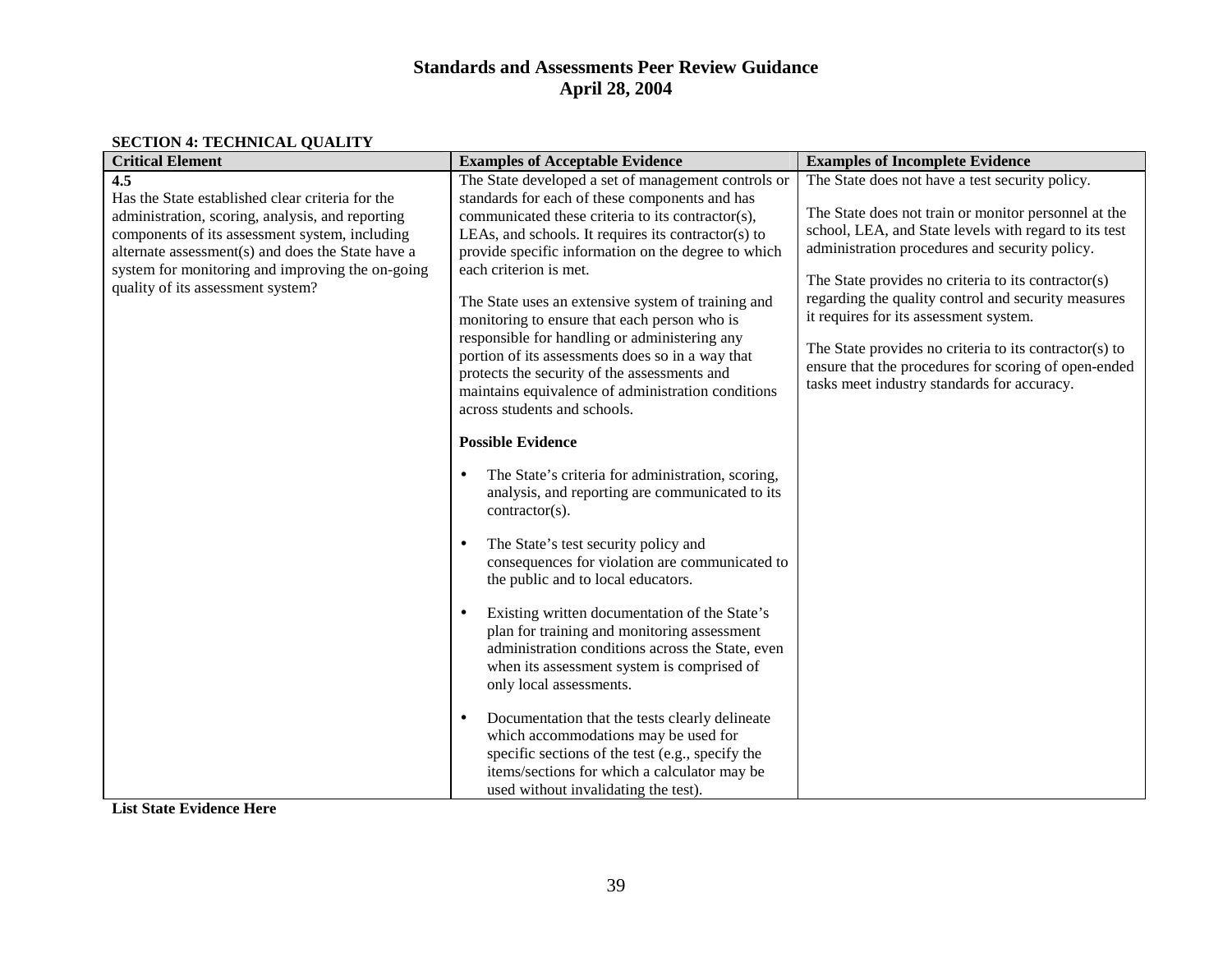#### **SECTION 4: TECHNICAL QUALITY**

| <b>Critical Element</b>                                                                                                                     | <b>Examples of Acceptable Evidence</b>                                                            | <b>Examples of Incomplete Evidence</b>                                                                                                                           |
|---------------------------------------------------------------------------------------------------------------------------------------------|---------------------------------------------------------------------------------------------------|------------------------------------------------------------------------------------------------------------------------------------------------------------------|
| 4.6                                                                                                                                         |                                                                                                   |                                                                                                                                                                  |
| Has the State evaluated its use of accommodations?                                                                                          | The State provides for the use of appropriate<br>accommodations and has conducted studies to      | No analyses have been carried out to determine<br>whether specific accommodations produce the effect                                                             |
| How has the State ensured that appropriate<br>(a)                                                                                           | ensure that scores based on accommodated                                                          | intended.                                                                                                                                                        |
| accommodations are available to students with                                                                                               | administrations can be meaningfully combined with                                                 |                                                                                                                                                                  |
| disabilities and that these accommodations are<br>used in a manner that is consistent with<br>instructional approaches for each student, as | scores based on the standard administrations.                                                     | The State does not require that decisions about how<br>students with disabilities will participate in the<br>assessment system be made on an individual basis or |
| determined by a student's IEP or 504 plan?                                                                                                  | <b>Possible Evidence</b>                                                                          | specify that these decisions must be consistent with                                                                                                             |
| How has the State determined that scores for<br>(b)                                                                                         |                                                                                                   | the routine instructional approaches as identified by                                                                                                            |
| students with disabilities that are based on<br>accommodated administration conditions will                                                 | The State has analyzed the use of specific<br>$\bullet$<br>accommodations for different groups of | each student's IEP and/or 504 plan.                                                                                                                              |
| allow for valid inferences about these students'                                                                                            | students with disabilities and has provided                                                       | The State uses the same accommodations for limited                                                                                                               |
| knowledge and skills and can be combined                                                                                                    | training to support sound decisions by IEP                                                        | English proficient students as it uses for students                                                                                                              |
| meaningfully with scores from non-                                                                                                          | teams.                                                                                            | with disabilities.                                                                                                                                               |
| accommodated administration conditions?                                                                                                     |                                                                                                   |                                                                                                                                                                  |
| How has the State ensured that appropriate<br>(c)                                                                                           | The State routinely monitors the extent to which<br>$\bullet$                                     |                                                                                                                                                                  |
| accommodations are available to limited                                                                                                     | test accommodations are consistent with those                                                     |                                                                                                                                                                  |
| English proficient students and that these                                                                                                  | provided during instruction.                                                                      |                                                                                                                                                                  |
| accommodations are used as necessary to yield                                                                                               |                                                                                                   |                                                                                                                                                                  |
| accurate and reliable information about what                                                                                                | The State has analyzed the effect of specific<br>$\bullet$                                        |                                                                                                                                                                  |
| limited English proficient students know and                                                                                                | accommodations for students with limited                                                          |                                                                                                                                                                  |
| can do?                                                                                                                                     | English proficiency and has shared results with                                                   |                                                                                                                                                                  |
| (d) How has the State determined that scores for                                                                                            | LEAs and schools.                                                                                 |                                                                                                                                                                  |
| limited English proficiency students that are                                                                                               |                                                                                                   |                                                                                                                                                                  |
| based on accommodated administration                                                                                                        | Documentation of the quality and consistency of<br>$\bullet$                                      |                                                                                                                                                                  |
| circumstances will allow for valid inferences                                                                                               | the accommodations it offers for limited English                                                  |                                                                                                                                                                  |
| about these students' knowledge and skills and                                                                                              | proficient students (e.g., training of translators,                                               |                                                                                                                                                                  |
| can be combined meaningfully with scores from                                                                                               | simplified English, standardized translation of                                                   |                                                                                                                                                                  |
| non-accommodated administration                                                                                                             | instructions for test administration that are                                                     |                                                                                                                                                                  |
| circumstances?                                                                                                                              | comparable to the regular assessment).                                                            |                                                                                                                                                                  |
|                                                                                                                                             |                                                                                                   |                                                                                                                                                                  |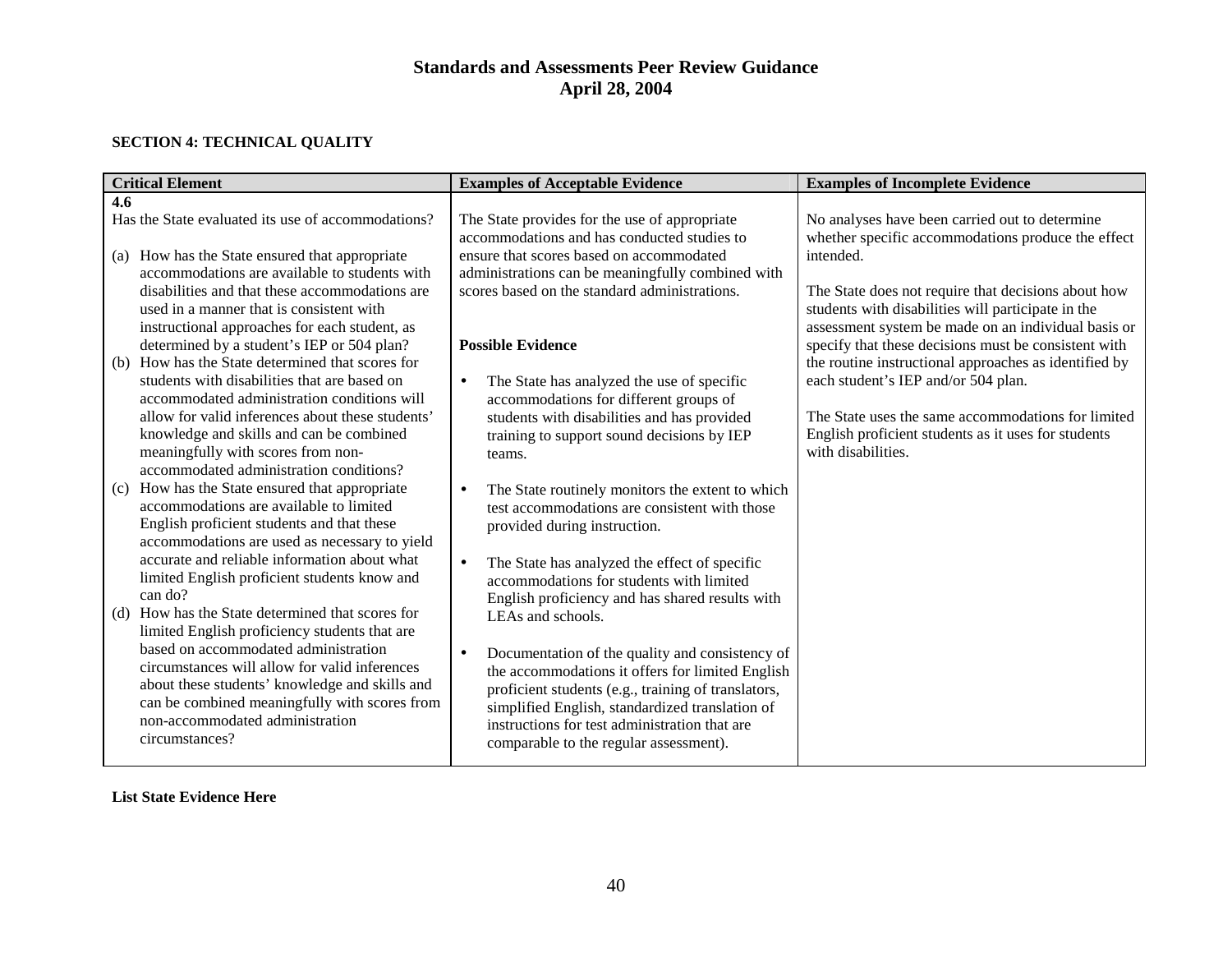| Section 5: Alignment of Academic Content Standards, Academic Achievement Standards, |  |
|-------------------------------------------------------------------------------------|--|
| and Assessments                                                                     |  |

| Reference in NCLB legislation:  | Sec. $1111(b)(1)$ and |
|---------------------------------|-----------------------|
|                                 |                       |
|                                 | 1111(b)(3)            |
|                                 |                       |
|                                 |                       |
| Reference in final regulations: | Sec. 200.2 and 200.3  |
|                                 |                       |

### **Overview**

A State's system of standards and assessments will provide useful information for valid accountability decisions and educational improvement only to the extent that all components of this system are aligned. If a State's assessments do not adequately measure the knowledge and skills specified in the State's academic content standards, or if they measure something other than what these standards specify, it will be difficult to determine whether students have achieved the intended knowledge and skills. As a result, it will be difficult to make appropriate policy, program, and instructional decisions meant to improve students' achievement. Further, if a State's assessments do not include items that cover the full range of the State's academic achievement standards, it may be difficult to determine whether students have reached the level of proficiency these standards describe.

Alignment encompasses several dimensions; demonstrating that an assessment system is aligned with a State's standards requires more than simply determining whether all the items on the assessment can be matched to one or more standards or whether each of the academic content standards can be matched to one or more items in the assessments. *Alignment is more than this two-way process.* To ensure that its standards and assessments are aligned, a State needs to consider whether the assessments--

- o Cover the full range of content specified in the State's academic content standards, meaning that all of the standards are represented legitimately in the assessments; *and*
- o Measure both the content (what students know) and the process (what students can do) aspects of the academic content standards; *and*
- o Reflect the same degree and pattern of emphasis apparent in the academic content standards (e.g., if the academic content standards place a lot of emphasis on operations then so should the assessments); *and*
- o Reflect the full range of cognitive complexity and level of difficulty of the concepts and processes described, and depth represented, in the State's academic content standards, meaning that the assessments are as demanding as the standards; *and*
- o Yield results that represent all achievement levels specified in the State's academic achievement standards.

In addition to considering each of these aspects of alignment through a systematic development and review process, the State needs to also develop strategies for communicating to its education stakeholders how its standards and assessment are aligned. Parents, educators, and other stakeholders need to know how assessment results are related to content-based expectations in order to understand and use test information effectively.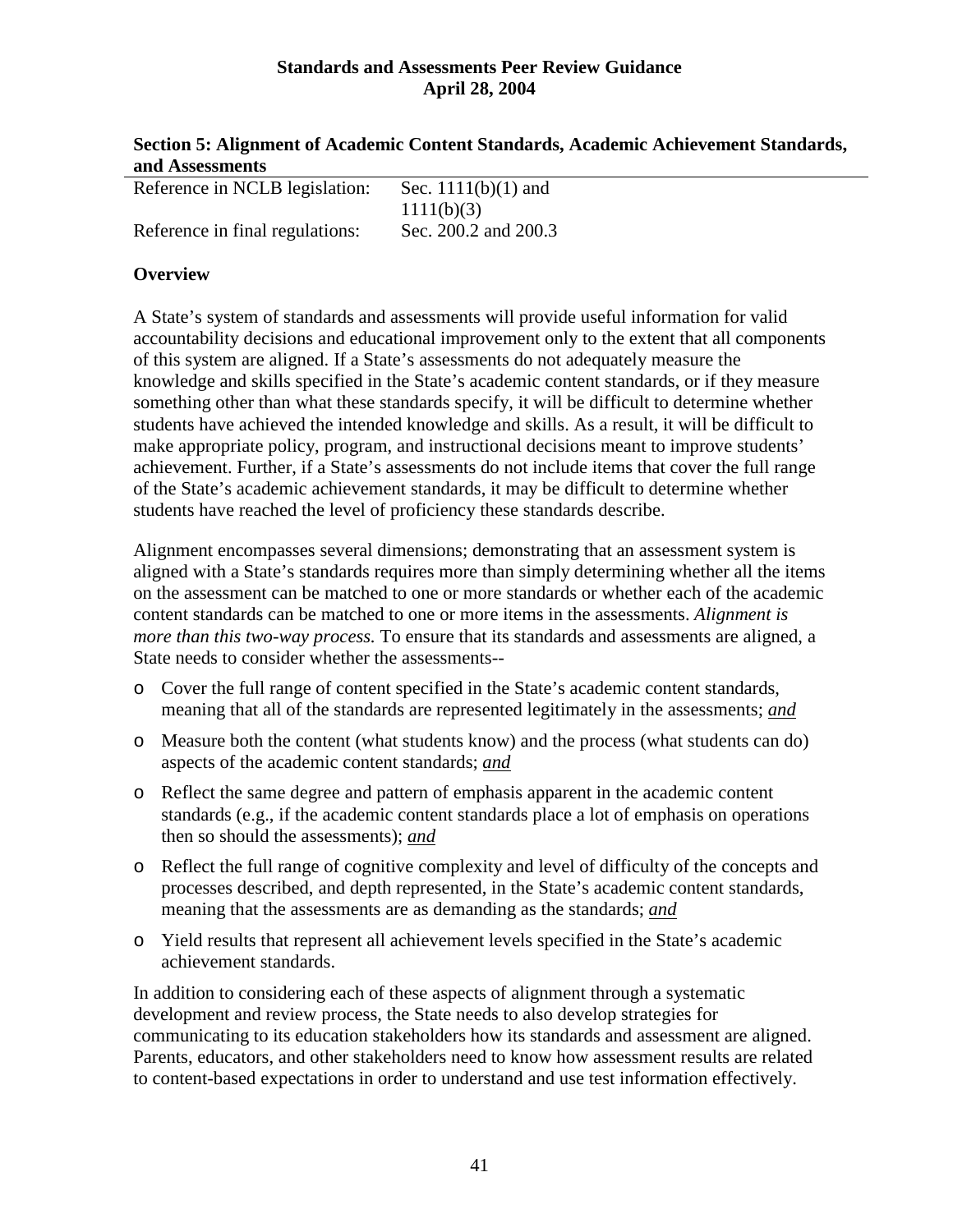Each State must present evidence that its assessment system is aligned to its standards. Some alignment evidence is generated in the test development process, and documentation of the steps taken to ensure that items were drafted to reflect the full range of the State standards is appropriate verification of efforts to attain alignment. In addition, final alignment of assessments and standards following full implementation should be confirmed using one of several procedures (for example, review and comment by external subjectmatter experts). Occasionally, documentation of alignment includes the process of reverification if changes in tests were made to improve alignment.

In recent years, several methods of evaluating alignment between standards and assessments have been developed. A summary and comparison of alignment models can be found on the Council of Chief State Officers website at:

### http://www.ccsso.org/Projects/alignment\_analysis/models/418.cfm

When documenting the comprehensive aspects of alignment between standards and the State assessment system, the State should describe--

- o The relationships between the structure of the standards and the structure of the assessments;
- o The rationale for the overall alignment strategy, including a rationale for any standards either not assessed or not reported as part of the State assessment;
- o The manner in which each standard is assessed, whether at the State, district, school, or classroom level;
- o The manner in which alternate assessments based on alternate achievement standards are linked to the State content standards; and
- o The type of information the State collects pertaining to each standard, and how the State monitors the quality of the assessment data collected at the local level, for all assessments that are part of the statewide system.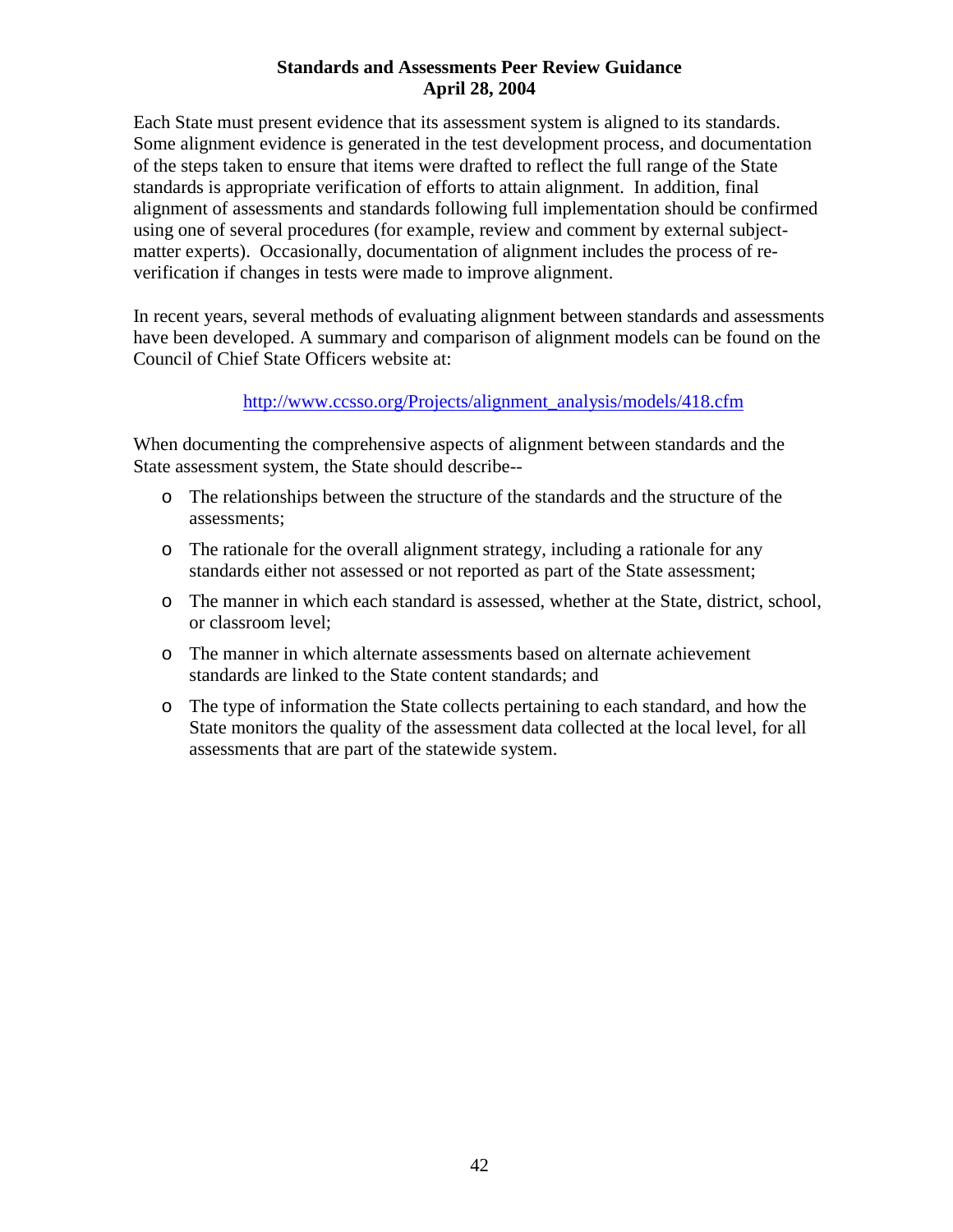#### **SECTION 5: ALIGNMENT**

| <b>Critical Element</b>                                                                              | <b>Examples of Acceptable Evidence</b>                                                                                                                                                                                                                                                                            | <b>Examples of Incomplete Evidence</b>                                                                      |
|------------------------------------------------------------------------------------------------------|-------------------------------------------------------------------------------------------------------------------------------------------------------------------------------------------------------------------------------------------------------------------------------------------------------------------|-------------------------------------------------------------------------------------------------------------|
| 5.1                                                                                                  |                                                                                                                                                                                                                                                                                                                   |                                                                                                             |
| Has the State outlined a coherent approach to<br>ensuring alignment between each of its assessments, | The State has developed an assessment system<br>consistent with its academic content and                                                                                                                                                                                                                          | The State accepts its contractor's assurance as its<br>sole evidence of alignment.                          |
| including alternate assessment(s), or combination of                                                 | achievement standards and is implementing on-                                                                                                                                                                                                                                                                     |                                                                                                             |
| assessments, and the academic content standards and                                                  | going quality control reviews to ensure that the                                                                                                                                                                                                                                                                  | The State has studied whether all of the items on its                                                       |
| academic achievement standards the assessment is<br>designed to measure?                             | system remains fully aligned over time.                                                                                                                                                                                                                                                                           | assessments match its academic content standards<br>but has not conducted studies to ensure that all of its |
|                                                                                                      | <b>Possible Evidence</b>                                                                                                                                                                                                                                                                                          | academic content standards are reflected by items on<br>its assessments.                                    |
|                                                                                                      | Detailed assessment specifications and a<br>$\bullet$                                                                                                                                                                                                                                                             |                                                                                                             |
|                                                                                                      | description of the process used to ensure that<br>full alignment is achieved initially and<br>maintained over time through quality control<br>reviews.                                                                                                                                                            | The State has conducted alignment studies for some,<br>but not all, of the assessments in its system.       |
|                                                                                                      | Descriptions of the internal and external<br>$\bullet$<br>groups involved in the State's alignment<br>process.                                                                                                                                                                                                    |                                                                                                             |
|                                                                                                      | Reports of independent alignment studies (i.e.,<br>$\bullet$<br>conducted by an entity other than the State or<br>its assessment contractor) and evidence of a<br>systematic process for addressing any gaps or<br>weaknesses identified in these studies.                                                        |                                                                                                             |
|                                                                                                      | If the State has multiple assessments within<br>$\bullet$<br>one grade level in reading/language arts or<br>mathematics, then the State has tapped all<br>content sub-domains. The State is<br>implementing a series of studies to ensure that<br>this combination is aligned to the full scope of<br>the domain. |                                                                                                             |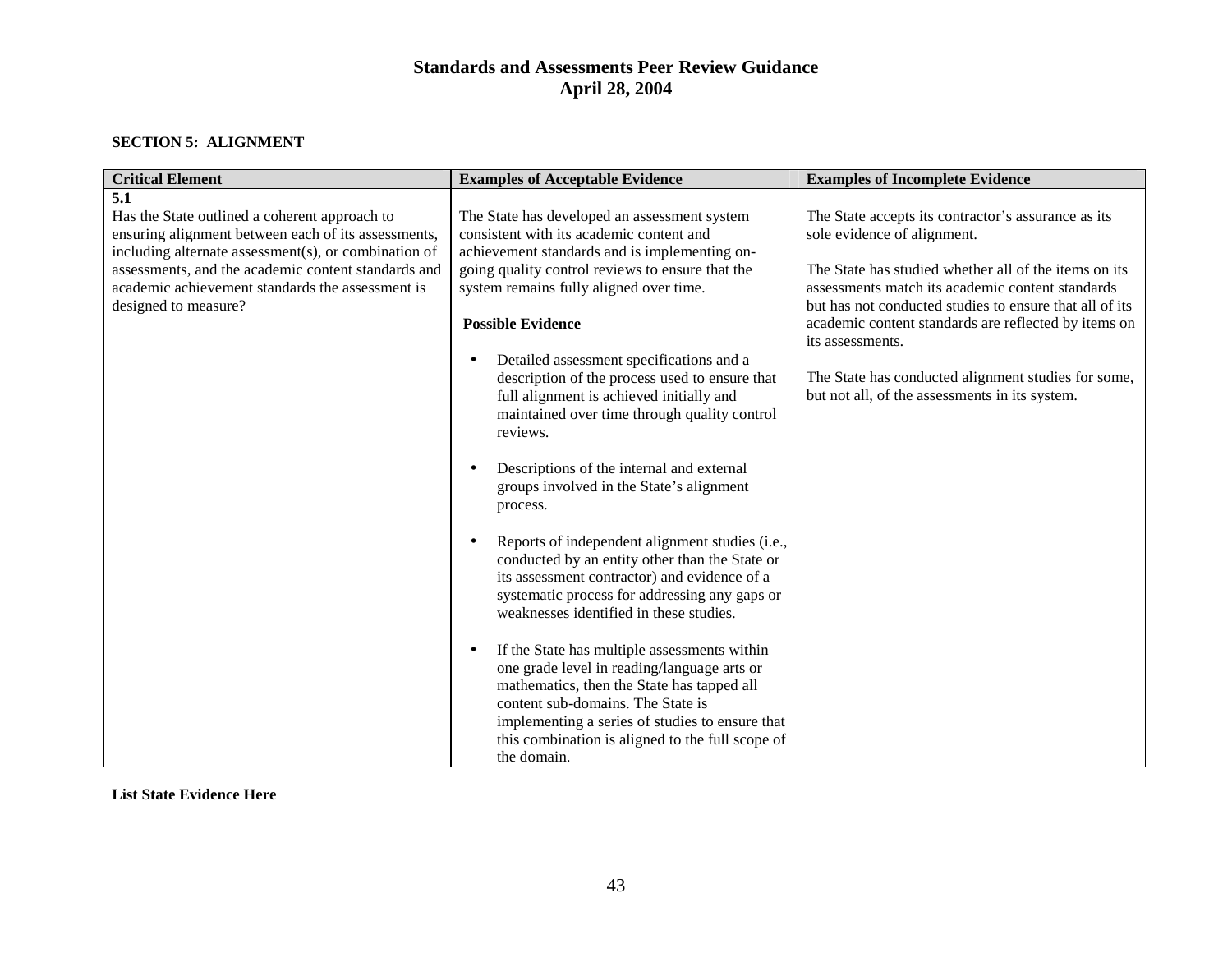#### **SECTION 5: ALIGNMENT**

| <b>Critical Element</b>                                                                                                                                                                                                                                                                                                                                                                                                                                                                      | <b>Examples of Acceptable Evidence</b>                                                                                                                                                                                                                                                                                                                                                                                                                                                                                                                                                                                                                                                                                                                                                                                                                                                                                                                                                                                                                                                                                      | <b>Examples of Incomplete Evidence</b>                                                                                                                                                                                                                                                                                                                                                                     |
|----------------------------------------------------------------------------------------------------------------------------------------------------------------------------------------------------------------------------------------------------------------------------------------------------------------------------------------------------------------------------------------------------------------------------------------------------------------------------------------------|-----------------------------------------------------------------------------------------------------------------------------------------------------------------------------------------------------------------------------------------------------------------------------------------------------------------------------------------------------------------------------------------------------------------------------------------------------------------------------------------------------------------------------------------------------------------------------------------------------------------------------------------------------------------------------------------------------------------------------------------------------------------------------------------------------------------------------------------------------------------------------------------------------------------------------------------------------------------------------------------------------------------------------------------------------------------------------------------------------------------------------|------------------------------------------------------------------------------------------------------------------------------------------------------------------------------------------------------------------------------------------------------------------------------------------------------------------------------------------------------------------------------------------------------------|
| 5.2<br>Are the assessments and the standards aligned<br>comprehensively, meaning that the assessments<br>reflect the full range of the State's academic content<br>standards? Are the assessments as cognitively<br>challenging as the standards? Are the assessments<br>and standards aligned to measure the depth of the<br>standards? Do the standards reflect the degree of<br>cognitive complexity and level of difficulty of the<br>concepts and processes described in the standards? | The State's assessment plan, assessment blueprints,<br>and/or item/task specifications describe how all<br>content standards are assessed and how the domain<br>is sampled to lead to valid inferences about student<br>performance on the standards, individually and in<br>the aggregate. The State has evidence that (a) the<br>full scope of the standards and their differential<br>emphases are reflected in the plan/blueprints/<br>specifications and that (b) the assessments match<br>the plan/blueprints/specifications. Impartial experts<br>were involved in this process.<br><b>Possible Evidence</b><br>Detailed assessment specifications and a<br>description of the process that was used to<br>ensure that its assessment system reflects<br>the full range of content and level of<br>challenge specified in its academic content<br>standards, as well as the range of<br>performance indicated in its academic<br>achievement standards.<br>Reports of independent alignment studies<br>and evidence of a systematic process for<br>addressing any gaps or weaknesses<br>identified in these studies. | The State makes an assertion of comprehensiveness<br>without documentation matching both assessments<br>to standards and standards to assessments.<br>The State's assessments do not appear to measure<br>the more challenging aspects of its standards.<br>The State's assessment items measure higher-order<br>thinking, but do not measure all of the standards that<br>call for higher-order thinking. |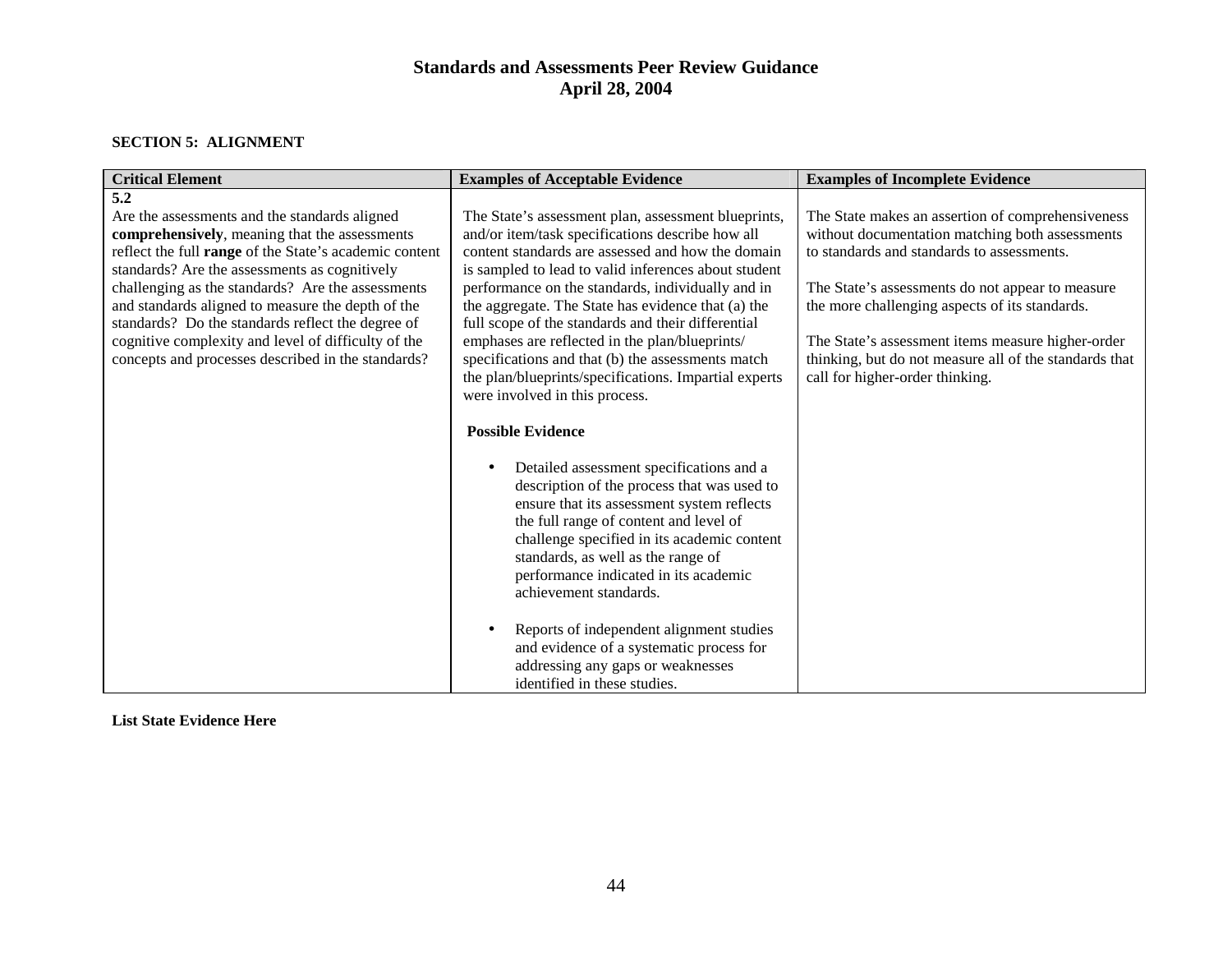#### **SECTION 5: ALIGNMENT**

| <b>Critical Element</b>                                                                                                                                                                                                                                                  | <b>Examples of Acceptable Evidence</b>                                                                                                                                                                                                                                         | <b>Examples of Incomplete Evidence</b>                                                                                                                      |
|--------------------------------------------------------------------------------------------------------------------------------------------------------------------------------------------------------------------------------------------------------------------------|--------------------------------------------------------------------------------------------------------------------------------------------------------------------------------------------------------------------------------------------------------------------------------|-------------------------------------------------------------------------------------------------------------------------------------------------------------|
| 5.3<br>Are the assessments and the standards aligned in<br>terms of both <b>content</b> (knowledge) and <b>process</b><br>(how to do it), as necessary, meaning that the<br>assessments measure what the standards state<br>students should both know and be able to do? | The State's assessments reflect both the content and<br>the process dimensions of the academic content<br>standards. These assessments are designed in a way<br>that will allow students to demonstrate content<br>knowledge through activities described in the<br>standards. | Items on the State's assessments address only<br>content dimensions of the State's standards and not<br>the process or skill dimensions in these standards. |
|                                                                                                                                                                                                                                                                          | <b>Possible Evidence</b><br>Detailed assessment specifications and a<br>description of the process used to ensure<br>that its assessment system reflects both the<br>content and the processes and skills<br>specified in its academic content standards.                      |                                                                                                                                                             |
|                                                                                                                                                                                                                                                                          | Reports of independent alignment studies<br>and evidence of a systematic process for<br>addressing any gaps or weaknesses<br>identified in these studies.                                                                                                                      |                                                                                                                                                             |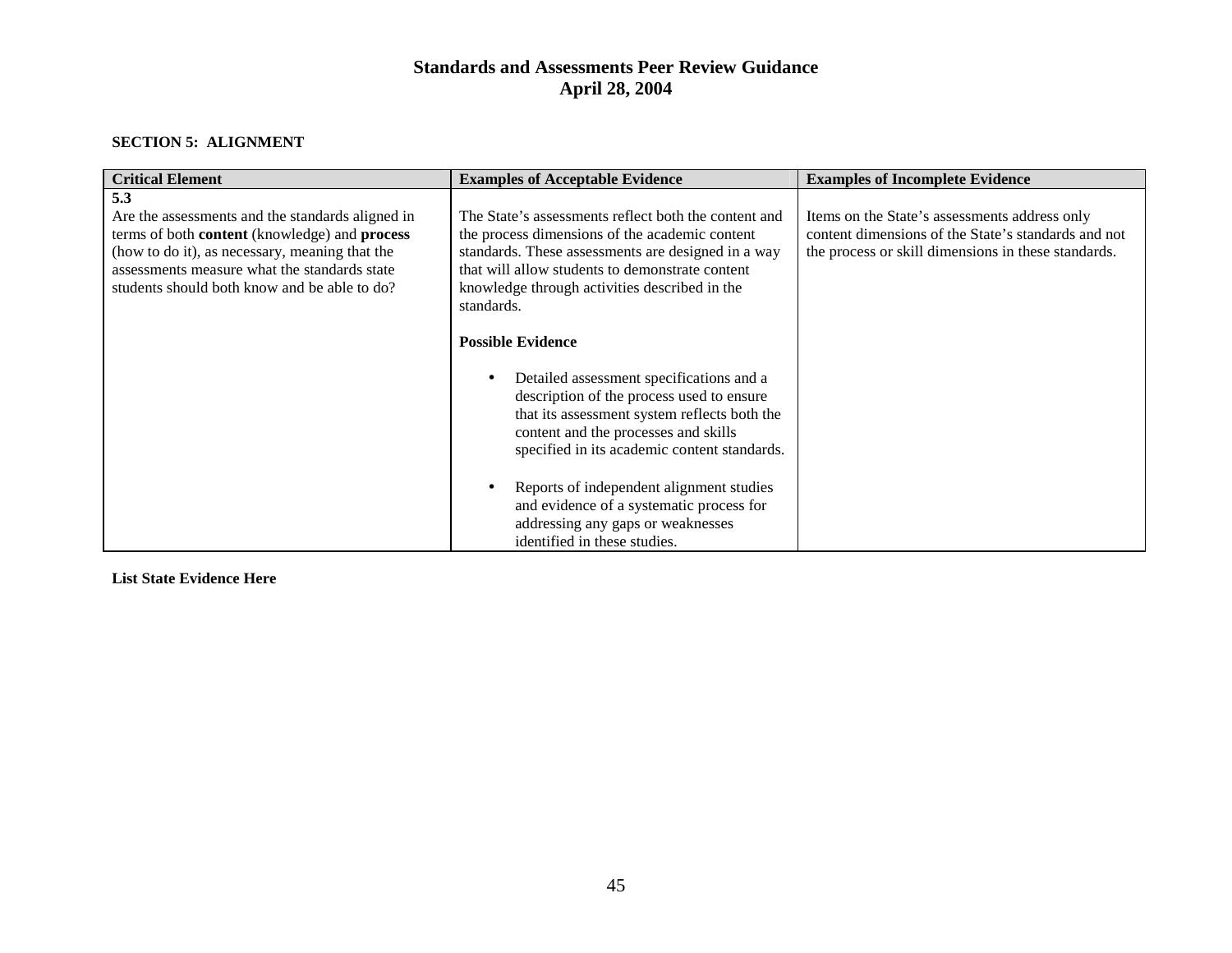#### **SECTION 5: ALIGNMENT**

| <b>Critical Element</b>                                                                                                                            | <b>Examples of Acceptable Evidence</b>                                                                                                                                                                                       | <b>Examples of Incomplete Evidence</b>                                                                                                     |
|----------------------------------------------------------------------------------------------------------------------------------------------------|------------------------------------------------------------------------------------------------------------------------------------------------------------------------------------------------------------------------------|--------------------------------------------------------------------------------------------------------------------------------------------|
| 5.4<br>Do the assessments reflect the same <b>degree and</b><br>pattern of emphasis as are reflected in the State's<br>academic content standards? | The number of score points in content sub-domains<br>on the State's assessment is consistent with the<br>representation of these sub-domains in the State's<br>academic content standards.<br><b>Possible Evidence</b>       | One or more sub-domains in the State's academic<br>content standards are under- or over-represented by<br>score points on its assessments. |
|                                                                                                                                                    | Detailed assessment specifications and a<br>description of the process used to ensure<br>that its assessment system reflects the<br>degree and patterns of emphasis that are<br>specified in its academic content standards. |                                                                                                                                            |
|                                                                                                                                                    | Reports of independent alignment studies<br>and evidence of a systematic process for<br>addressing any gaps or weaknesses<br>identified in these studies.                                                                    |                                                                                                                                            |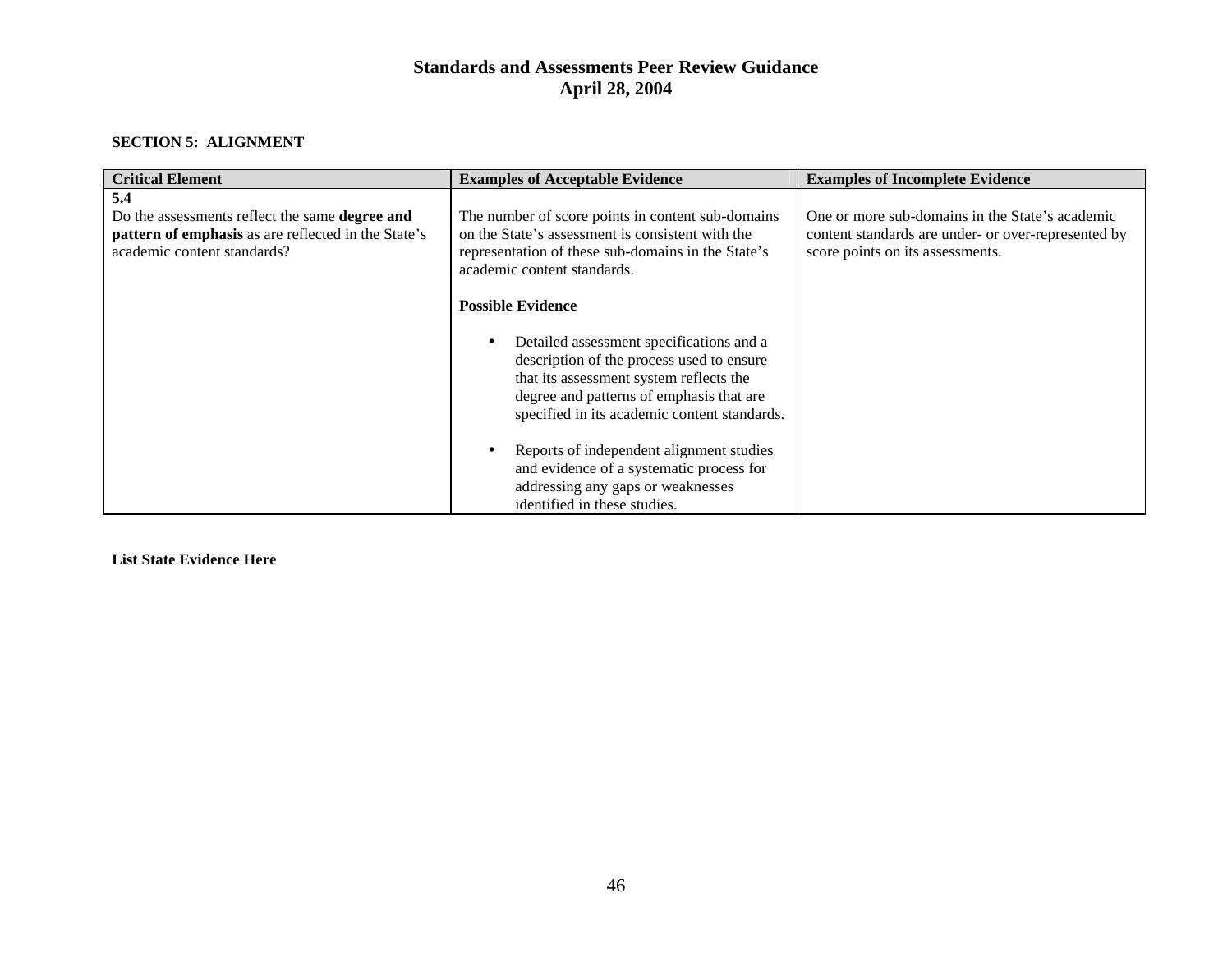#### **SECTION 5: ALIGNMENT**

| <b>Critical Element</b>                                                                                                                        | <b>Examples of Acceptable Evidence</b>                                                                                                                                                                                                       | <b>Examples of Incomplete Evidence</b>                                                                              |
|------------------------------------------------------------------------------------------------------------------------------------------------|----------------------------------------------------------------------------------------------------------------------------------------------------------------------------------------------------------------------------------------------|---------------------------------------------------------------------------------------------------------------------|
| 5.5<br>Do the assessments yield scores that reflect the full<br>range of achievement implied by the State's<br>academic achievement standards? | The State's assessments have sufficient items at<br>each level to permit students to demonstrate the full<br>range of the State's academic achievement<br>standards.                                                                         | The items do not reflect the full range of<br>achievement implied by the State's academic<br>achievement standards. |
|                                                                                                                                                | <b>Possible Evidence</b><br>Detailed assessment specifications and a<br>description of the process used to ensure<br>that its assessment system reflects the full<br>range of achievement described in its<br>academic achievement standards |                                                                                                                     |
|                                                                                                                                                | Reports of independent alignment studies<br>and evidence of a systematic process for<br>addressing any gaps or weaknesses<br>identified in these studies.                                                                                    |                                                                                                                     |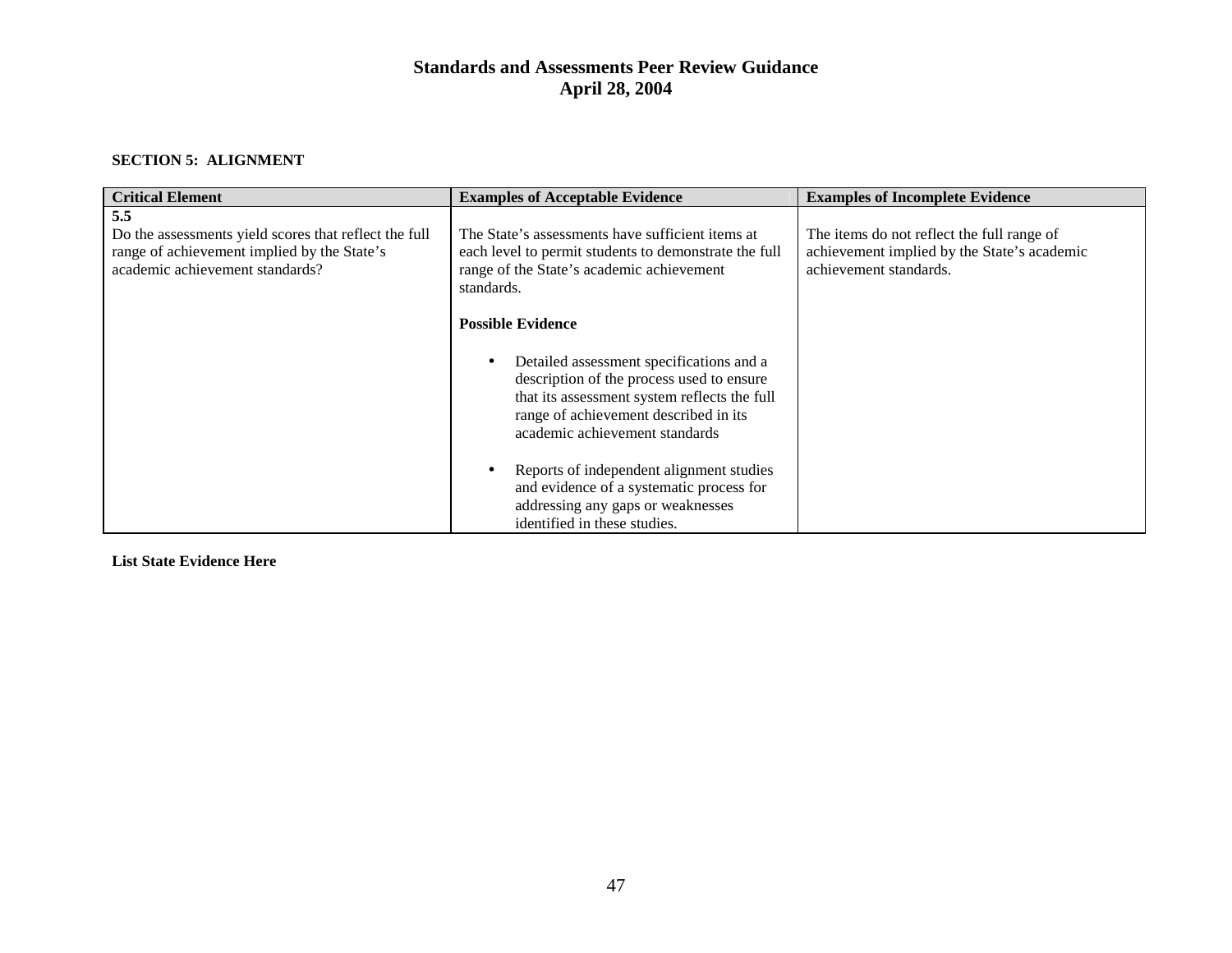#### **SECTION 5: ALIGNMENT**

| <b>Critical Element</b>                              | <b>Examples of Acceptable Evidence</b>                | <b>Examples of Incomplete Evidence</b>                 |
|------------------------------------------------------|-------------------------------------------------------|--------------------------------------------------------|
| 5.6                                                  |                                                       |                                                        |
| Assessment results must be expressed in terms of the | The State has designed reports and communicated       | The State provides no information about the            |
| achievement standards, not just scale scores or      | assessment results in terms of its achievement        | alignment of its standards and assessments for         |
| percentiles.                                         | standards.                                            | educators, parents, or the public. Results are         |
|                                                      |                                                       | expressed only as percentiles or normal curve          |
|                                                      | The State's assessments yield scores that are clearly | equivalents.                                           |
|                                                      | aligned with the State's academic content standards   |                                                        |
|                                                      | at the domain and/or sub-domain levels.               | The State indicates or implies that there really is no |
|                                                      |                                                       | easy way for teachers or the public to see whether or  |
|                                                      | <b>Possible Evidence</b>                              | how well the assessments are aligned with the          |
|                                                      |                                                       | standards.                                             |
|                                                      | Examples of existing documents, such as web           |                                                        |
|                                                      | pages, brochures, guidelines, or media reports,       |                                                        |
|                                                      | designed to communicate the alignment                 |                                                        |
|                                                      | between the standards and assessments to all          |                                                        |
|                                                      | members of the school community.                      |                                                        |
|                                                      | "Extended" standards communicate the<br>$\bullet$     |                                                        |
|                                                      | relationship between the State's academic             |                                                        |
|                                                      | content standards and the content of the              |                                                        |
|                                                      | alternate assessment based on alternate               |                                                        |
|                                                      | achievement standards.                                |                                                        |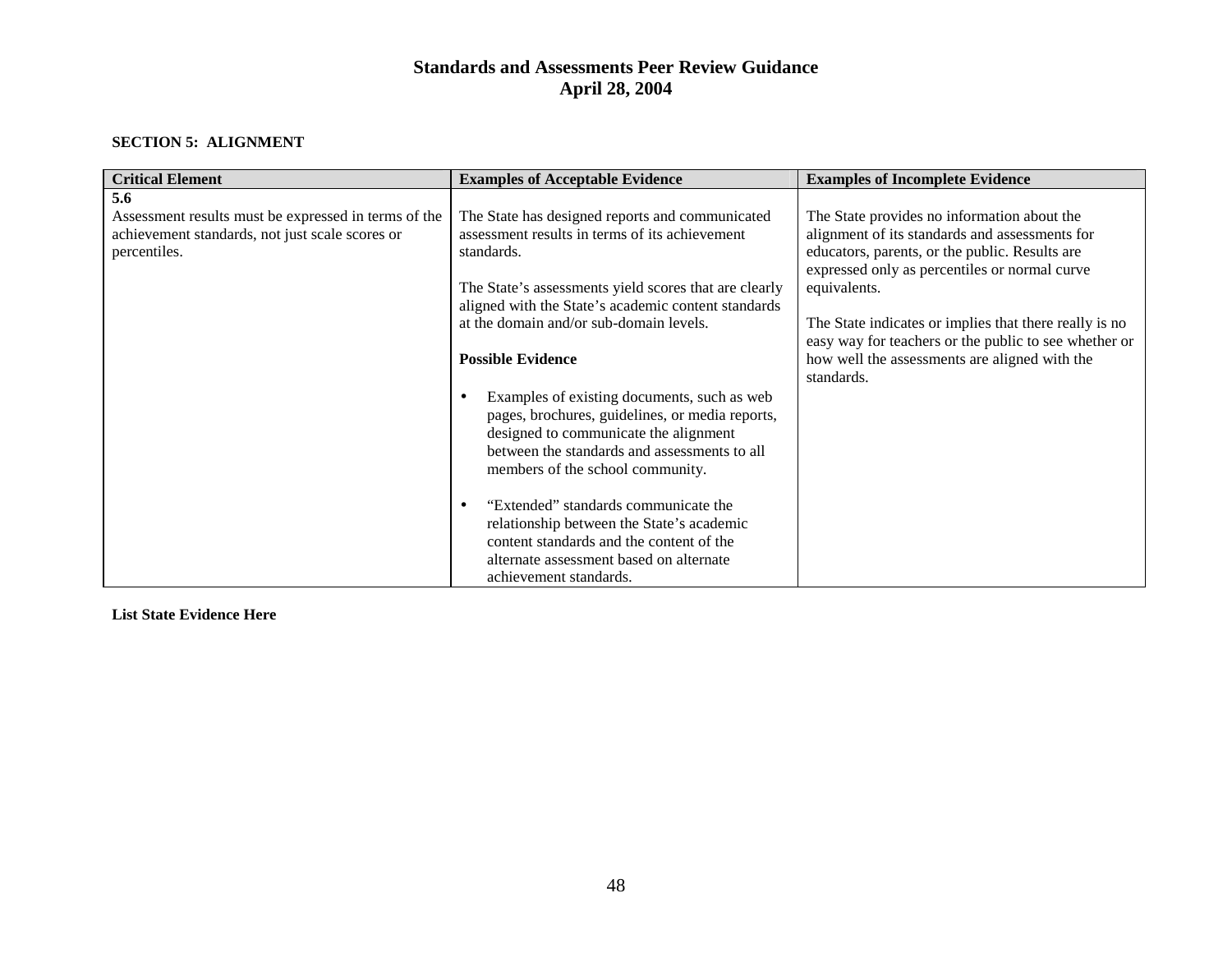#### **SECTION 5: ALIGNMENT**

| <b>Critical Element</b>                                                                                                                      | <b>Examples of Acceptable Evidence</b>                                                                                                                                                                                                               | <b>Examples of Incomplete Evidence</b>                                                                                                                                                                                                                           |
|----------------------------------------------------------------------------------------------------------------------------------------------|------------------------------------------------------------------------------------------------------------------------------------------------------------------------------------------------------------------------------------------------------|------------------------------------------------------------------------------------------------------------------------------------------------------------------------------------------------------------------------------------------------------------------|
| 5.7<br>What ongoing procedures does the State use to<br>maintain and improve alignment between the<br>assessment(s) and standards over time? | The State has used the information gained through<br>its series of alignment studies to eliminate gaps and<br>weaknesses in alignment and is implementing a plan<br>for continuous quality review to maintain alignment<br>over time.                | The State has not implemented strategies, such as<br>adding items to the assessment, adding multiple<br>measures, adding a writing test, or adopting the<br>longer version of a test, to address the gaps and<br>weaknesses identified in its alignment studies. |
|                                                                                                                                              | <b>Possible Evidence</b><br>Documentation of independent alignment<br>studies.                                                                                                                                                                       |                                                                                                                                                                                                                                                                  |
|                                                                                                                                              | If any independent alignment studies reveal<br>gaps or weaknesses in the alignment of the<br>State's assessments and standards, existing<br>written documentation describing the State's<br>systematic process for addressing these<br>deficiencies. |                                                                                                                                                                                                                                                                  |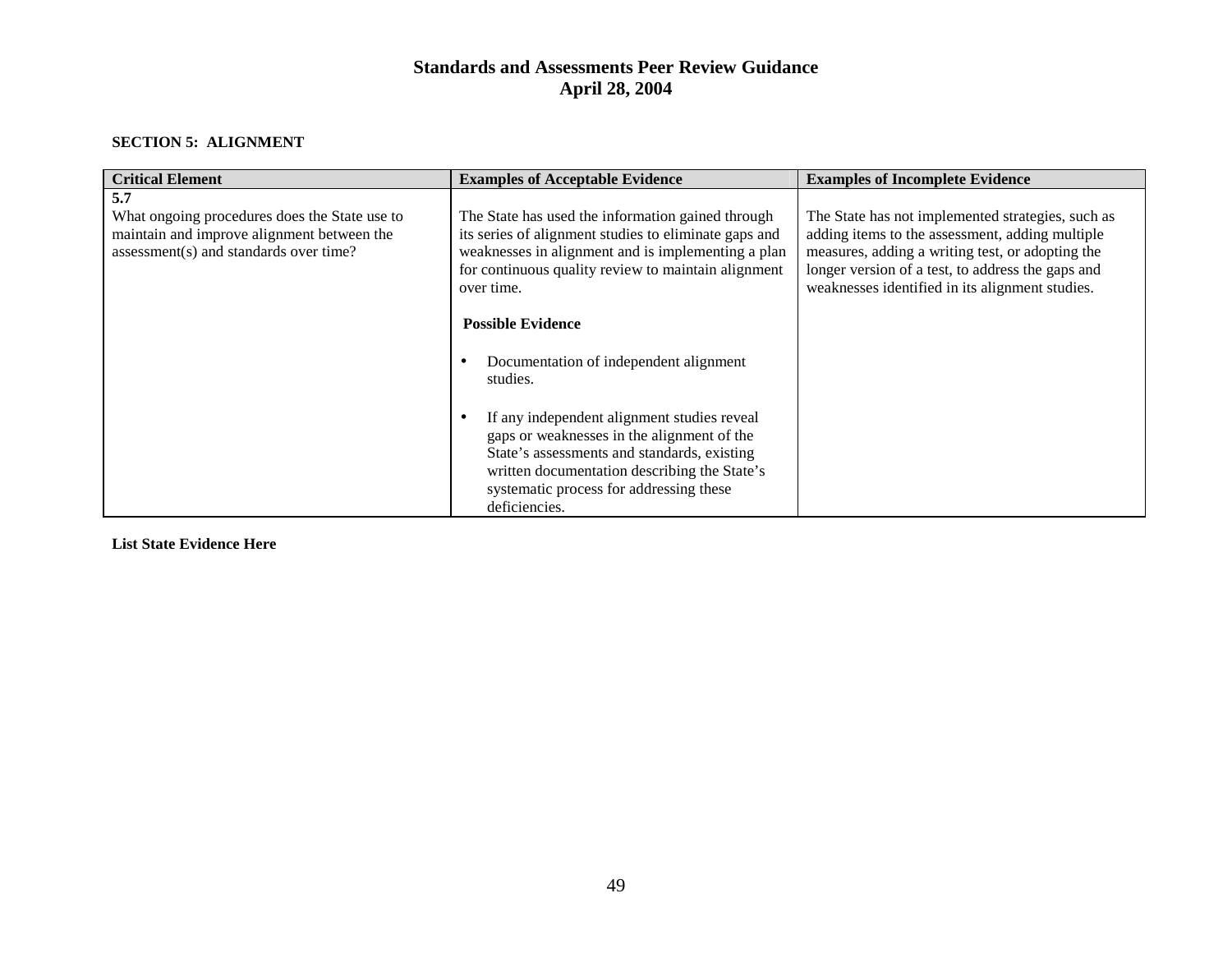|  |  |  |  | Section 6: Inclusion of all students in the assessment system |
|--|--|--|--|---------------------------------------------------------------|
|  |  |  |  |                                                               |

| Dechon of Inclusion of an stauchts in the assest |                   |
|--------------------------------------------------|-------------------|
| Reference in NCLB legislation:                   | Sec. $1111(b)(3)$ |
| Reference in final regulations:                  | Sec. 200.6        |

### **Overview**

Just as its title indicates, one of the fundamental principles of the NCLB is the inclusion of *all* students in a state's system of standards, assessments, and accountability. By excluding any student or group of students from its assessment system, a state suggests that its high expectations apply only to some, but not all, students.

For some students with disabilities and for students who are not yet proficient in English, participation in the State's assessment system may require special considerations.<sup>3</sup> In all cases, however, decisions must be made regarding how an individual student will participate in the assessment system, not whether the student will participate.

To ensure that all students can participate fully in its assessment system, a State must allow:

- o Participation in the regular assessment (limited English proficient students and students with disabilities); and
- o Participation in the regular assessment through the use of one or more approved accommodations (limited English proficient students and students with disabilities);
- o At least one alternate assessment, which may involve either or both of the following:
	- Participation in an alternate assessment that is aligned with the State's academic content standards and based on grade-level achievement standards (limited English proficient students and students with disabilities);

#### and/or

• Participation in an alternate assessment that is based on alternate achievement standards (limited to students with the most significant cognitive disabilities).

Implementation of these options will require States to identify the needs of its special student populations so that it can appropriately address these needs. For example, for students who are visually- or hearing-impaired, the State needs to make available appropriate accommodations that will allow these students to demonstrate what they know and can do, as well as develop a system for ensuring that these accommodations are selected and used appropriately. For students with disabilities who cannot participate in the State's regular assessments, even with accommodations, the State must offer an alternate assessment that is based on the State's academic content standards, yields results in both

 $\overline{a}$  $3$  Letter from Secretary Rod Paige dated February 20, 2004 on the flexibility in assessing new limited English proficient students and in measuring adequate yearly progress.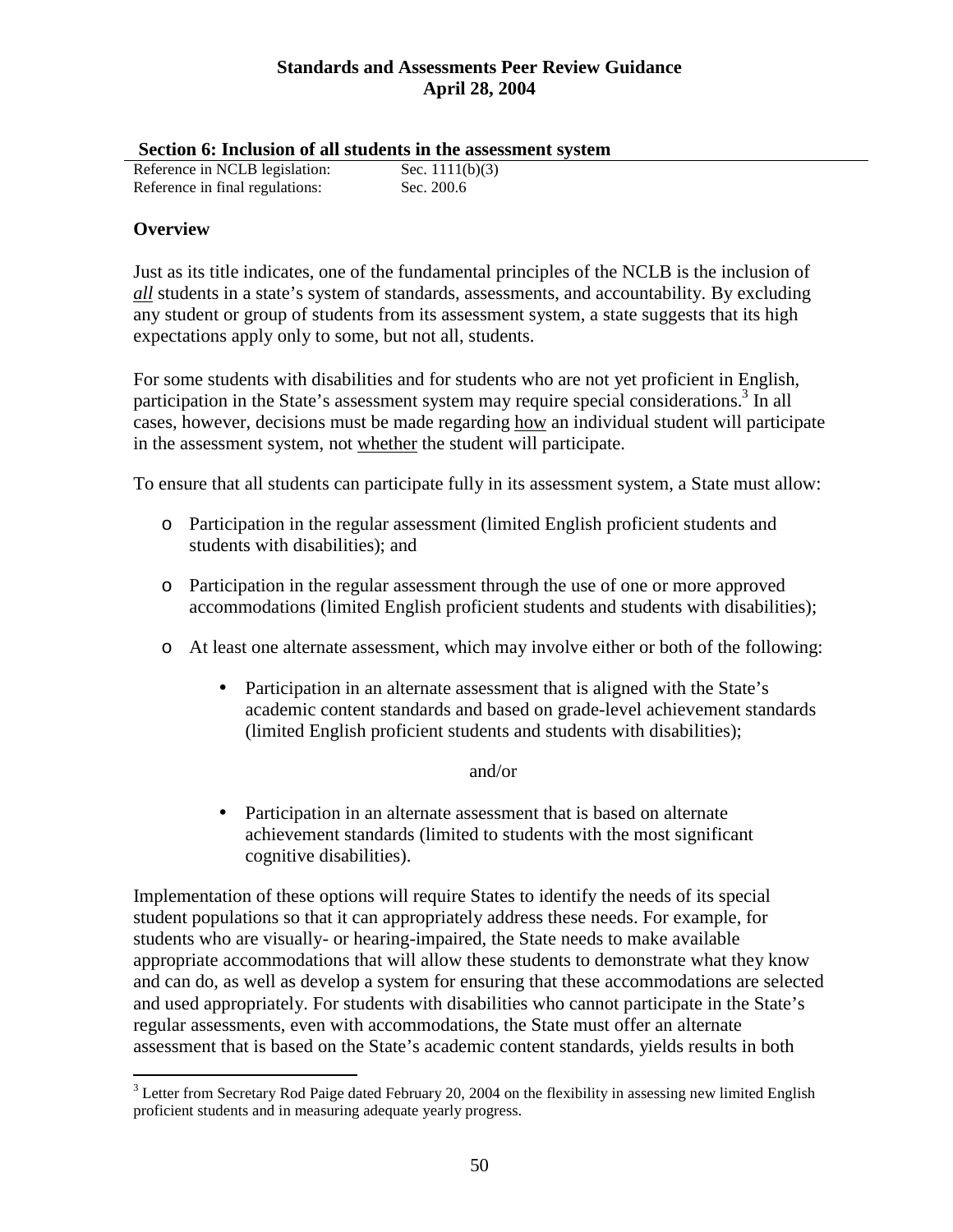reading/language arts and mathematics, and is designed and implemented in a manner that supports use of the results as an indicator of adequate yearly progress. For students with limited English proficiency, the State must offer accommodations including, to the extent practicable, assessments designed to ensure that these students have an opportunity to demonstrate their academic knowledge and skills based on grade-level standards.

In addition to addressing the needs of students with disabilities and students with limited English proficiency, a State must take steps to ensure the participation of all migrant, otherwise mobile, and homeless students in its assessment system. This includes the accurate identification of migrant students and policies requiring assessment of all students, regardless of how long these students have been enrolled in the State.

It is important to note that as States continue to improve alignment between standards and assessments, the use of universal design principles holds great promise for designing and aligning standards, curriculum, instructional materials and strategies. Assessments that are designed to be valid and accessible for the widest possible range of students may help all students struggling to achieve, particularly students with cognitive disabilities, and would reduce the need for accommodations.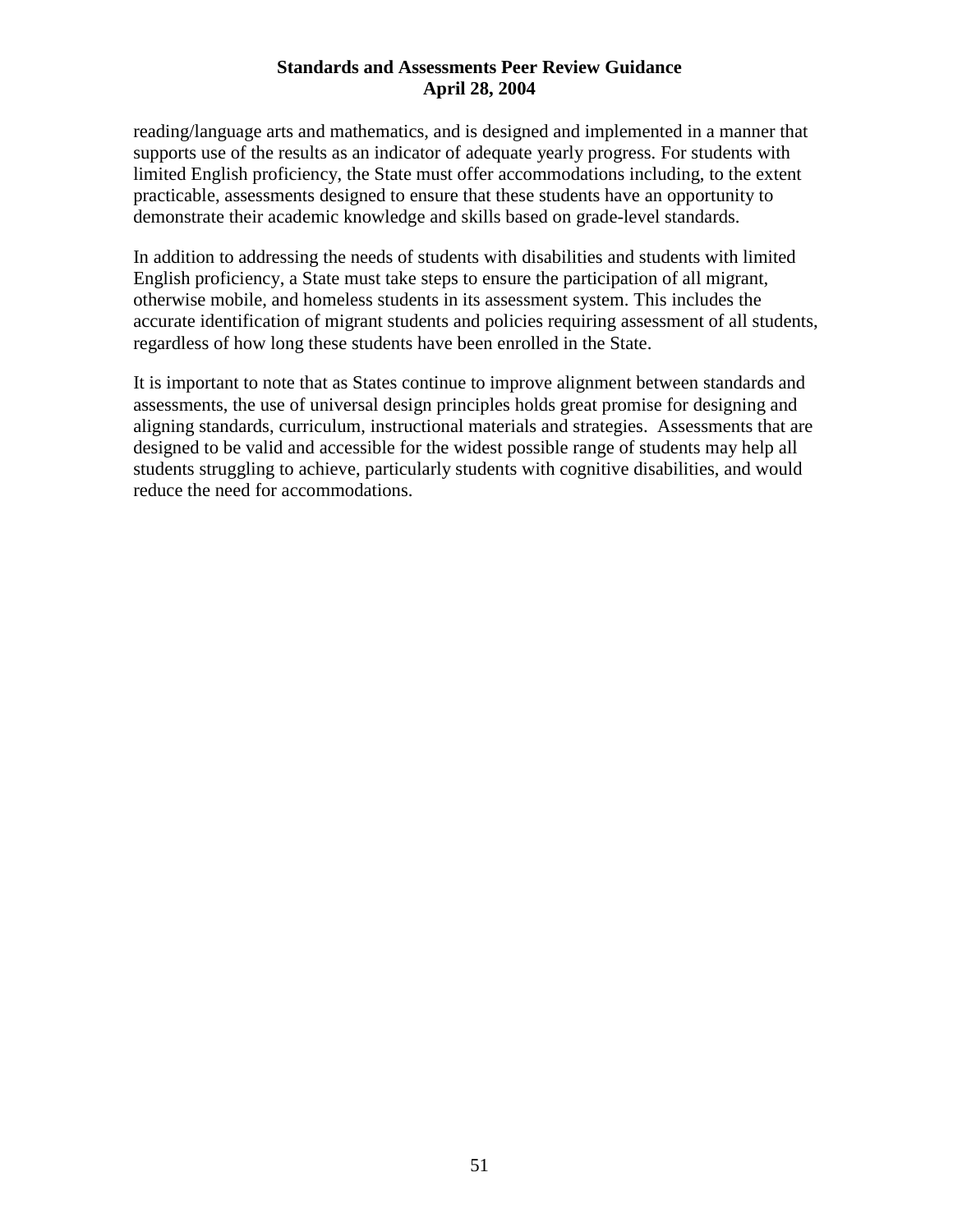#### **SECTION 6: INCLUSION**

| <b>Critical Element</b>                                                                                                                                                                                                                                                             | <b>Examples of Acceptable Evidence</b>                                                                                                                                                                                                                               | <b>Examples of Incomplete Evidence</b>                                                                                                                           |
|-------------------------------------------------------------------------------------------------------------------------------------------------------------------------------------------------------------------------------------------------------------------------------------|----------------------------------------------------------------------------------------------------------------------------------------------------------------------------------------------------------------------------------------------------------------------|------------------------------------------------------------------------------------------------------------------------------------------------------------------|
| 6.1<br>Do the State's participation data indicate that all<br>students in the tested grade levels or grade ranges<br>are included in the assessment system (e.g., students<br>with disabilities, students with limited English<br>proficiency, economically disadvantaged students, | The State has documented its total and subgroup<br>enrollments in each of the required grade levels or<br>grade ranges and calculates its participation rates as<br>a proportion of students assessed to students<br>enrolled during the test administration period. | The State does not offer participation data for all<br>students.<br>The State provides participation data for assessments<br>that do not meet NCLB requirements. |
| race/ethnicity, migrant students, homeless students,<br>$etc.$ )?                                                                                                                                                                                                                   | <b>Possible Evidence</b>                                                                                                                                                                                                                                             |                                                                                                                                                                  |
|                                                                                                                                                                                                                                                                                     | Reports that specify the participation rates<br>and the method of calculations for all<br>students and for each subgroup in the<br>assessment system.                                                                                                                |                                                                                                                                                                  |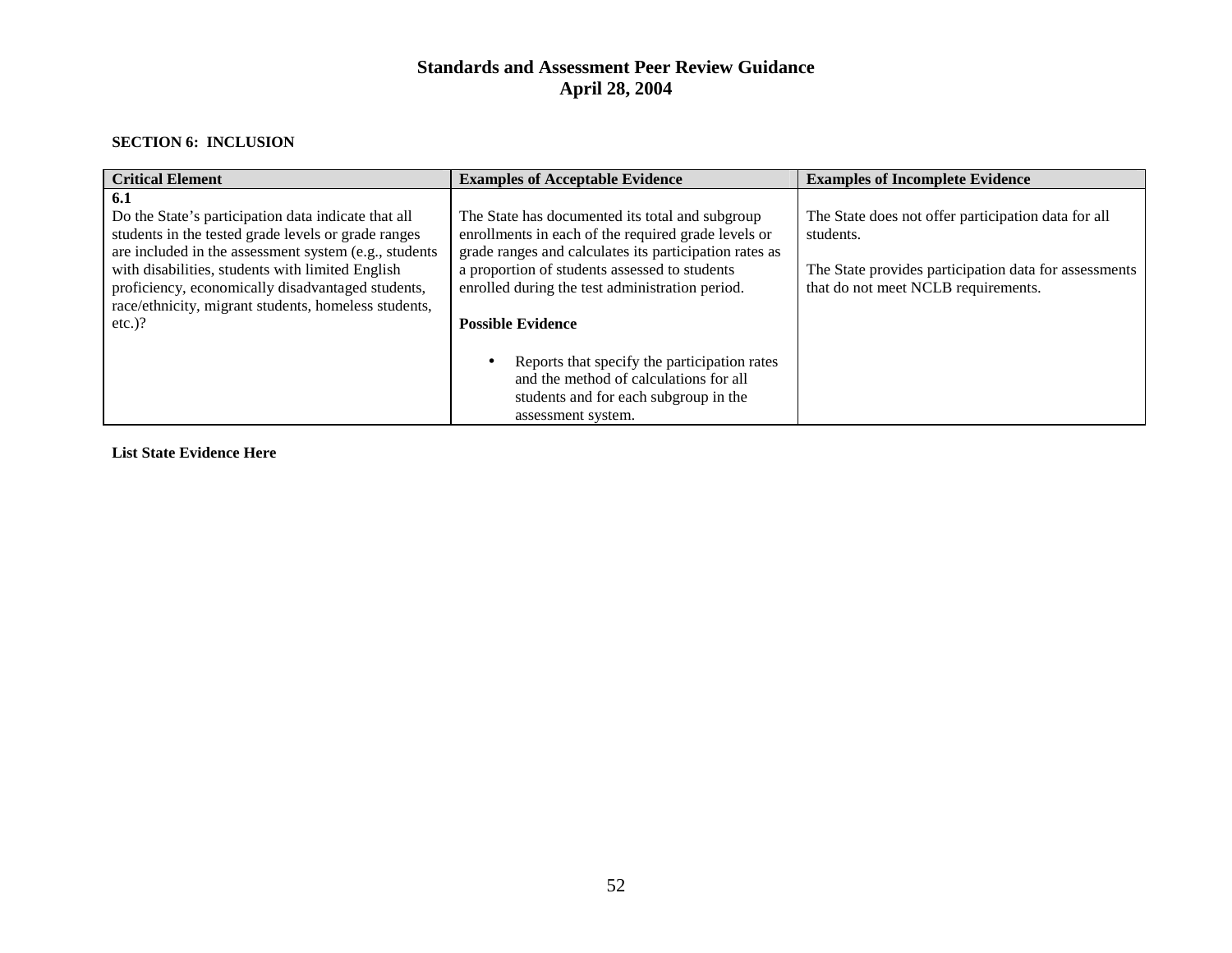#### **SECTION 6: INCLUSION**

| <b>Critical Element</b>                                                                                 | <b>Examples of Acceptable Evidence</b>                  | <b>Examples of Incomplete Evidence</b>               |
|---------------------------------------------------------------------------------------------------------|---------------------------------------------------------|------------------------------------------------------|
| 6.2                                                                                                     |                                                         |                                                      |
| 1. What guidelines does the State have in place for                                                     | The State provides clear, written guidelines to all     | The State does not provide clear, written guidelines |
| including all students with disabilities in the regular                                                 | LEAs concerning how to appropriately include <i>all</i> | to all LEAs on how to maximize inclusion of          |
| assessment system?                                                                                      | students with disabilities in the assessment system.    | students with disabilities in its regular assessment |
|                                                                                                         | This statement specifies that decisions about how to    | system.                                              |
| 2. If the State has approved/adopted alternate                                                          | include students with disabilities (i.e., whether a     |                                                      |
| achievement standards, what guidelines does the                                                         | student takes the regular assessment without            | The State allows some students with disabilities to  |
| State have in place for assessing only students with                                                    | accommodations, the regular assessment with             | be exempted from participating in the assessment     |
| the most significant cognitive disabilities based on                                                    | accommodations, an alternate assessment based on        | system.                                              |
| alternate achievement standards?                                                                        | grade-level achievement standards, or an alternate      |                                                      |
| (a) Has the State developed clear guidelines for                                                        | assessment based on alternate achievement               | The State assessment system does not include an      |
| Individualized Educational Program (IEP)                                                                | standards) must be made on an individual basis.         | alternate assessment.                                |
| teams to apply in determining when a child's                                                            | Further, decisions about how a student will             |                                                      |
| cognitive disability justifies assessment based                                                         | participate must be consistent with the routine         |                                                      |
| on alternate academic achievement standards?                                                            | instructional approaches as identified by each          |                                                      |
| Has the State ensured that parents of those<br>(b)                                                      | student's IEP or 504 plan.                              |                                                      |
| students are informed that their child's                                                                |                                                         |                                                      |
| achievement will be based on alternate                                                                  |                                                         |                                                      |
| achievement standards?                                                                                  | <b>Possible Evidence</b>                                |                                                      |
| Has the State documented that students with the<br>(c)                                                  |                                                         |                                                      |
| most significant cognitive disabilities are, to the                                                     | The State's guidelines, as communicated to<br>$\bullet$ |                                                      |
| extent possible, included in the general                                                                | LEAs, for the inclusion of all students with            |                                                      |
| curriculum and assessments aligned to that                                                              | disabilities in the assessment system.                  |                                                      |
| curriculum?                                                                                             |                                                         |                                                      |
| (d) Has the State developed, disseminated                                                               | Existing written documentation describing the           |                                                      |
| information on, and promoted use of                                                                     | form and content of alternate assessments for           |                                                      |
| appropriate accommodations to increase the                                                              | students with disabilities, the process by which        |                                                      |
| number of students with the most significant                                                            | these assessments were developed, and the               |                                                      |
| cognitive disabilities who are tested against                                                           | process by which the State has ascertained the          |                                                      |
| grade-level academic achievement standards?                                                             | alignment of these assessments with its                 |                                                      |
| Has the State ensured that regular and special<br>(e)<br>education teachers and other appropriate staff | academic content standards and academic                 |                                                      |
| know how to administer assessments, including                                                           | achievement standards-both grade-level and              |                                                      |
| making use of accommodations, for students                                                              | alternate, as applicable.                               |                                                      |
| with the most significant cognitive disabilities?                                                       |                                                         |                                                      |
|                                                                                                         | Report that shows that 100% of students with            |                                                      |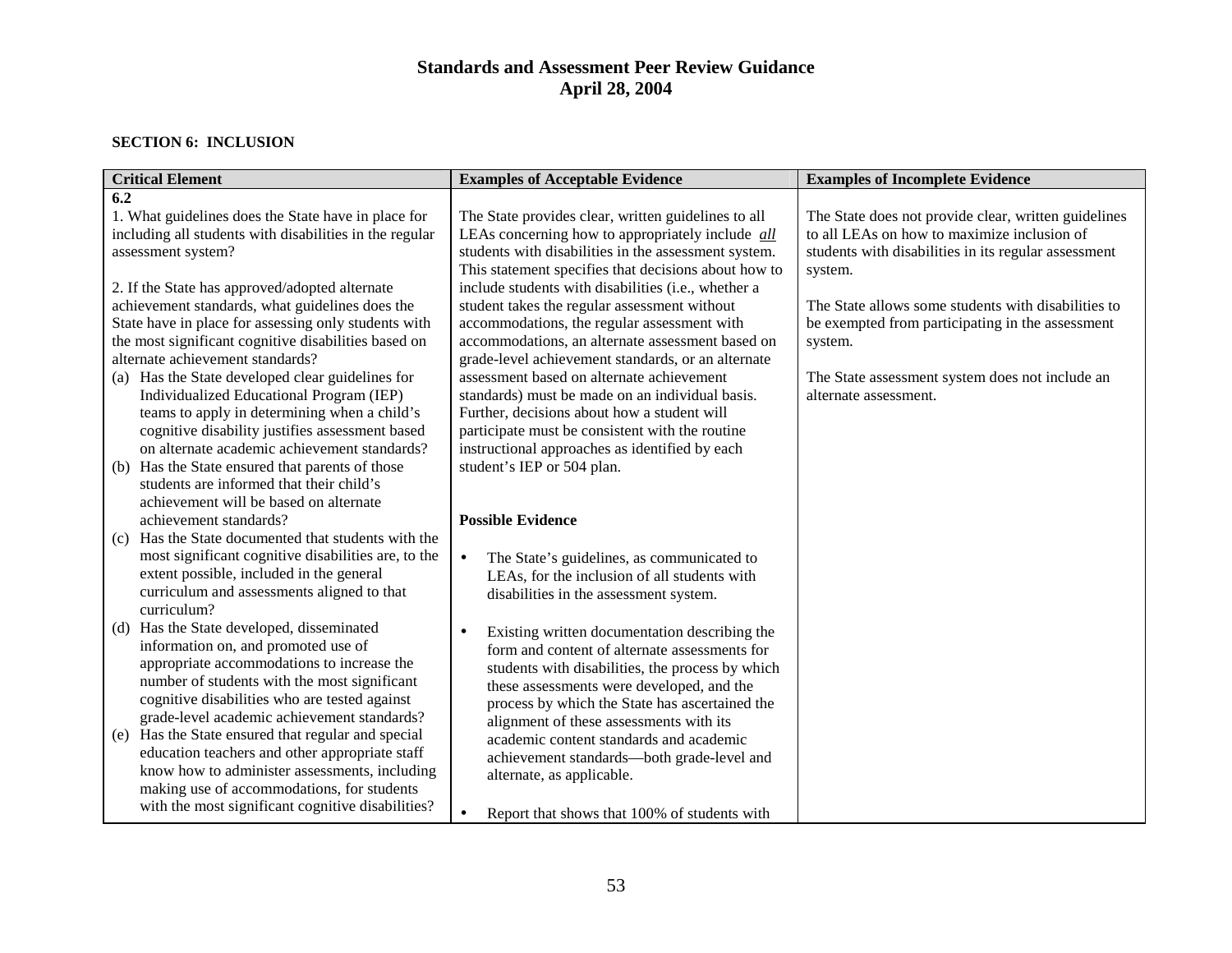| disabilities are taking the regular assessment or<br>an alternate assessment.                                                                                                                                                                                                                                            |  |
|--------------------------------------------------------------------------------------------------------------------------------------------------------------------------------------------------------------------------------------------------------------------------------------------------------------------------|--|
| Curriculum guides that inform educators about<br>the inclusion of students with disabilities in<br>regular assessments, with or without<br>accommodations, or alternate assessments based<br>on grade-level standards, or, if the State allows<br>it, alternate assessments based on alternate<br>achievement standards. |  |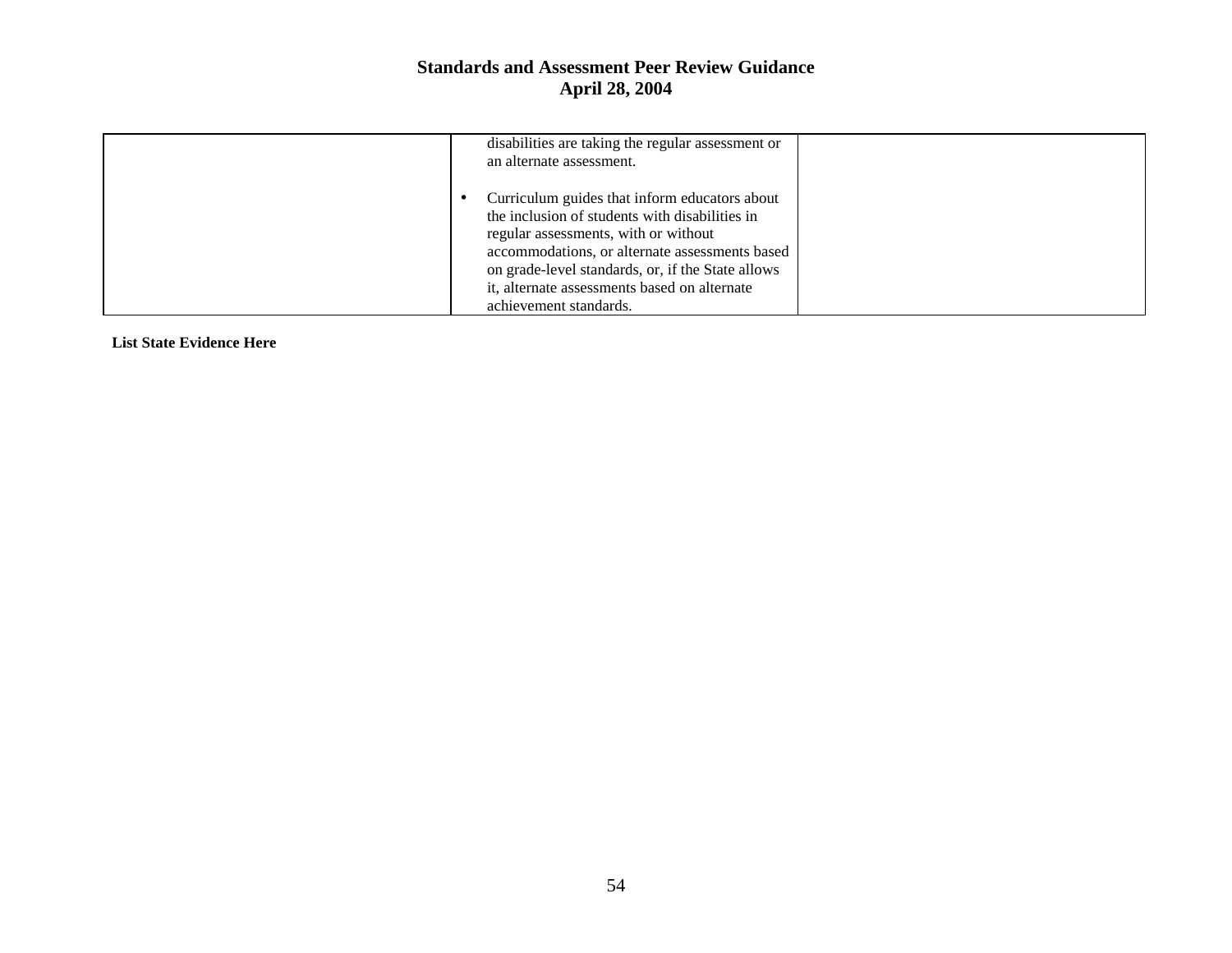#### **SECTION 6: INCLUSION**

| <b>Critical Element</b>                                                                     | <b>Examples of Acceptable Evidence</b>                    | <b>Examples of Incomplete Evidence</b>                                                                       |
|---------------------------------------------------------------------------------------------|-----------------------------------------------------------|--------------------------------------------------------------------------------------------------------------|
| 6.3                                                                                         | The State provides clear, written guidelines to all       | The State does not provide clear, written guidelines                                                         |
| What guidelines does the State have in place for                                            | LEAs concerning how to include <i>all</i> limited English | to all LEAs on how <i>all</i> limited English proficient                                                     |
| including all students with limited English                                                 | proficient students in the assessment system. These       | students are to be included in its assessment system.                                                        |
| proficiency in the tested grades in the assessment                                          | guidelines specify that decisions about how to            |                                                                                                              |
| system? <sup>4</sup>                                                                        | include limited English proficient students (i.e.,        | The State allows some limited English proficient                                                             |
|                                                                                             | whether a student takes the regular assessment            | students to be exempted from participating in the                                                            |
| Has the State made available assessments, to the<br>(a)                                     | without accommodations, or the regular assessment         | assessment system.                                                                                           |
| extent practicable, in the language and form                                                | with accommodations) must be made on an                   |                                                                                                              |
| most likely to yield accurate and reliable                                                  | individual basis.                                         | The State allows limited English proficient students                                                         |
| information on what these students know and                                                 | The State provides an alternate assessment in             | who have not been enrolled in its school system for                                                          |
| can do?                                                                                     | English aligned with grade-level standards for            | at least 1 year to be categorically exempted from                                                            |
| Does the State require the participation of every<br>(b)                                    | limited English proficient students who have not yet      | participation in the assessment system.                                                                      |
| limited English proficient student in the                                                   | acquired a level of proficiency in English that would     |                                                                                                              |
| assessment system, regardless of how long a<br>student has been enrolled in US schools? Has | allow them to participate in the regular assessments,     | The State does not require decisions about how                                                               |
| the State adopted policies requiring limited                                                | even with accommodations.                                 | limited English proficient students will participate in<br>the assessment system to be made on an individual |
| English proficient students to be assessed on the                                           |                                                           | basis.                                                                                                       |
| reading/language arts standards in English if                                               | <b>Possible Evidence</b>                                  |                                                                                                              |
| they have been enrolled in US schools for three                                             |                                                           | The State does not offer assessments for limited                                                             |
| consecutive years or more?                                                                  | The State's guidelines, as communicated to                | English proficient students who have not yet                                                                 |
|                                                                                             | LEAs, calls for the inclusion of all limited              | acquired a level of proficiency in English that would                                                        |
|                                                                                             | English proficient students in its assessment             | allow them to participate in the regular assessments,                                                        |
|                                                                                             | system.                                                   | even with accommodation.                                                                                     |
|                                                                                             | Existing written documentation describing the             |                                                                                                              |
|                                                                                             | form and content of any alternate assessments             |                                                                                                              |
|                                                                                             | for limited English proficient students, the              |                                                                                                              |
|                                                                                             | process by which these assessments were                   |                                                                                                              |
|                                                                                             | developed, and the process by which the State             |                                                                                                              |
|                                                                                             | has ascertained the alignment of these                    |                                                                                                              |
|                                                                                             | assessments with its academic content standards           |                                                                                                              |

<sup>&</sup>lt;sup>4</sup> Letter from Secretary Rod Paige dated February 20, 2004 on the flexibility in assessing new limited English proficient students and in measuring adequate yearly progress. For assessments administered during the 2003-04 school year, including those given during the fall 2003, the Secretary has permitted States to exempt recently arrived LEP students (i.e., those students in their first year of enrollment in U. S. schools) from taking the State's reading/language arts assessment.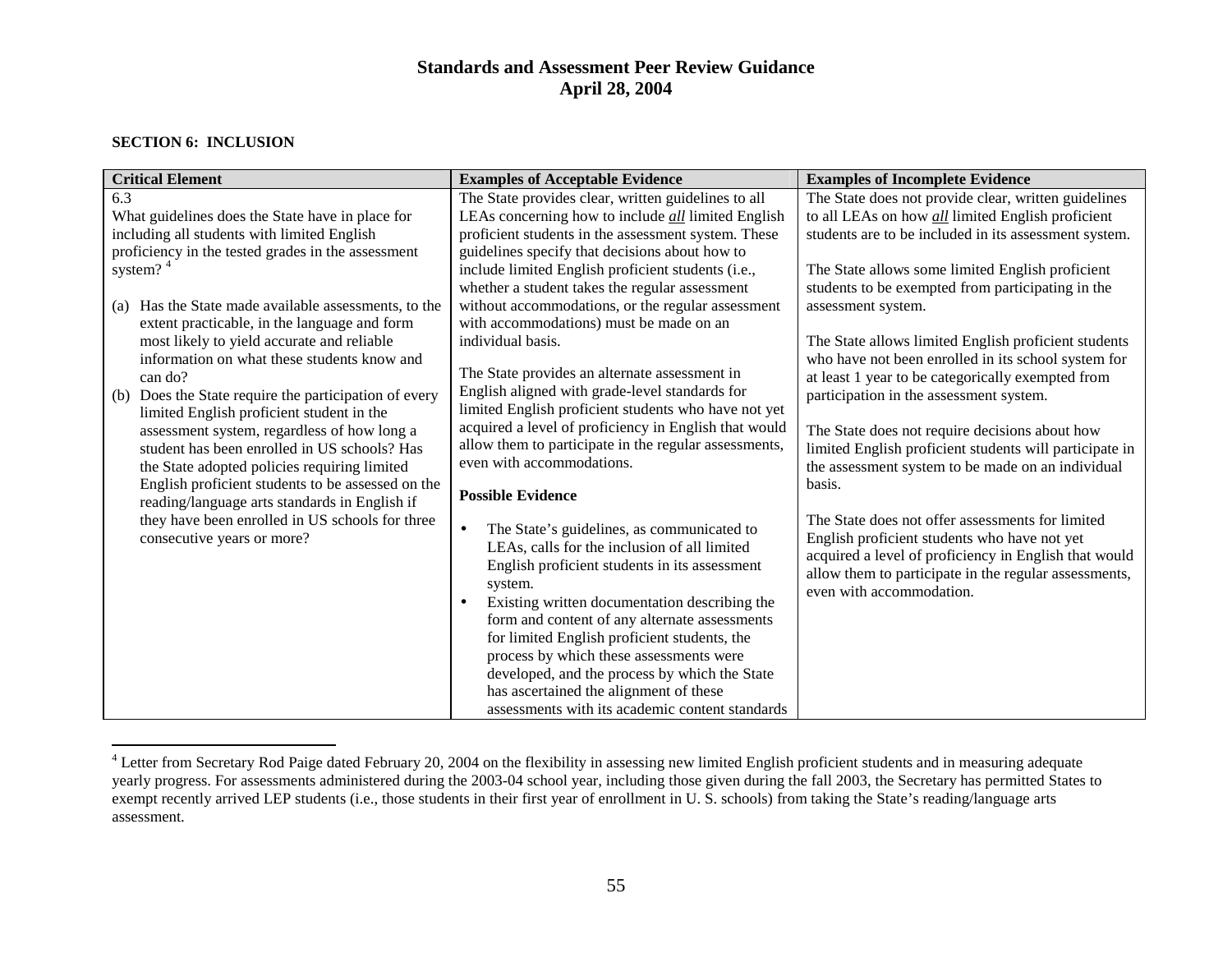| an<br>c achievement standards and<br>d academic-                  |  |
|-------------------------------------------------------------------|--|
| $\cdots$<br>regular test.<br>comparability of results<br>with the |  |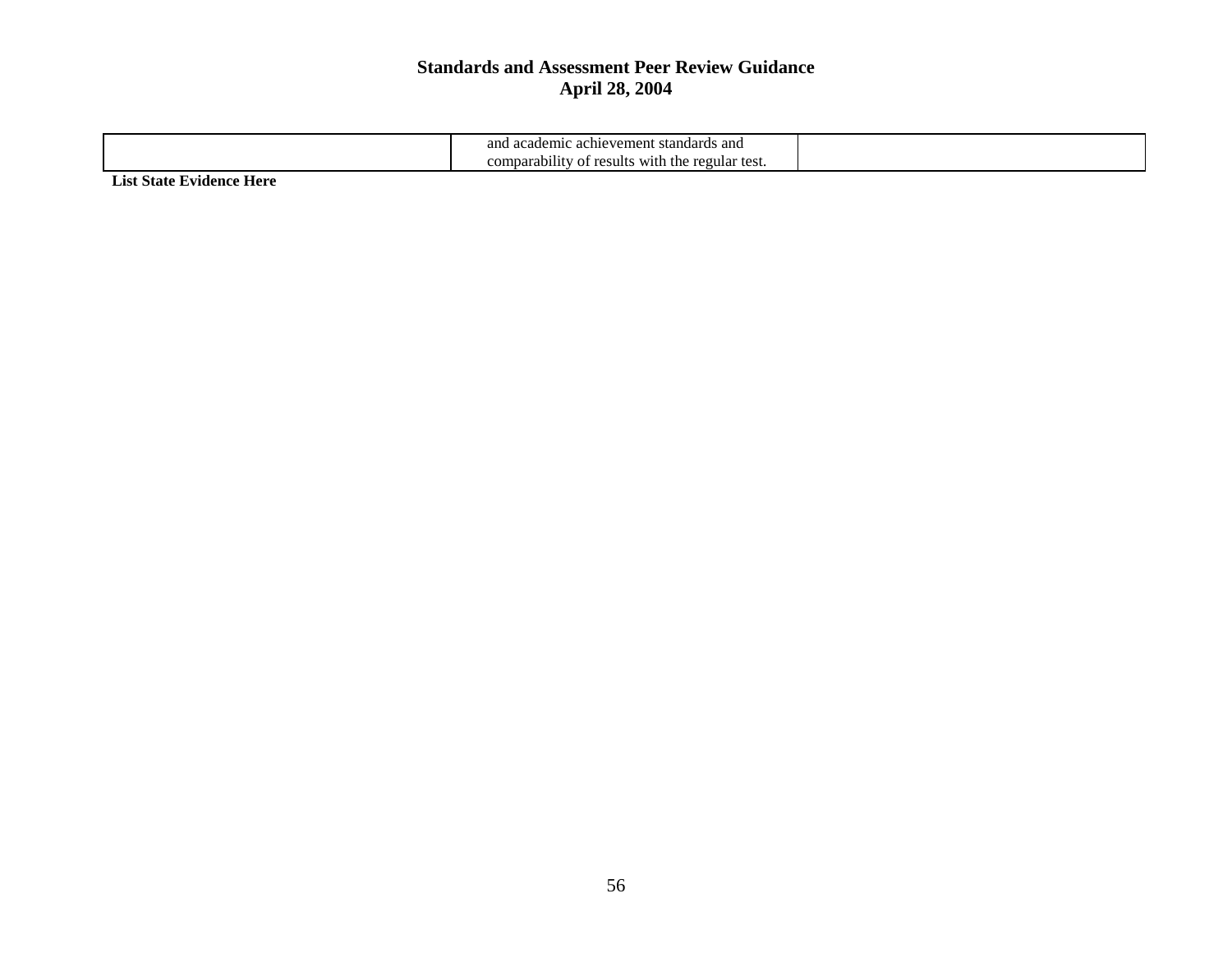#### **SECTION 6: INCLUSION**

| <b>Critical Element</b>                                                                                                                                                                                 | <b>Examples of Acceptable Evidence</b>                                                                                                                                                                                                                                                                                                              | <b>Examples of Incomplete Evidence</b>                                                                                                                                                                               |
|---------------------------------------------------------------------------------------------------------------------------------------------------------------------------------------------------------|-----------------------------------------------------------------------------------------------------------------------------------------------------------------------------------------------------------------------------------------------------------------------------------------------------------------------------------------------------|----------------------------------------------------------------------------------------------------------------------------------------------------------------------------------------------------------------------|
| 6.4<br>What policies and practices does the State have in<br>place to ensure the identification and inclusion of<br>migrant and other mobile students in the tested<br>grades in the assessment system? | The State provides clear, written guidelines to all<br>LEAs concerning how to identify and include all<br>migrant and other mobile students in its assessment<br>system.<br><b>Possible Evidence</b><br>The State's guidelines, as communicated to<br>LEAs, for the inclusion of all migrant and other<br>mobile students in its assessment system. | The State allows some migrant or other mobile<br>students to be exempted from participating in its<br>assessment system.<br>The State does not have a valid and reliable method<br>for identifying migrant students. |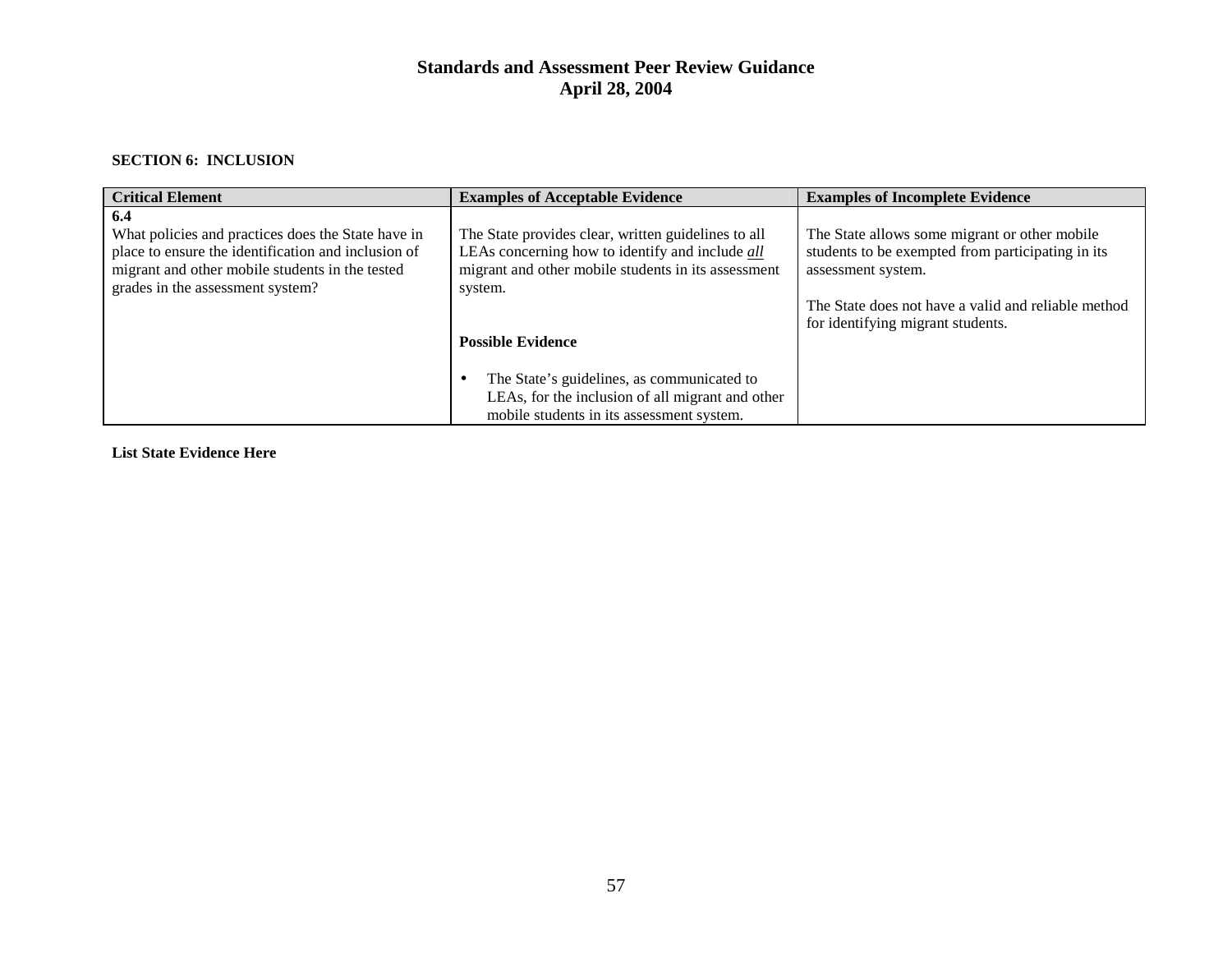|  | Section 7: An effective system of assessment reports |
|--|------------------------------------------------------|
|  |                                                      |

| Reference in NCLB legislation:  | Sec. $1111(b)(3)$ |
|---------------------------------|-------------------|
| Reference in final regulations: | Sec. 200.8        |

### **Overview**

A State's assessment reports represent the culmination of all other aspects of its standards and assessment system. In these reports, a parent, educator, or other stakeholder should find answers to questions about how well a student or group of students is achieving, as well as important information on how to improve achievement in the future.

NCLB requires States to produce reports at the individual student, school, LEA, and State levels. At each of these levels, reports must include scores that are aligned with the State's academic content standards. Also, total test scores must be reported in relation to the performance levels defined in the State's academic achievement standards

Each of a State's reports should be produced and disseminated as soon as possible after each assessment administration. The individual student reports, at least, also need to be accompanied by interpretive guidance that will help parents and educators understand and be able to use the information the reports provide. States must ensure that this guidance is accessible to all parents.

States must carefully protect the data files containing student-level information that are produced following each assessment administration. When the State allows access to this information, it must do so in a way that maintains the confidentiality of each student's records.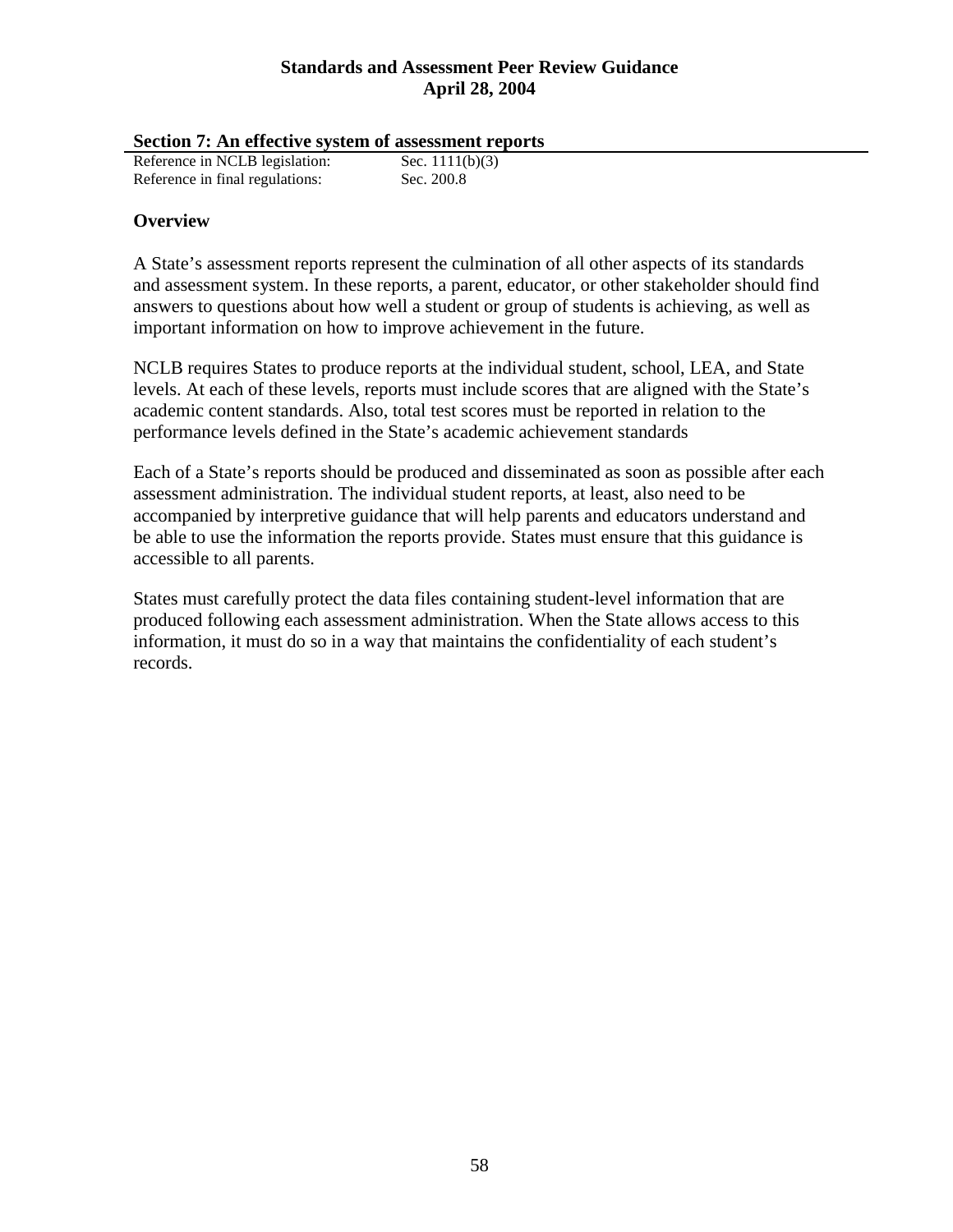#### **SECTION 7: ASSESSMENT REPORTS**

| <b>Critical Element</b>                                                                                                                        | <b>Examples of Acceptable Evidence</b>                                                                                                                                                                                                                                                                                                                                                                                                                                                                                                                                                                                                                                                                                                                                                                                                                                                                                                                                                                                                                                                                                                                              | <b>Examples of Incomplete Evidence</b>                                                                                                                                                                                                                                                                                                                                             |
|------------------------------------------------------------------------------------------------------------------------------------------------|---------------------------------------------------------------------------------------------------------------------------------------------------------------------------------------------------------------------------------------------------------------------------------------------------------------------------------------------------------------------------------------------------------------------------------------------------------------------------------------------------------------------------------------------------------------------------------------------------------------------------------------------------------------------------------------------------------------------------------------------------------------------------------------------------------------------------------------------------------------------------------------------------------------------------------------------------------------------------------------------------------------------------------------------------------------------------------------------------------------------------------------------------------------------|------------------------------------------------------------------------------------------------------------------------------------------------------------------------------------------------------------------------------------------------------------------------------------------------------------------------------------------------------------------------------------|
| 7.1<br>Does the State's reporting system facilitate<br>appropriate, credible, and defensible interpretation<br>and use of its assessment data? | The State's reporting system includes supporting<br>information to facilitate accurate interpretation of<br>data for those who will receive and use its reports,<br>such as information about the content and structure<br>of its assessments, and how the assessments are<br>related to its standards. The State uses a variety of<br>ways to publicize this information, such as manuals,<br>bulletins, reports of results, and websites.<br><b>Possible Evidence</b><br>Examples of the State's score reports at the<br>$\bullet$<br>individual student, school, LEA, and State<br>levels.<br>Examples of the interpretive guides that<br>$\bullet$<br>accompany reports.<br>Descriptions of the State's system for training<br>$\bullet$<br>educators on the appropriate interpretation and<br>use of assessment results. State training<br>materials include: the purpose and content of<br>the assessments, the reliability of the assessment<br>scores, and sufficient information to allow use<br>of the assessment results in making sound<br>educational decisions or for conducting<br>scientifically based research to improve<br>educational outcomes. | The State's reporting system does not include<br>training for those who will receive and use its<br>reports on the appropriate interpretation and use of<br>its assessment results.<br>The State does not include interpretive guidance<br>within or attached to each of its assessment reports<br>or this guidance is not easy for stakeholders to<br>access, understand and use. |
|                                                                                                                                                |                                                                                                                                                                                                                                                                                                                                                                                                                                                                                                                                                                                                                                                                                                                                                                                                                                                                                                                                                                                                                                                                                                                                                                     |                                                                                                                                                                                                                                                                                                                                                                                    |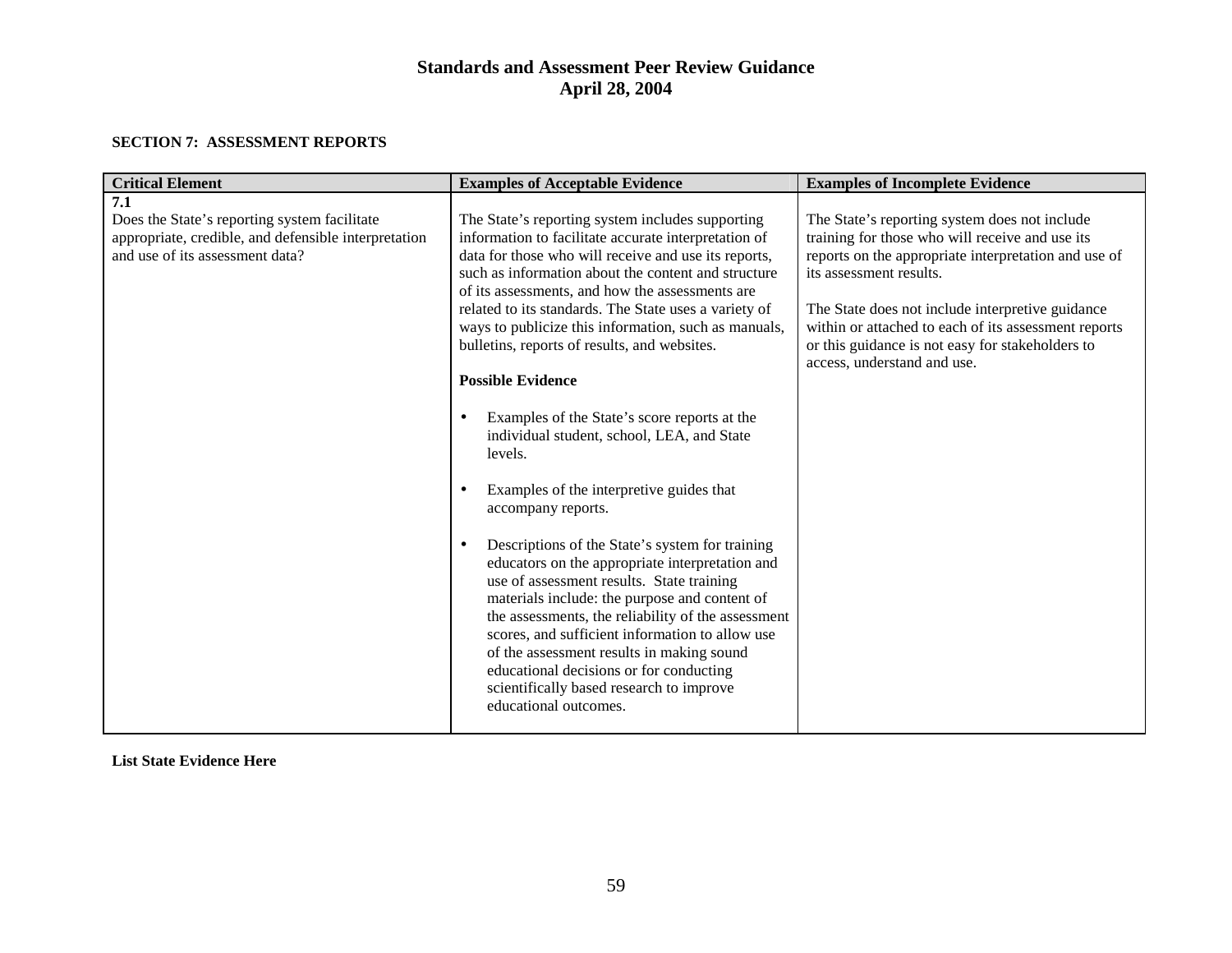#### **SECTION 7: ASSESSMENT REPORTS**

| <b>Critical Element</b>                               | <b>Examples of Acceptable Evidence</b>                                                                                                                                                                           | <b>Examples of Incomplete Evidence</b>                  |
|-------------------------------------------------------|------------------------------------------------------------------------------------------------------------------------------------------------------------------------------------------------------------------|---------------------------------------------------------|
| 7.2                                                   | The State reports participation and performance                                                                                                                                                                  | The State does not disaggregate and report scores for   |
| Does the State report participation and assessment    | results for all students and for each required                                                                                                                                                                   | one or more required subgroups even when these          |
| results for all students and for each of the required | subgroup at the school, LEA, and State levels. The                                                                                                                                                               | subgroups are relatively large.                         |
| subgroups in its reports at the school, LEA, and      | State has established and justified the minimum                                                                                                                                                                  |                                                         |
| State levels? In these assessment reports, how has    | number and minimum and maximum proportions of                                                                                                                                                                    | The State reports all scores, regardless of the size of |
| the State ensured that assessment results are not     | students necessary to allow reporting of scores for                                                                                                                                                              | the subgroup.                                           |
| reported for any group or subgroup when these         | any group or subgroup to ensure that personally                                                                                                                                                                  |                                                         |
| results would reveal personally identifiable          | identifiable information about any individual student                                                                                                                                                            |                                                         |
| information about an individual student?              | is not reported publicly.                                                                                                                                                                                        |                                                         |
|                                                       |                                                                                                                                                                                                                  |                                                         |
|                                                       | <b>Possible Evidence</b>                                                                                                                                                                                         |                                                         |
|                                                       | Examples of assessment score reports at<br>the school, LEA, and State levels.<br>Documentation describing the State's rules<br>for determining whether data are reported<br>for a group or subgroup as well as a |                                                         |
|                                                       | description of how these rules are<br>implemented and monitored.                                                                                                                                                 |                                                         |
|                                                       | Documentation that electronic student files<br>from the SEA are available to LEAs.                                                                                                                               |                                                         |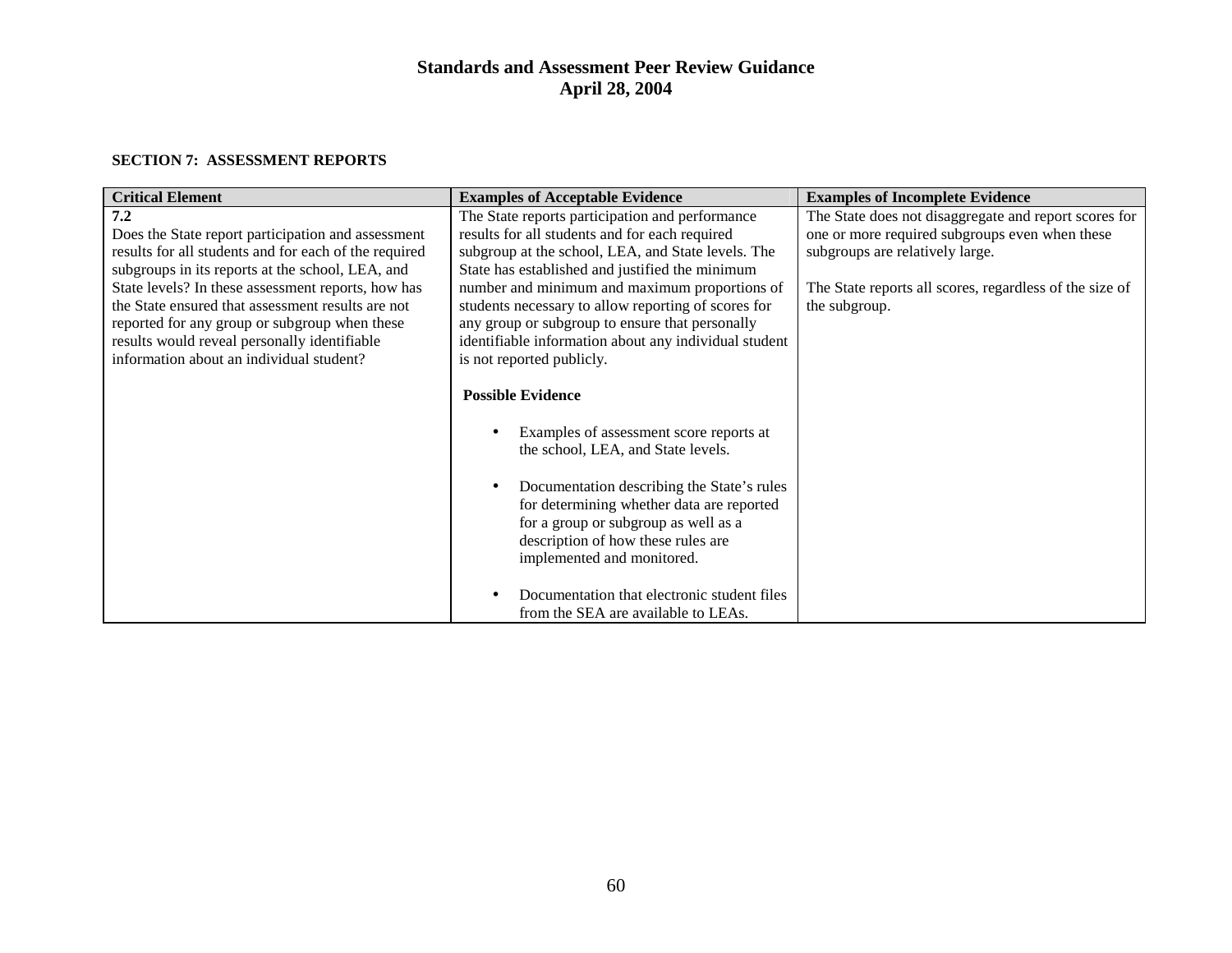#### **SECTION 7: ASSESSMENT REPORTS**

| <b>Critical Element</b>                                                                                 | <b>Examples of Acceptable Evidence</b>                                                                  | <b>Examples of Incomplete Evidence</b>                                                                      |
|---------------------------------------------------------------------------------------------------------|---------------------------------------------------------------------------------------------------------|-------------------------------------------------------------------------------------------------------------|
| 7.3                                                                                                     | For each student who participates in the assessment                                                     | The State does not provide individual student reports                                                       |
| How has the State provided for the production of                                                        | system, the State disseminates two or more copies of                                                    | for each participating student following each                                                               |
| individual interpretive, descriptive, and diagnostic                                                    | an individual student report to the student's school                                                    | administration of its assessments.                                                                          |
| reports following each administration of its                                                            | as soon as possible after each assessment                                                               |                                                                                                             |
| assessments?                                                                                            | administration. One of these copies is sent to the                                                      | Scores on the State's individual student reports are                                                        |
|                                                                                                         | student's home by the school and at least one copy is                                                   | reported only at the total test level or otherwise are                                                      |
| (a) Do these individual student reports provide                                                         | kept in the student's files. The scores in this report                                                  | not aligned with the domains and subdomains                                                                 |
| valid and reliable information regarding                                                                | reflect performance in domains and subdomains                                                           | defined in the State's academic content standards.                                                          |
| achievement on the assessments in relation to                                                           | defined in the State's academic content standards                                                       |                                                                                                             |
| the State's academic content and achievement                                                            | and indicate which of the achievement levels the                                                        | Scores on the State's individual student reports                                                            |
| standards?                                                                                              | student's scores correspond to. The State includes<br>interpretive guidance with each of the individual | reflect only overall means or percentile ranks or are<br>otherwise not directly associated with the State's |
| Do these individual student reports provide<br>(b)<br>information for parents, teachers, and principals | student reports and supports local efforts to translate                                                 | academic achievement standards.                                                                             |
| to help them understand and address a student's                                                         | this guidance as needed to make it accessible to                                                        |                                                                                                             |
| specific academic needs? Is this information                                                            | parents who do not read English. The guidance                                                           | The State does not include information about the                                                            |
| displayed in a format and language that is                                                              | includes information about the reliability of the                                                       | reliability of the scores reported in the individual                                                        |
| understandable to parents, teachers, and                                                                | scores that are reported.                                                                               | student reports in the guidance that accompanies                                                            |
| principals and are the reports accompanied by                                                           |                                                                                                         | these reports.                                                                                              |
| interpretive guidance for these audiences?                                                              | <b>Possible Evidence</b>                                                                                |                                                                                                             |
| How has the State ensured that these individual<br>(c)                                                  |                                                                                                         | The State does not provide adequate interpretive                                                            |
| student reports will be delivered to parents,                                                           | Examples of the State's individual student                                                              | guidance to accompany its individual score reports                                                          |
| teachers, and principals as soon as possible after                                                      | reports for each grade and content area                                                                 | or this guidance is overly complex or not accessible                                                        |
| the assessment is administered?                                                                         | combination.                                                                                            | to parents who do not read English.                                                                         |
|                                                                                                         |                                                                                                         |                                                                                                             |
|                                                                                                         | Examples of the interpretive guidance that                                                              | The State's individual student reports are not                                                              |
|                                                                                                         | is designed to accompany these reports,                                                                 | delivered to parents, teachers, or principals as soon                                                       |
|                                                                                                         | including information about how this                                                                    | as possible following each administration of its                                                            |
|                                                                                                         | guidance is made accessible to all parents.                                                             | assessments.                                                                                                |
|                                                                                                         |                                                                                                         |                                                                                                             |
|                                                                                                         | Documentation of the scoring and                                                                        | Student results are available only through electronic                                                       |
|                                                                                                         | reporting timeline for each assessment.                                                                 | media and therefore not readily available to all                                                            |
|                                                                                                         |                                                                                                         | parents.                                                                                                    |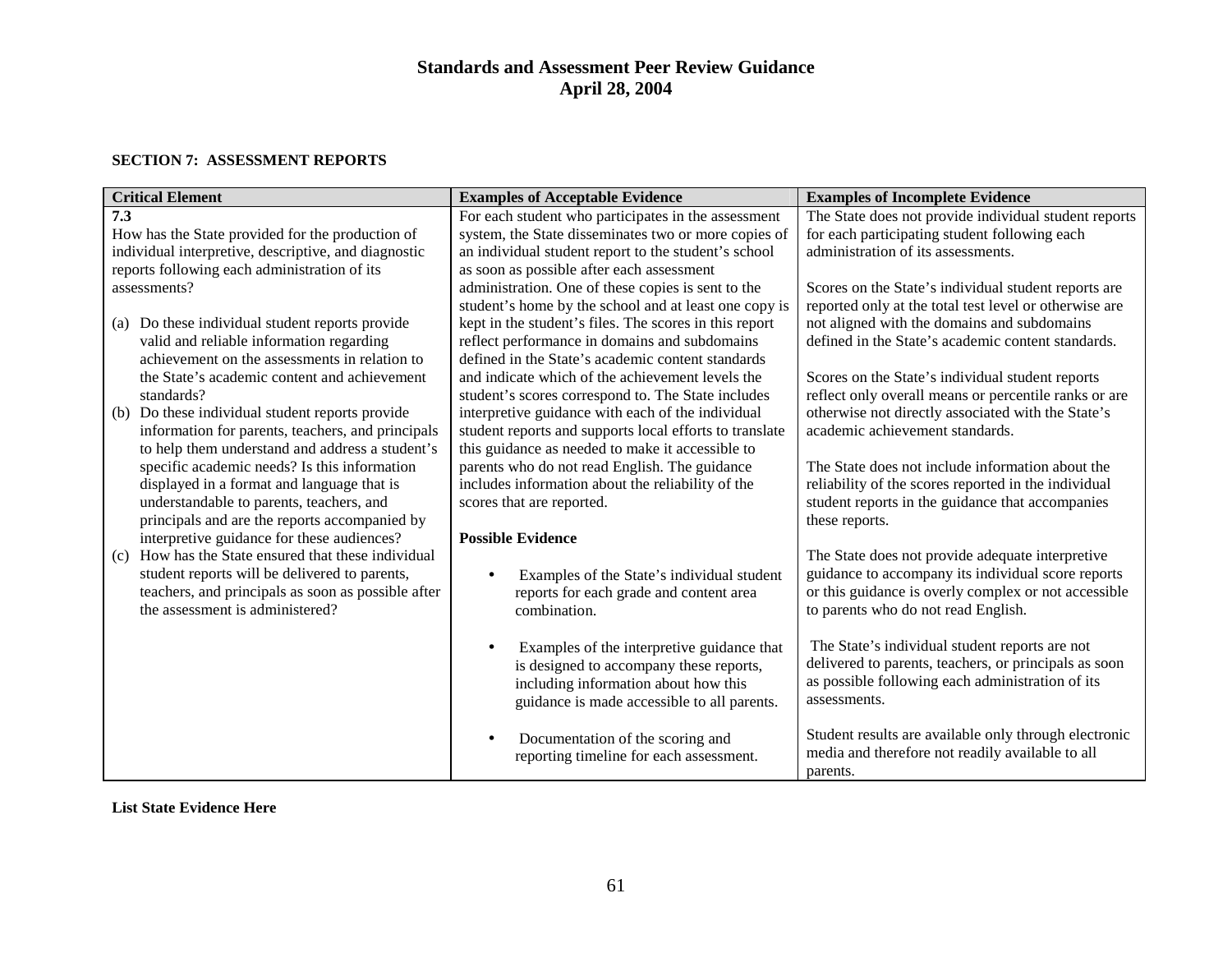#### **SECTION 7: ASSESSMENT REPORTS**

| <b>Critical Element</b>                            | <b>Examples of Acceptable Evidence</b>                                                                           | <b>Examples of Incomplete Evidence</b>                                                                                                                             |
|----------------------------------------------------|------------------------------------------------------------------------------------------------------------------|--------------------------------------------------------------------------------------------------------------------------------------------------------------------|
| 7.4                                                | The State has a clear policy and detailed procedures                                                             | The State posts student-level data on an unsecured                                                                                                                 |
| How has the State ensured that student-level       | for allowing access to its student-level assessment                                                              | website.                                                                                                                                                           |
| assessment data are maintained securely to protect | data. The State stores these data in a manner that is                                                            |                                                                                                                                                                    |
| student confidentiality?                           | secure both physically and electronically.                                                                       | The State allows liberal access to its student-level                                                                                                               |
|                                                    | <b>Possible Evidence</b>                                                                                         | assessment data or retains students' names or other<br>variables that could be used to identify a particular<br>student in the files that it allows to be used for |
|                                                    | Documentation of the State's policies and<br>procedures for allowing access to its student-<br>level data files. | research or evaluation purposes.                                                                                                                                   |